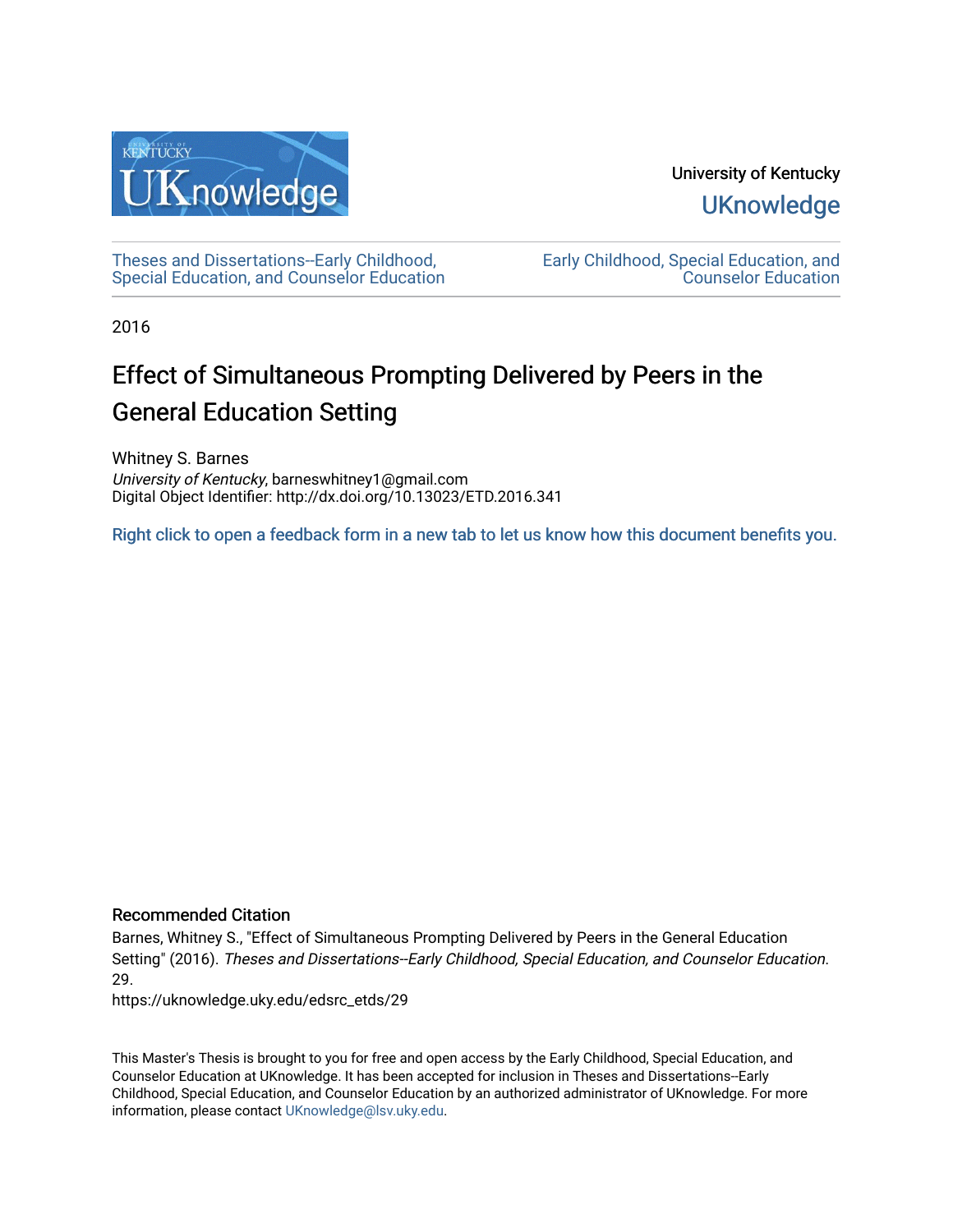### STUDENT AGREEMENT:

I represent that my thesis or dissertation and abstract are my original work. Proper attribution has been given to all outside sources. I understand that I am solely responsible for obtaining any needed copyright permissions. I have obtained needed written permission statement(s) from the owner(s) of each third-party copyrighted matter to be included in my work, allowing electronic distribution (if such use is not permitted by the fair use doctrine) which will be submitted to UKnowledge as Additional File.

I hereby grant to The University of Kentucky and its agents the irrevocable, non-exclusive, and royalty-free license to archive and make accessible my work in whole or in part in all forms of media, now or hereafter known. I agree that the document mentioned above may be made available immediately for worldwide access unless an embargo applies.

I retain all other ownership rights to the copyright of my work. I also retain the right to use in future works (such as articles or books) all or part of my work. I understand that I am free to register the copyright to my work.

### REVIEW, APPROVAL AND ACCEPTANCE

The document mentioned above has been reviewed and accepted by the student's advisor, on behalf of the advisory committee, and by the Director of Graduate Studies (DGS), on behalf of the program; we verify that this is the final, approved version of the student's thesis including all changes required by the advisory committee. The undersigned agree to abide by the statements above.

> Whitney S. Barnes, Student Dr. Melinda Ault, Major Professor Dr. Ralph Crystal, Director of Graduate Studies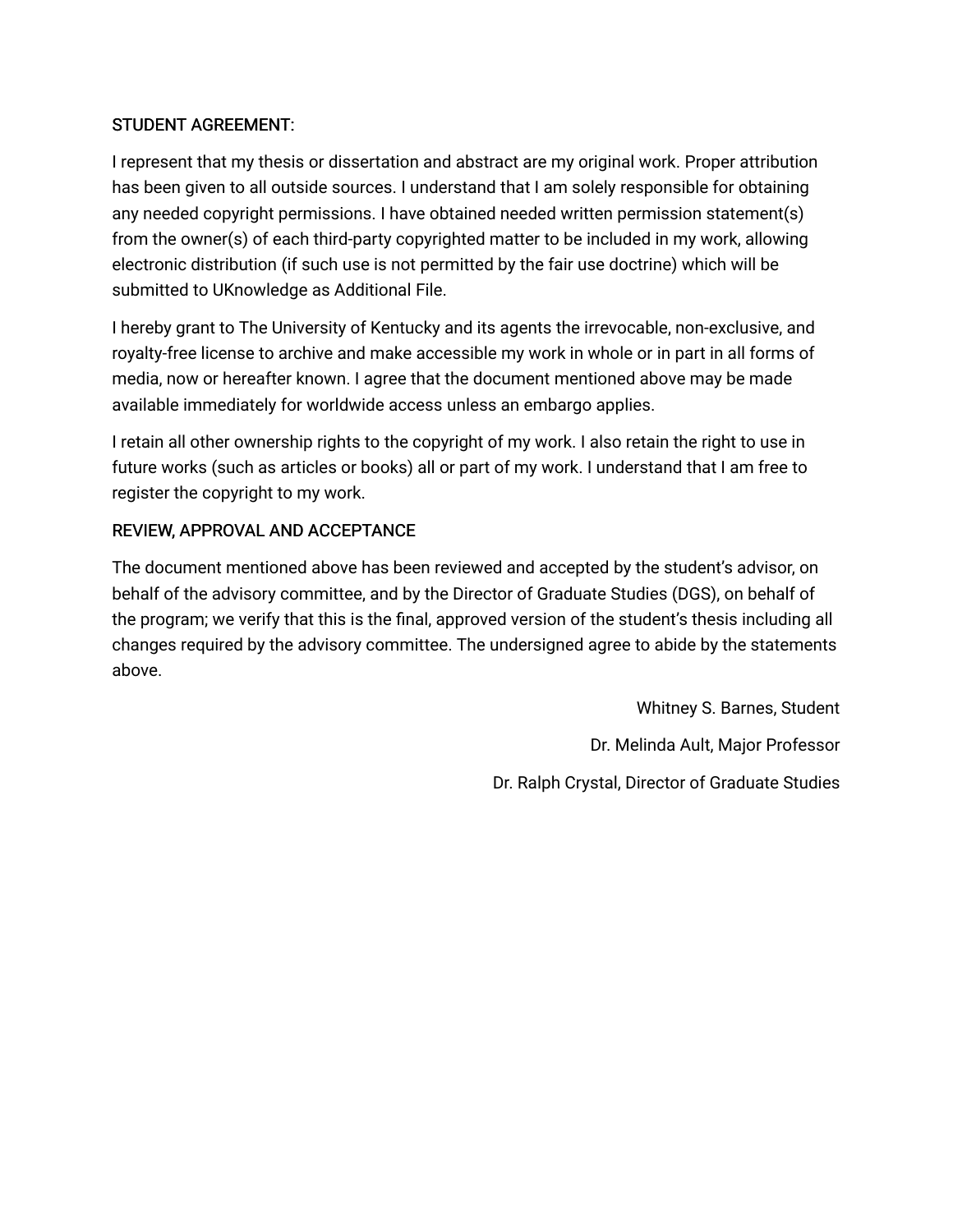Effects of Simultaneous Prompting Delivered by Peers in the General Education Setting

#### THESIS

A thesis submitted in partial fulfillment of the requirements for the degree of Master of Science in the College of Education at the University of Kentucky

# By

Whitney Barnes

Winchester, KY

Director: Dr. Melinda Ault, Professor of Special Education

Winchester, KY

2016

Copyright © Whitney Barnes, 2016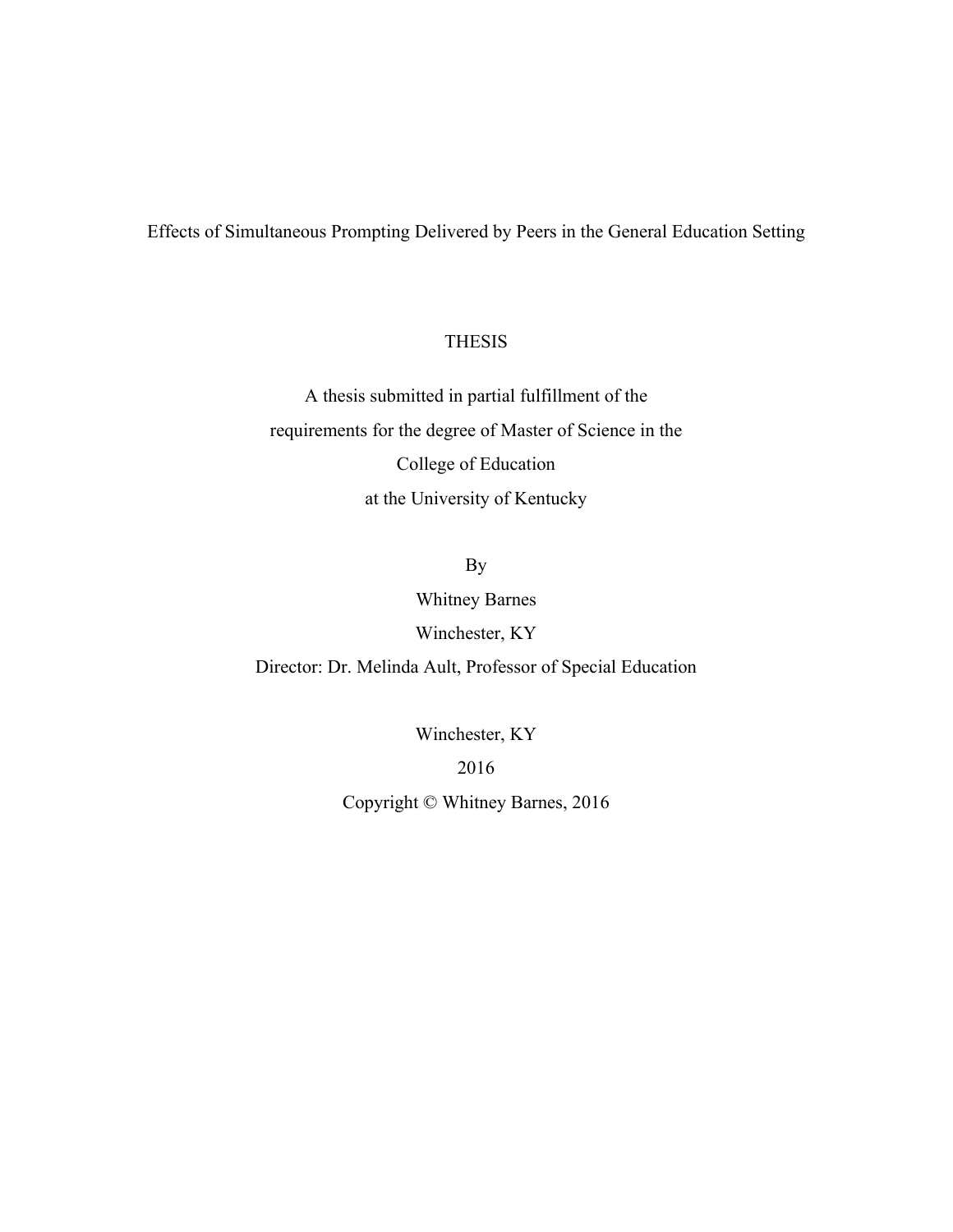#### ABSTRACT OF THESIS

Effects of Simultaneous Prompting Delivered by Peers in the General Education Setting

The purpose of this research study was to provide training for peer tutors to use simultaneous prompting to increase the percentage of correct responses of sight words by students with moderate and severe disabilities. The study included four students with moderate and severe disabilities in an elementary school setting. A multiple probe (days) design across behaviors replicated across students was used to evaluate the effectiveness of the simultaneous prompting procedure used by peer tutors to teach students with moderate and severe disabilities in the general education setting. The results indicated the peers were able to reliably implement the procedures, but a functional relation was demonstrated with only one participant.

KEYWORDS: moderate and severe disabilities, simultaneous prompting procedure, peer tutors

Whitney Barnes June 2016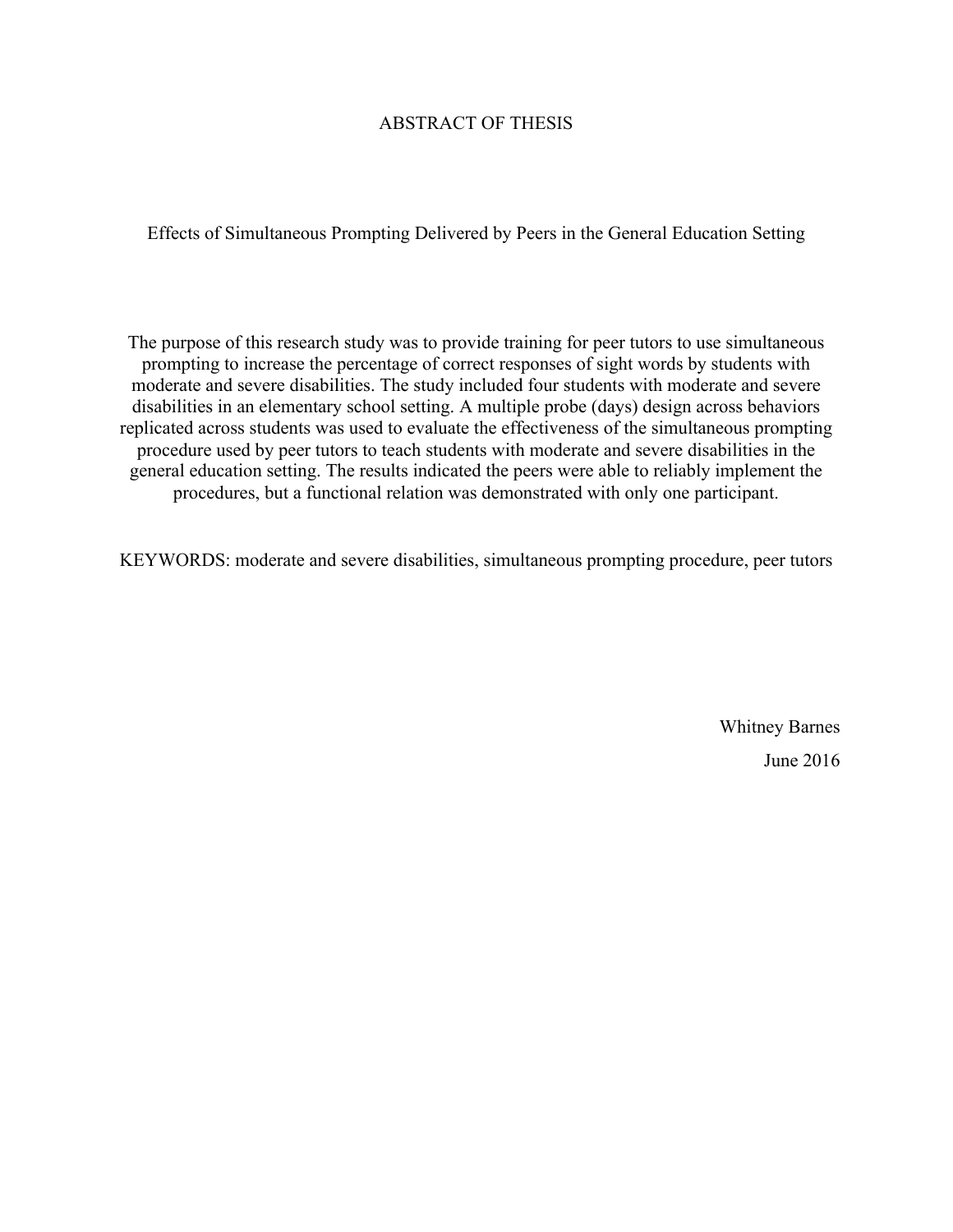Effect of Simultaneous Prompting Delivered by Peers in the General Education Setting

By

Whitney Barnes

Dr. Melinda Ault Chairman of Thesis Dr. Ralph Crystal Director of Graduate Studies

July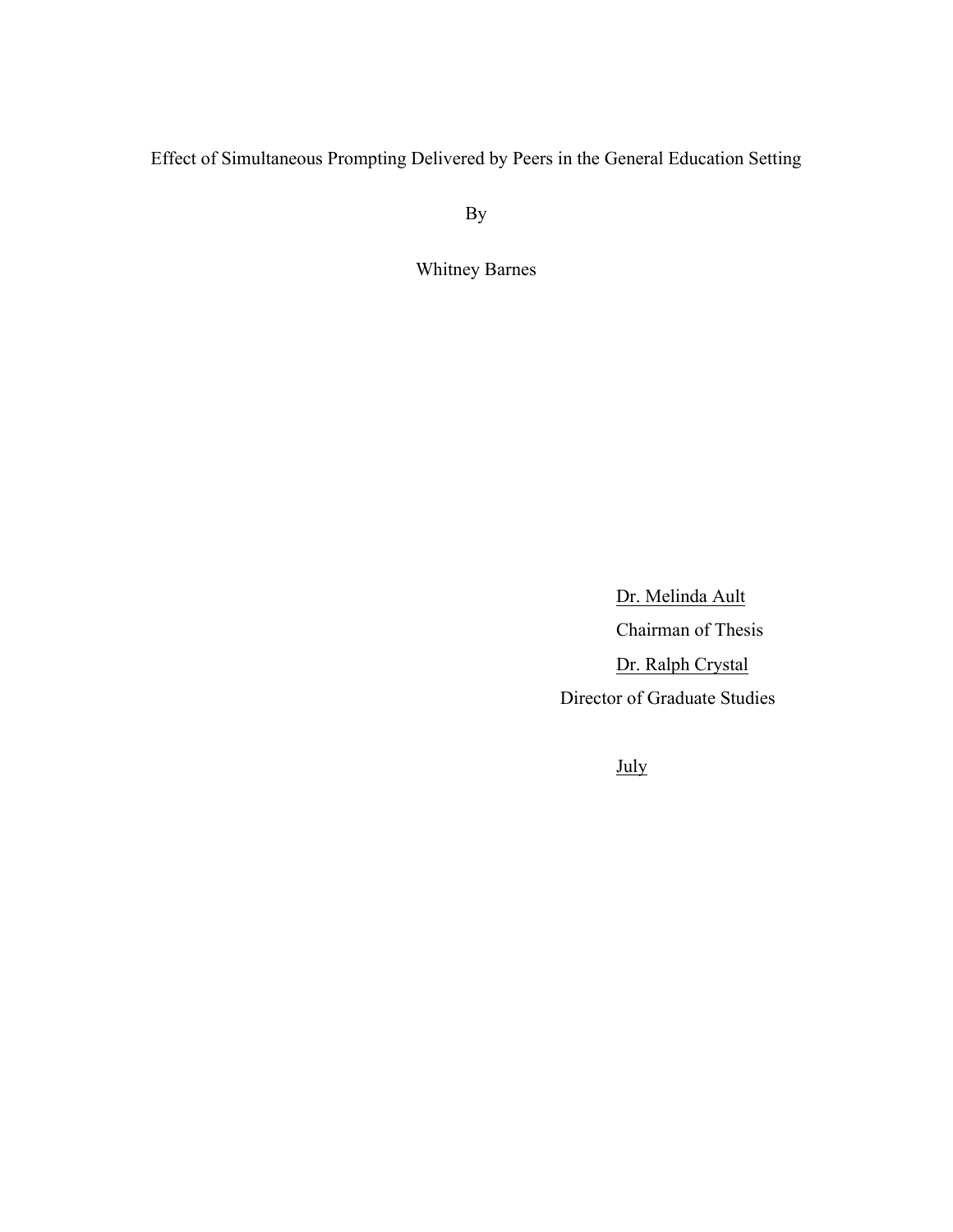# TABLE OF CONTENTS

| Dependent Variable/Target Skill/Instructional Objective16 |     |
|-----------------------------------------------------------|-----|
|                                                           |     |
|                                                           |     |
|                                                           |     |
|                                                           |     |
|                                                           | .21 |
|                                                           | .23 |
|                                                           |     |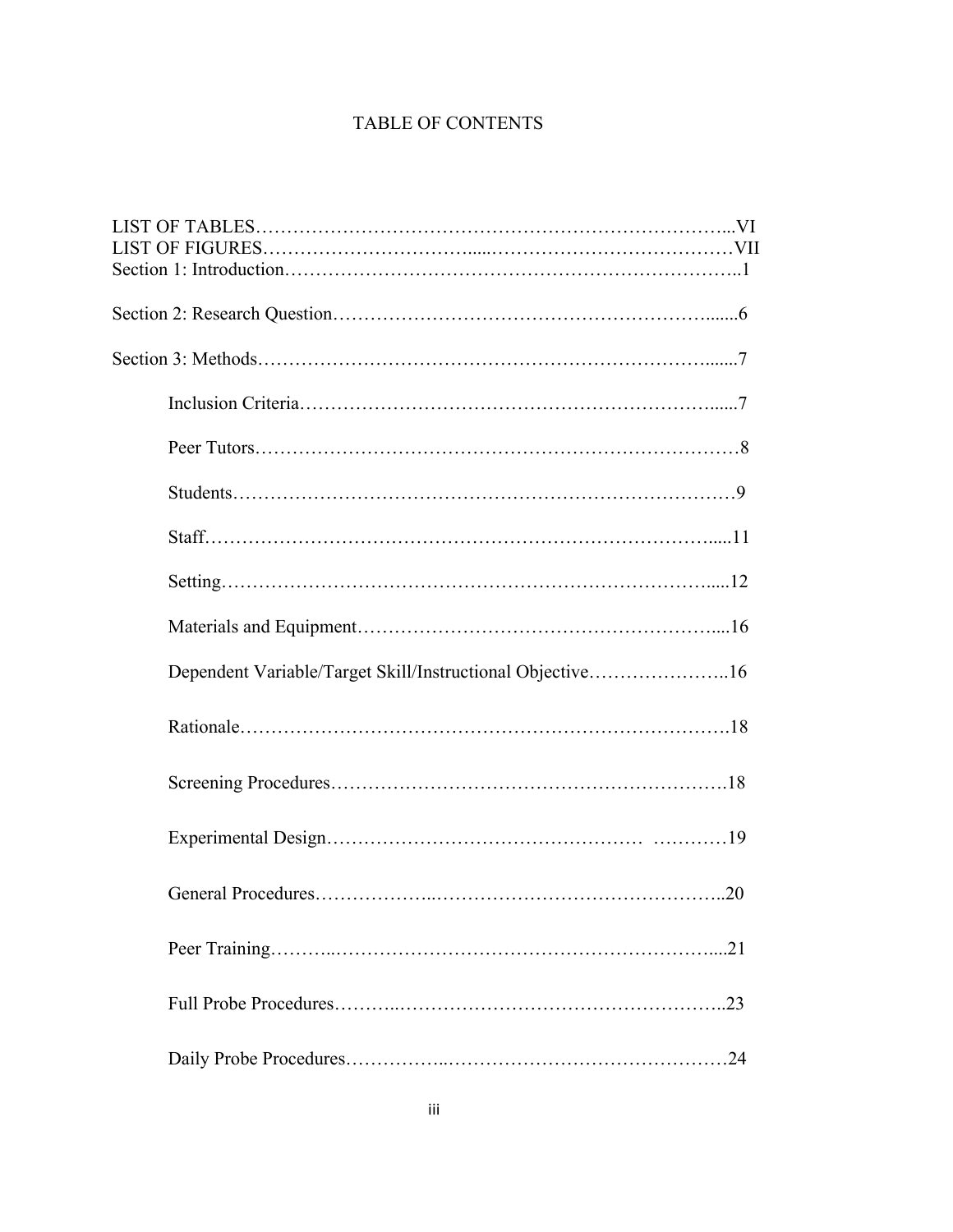| Procedural Fidelity of Investigator Delivery of Full, Daily Probe, and Intermittent |  |
|-------------------------------------------------------------------------------------|--|
|                                                                                     |  |
| Interobserver Agreement on Investigator's Probe Procedures28                        |  |
| Procedural Fidelity of Peers' Delivery of Instructional Procedures28                |  |
|                                                                                     |  |
|                                                                                     |  |
|                                                                                     |  |
|                                                                                     |  |
|                                                                                     |  |
|                                                                                     |  |
|                                                                                     |  |
| Appendix A: Full Probe, Intermittent Probe, Maintenance, and Generalization Data    |  |
|                                                                                     |  |
|                                                                                     |  |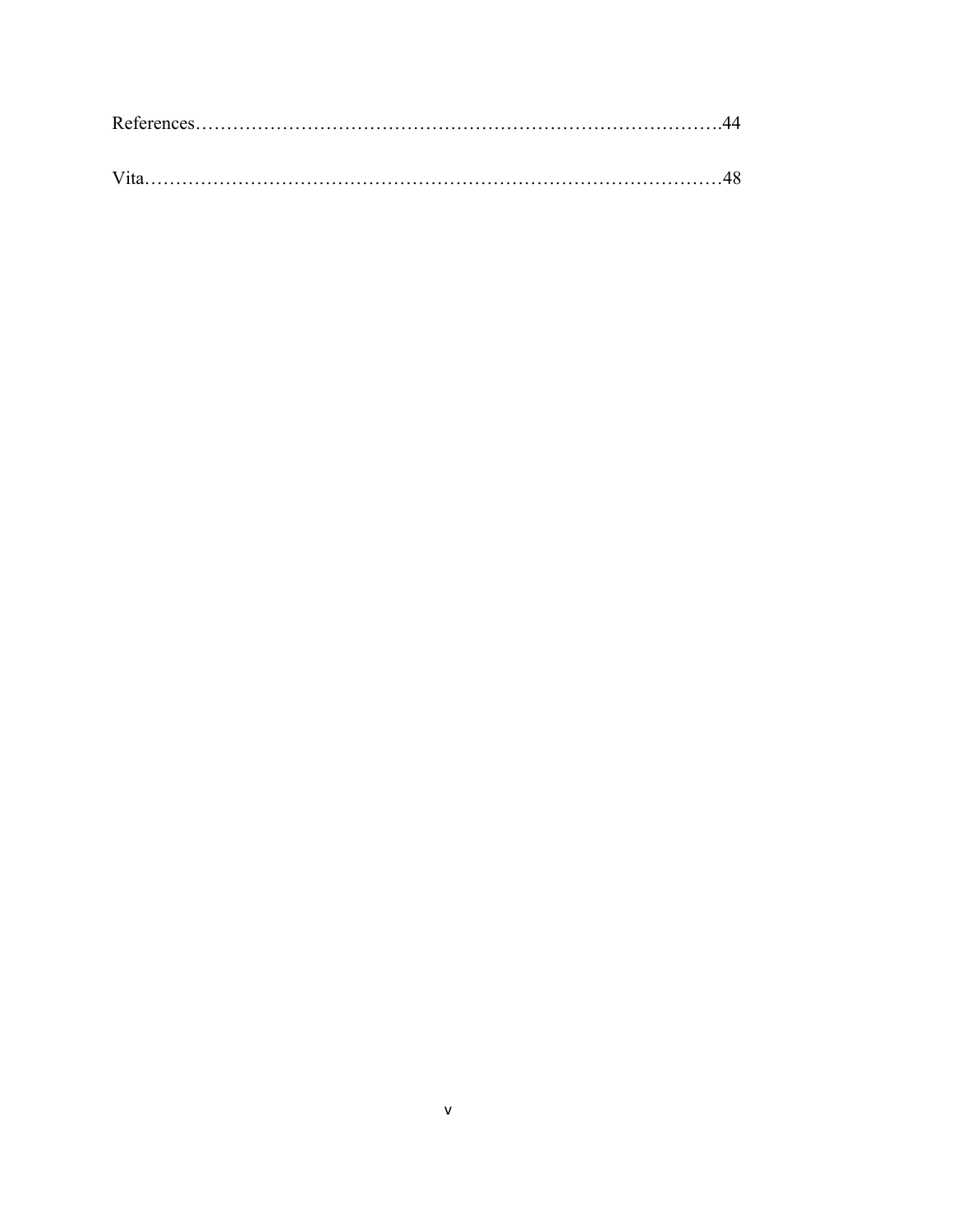# **LIST OF TABLES**

|--|--|--|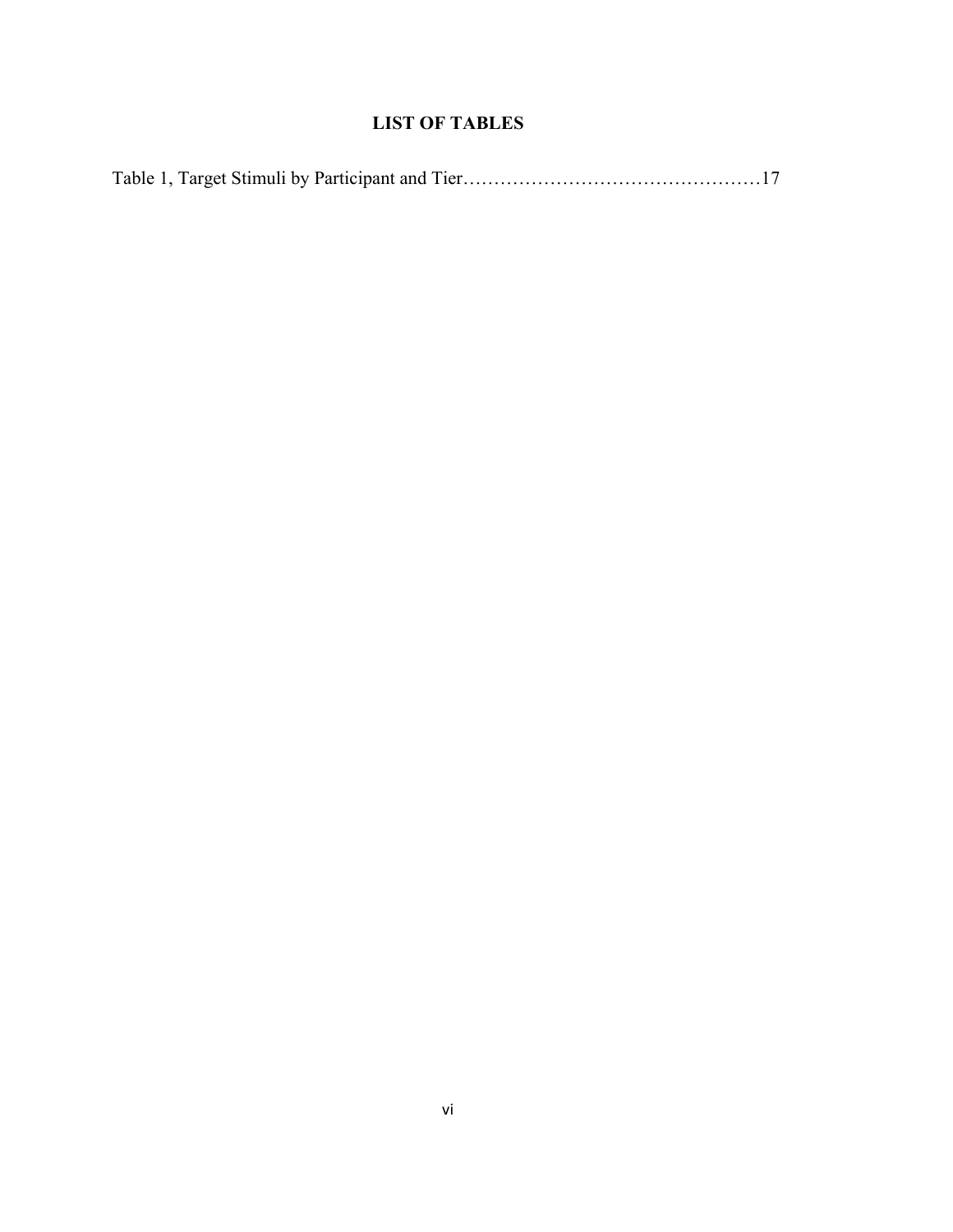# **LIST OF FIGURES**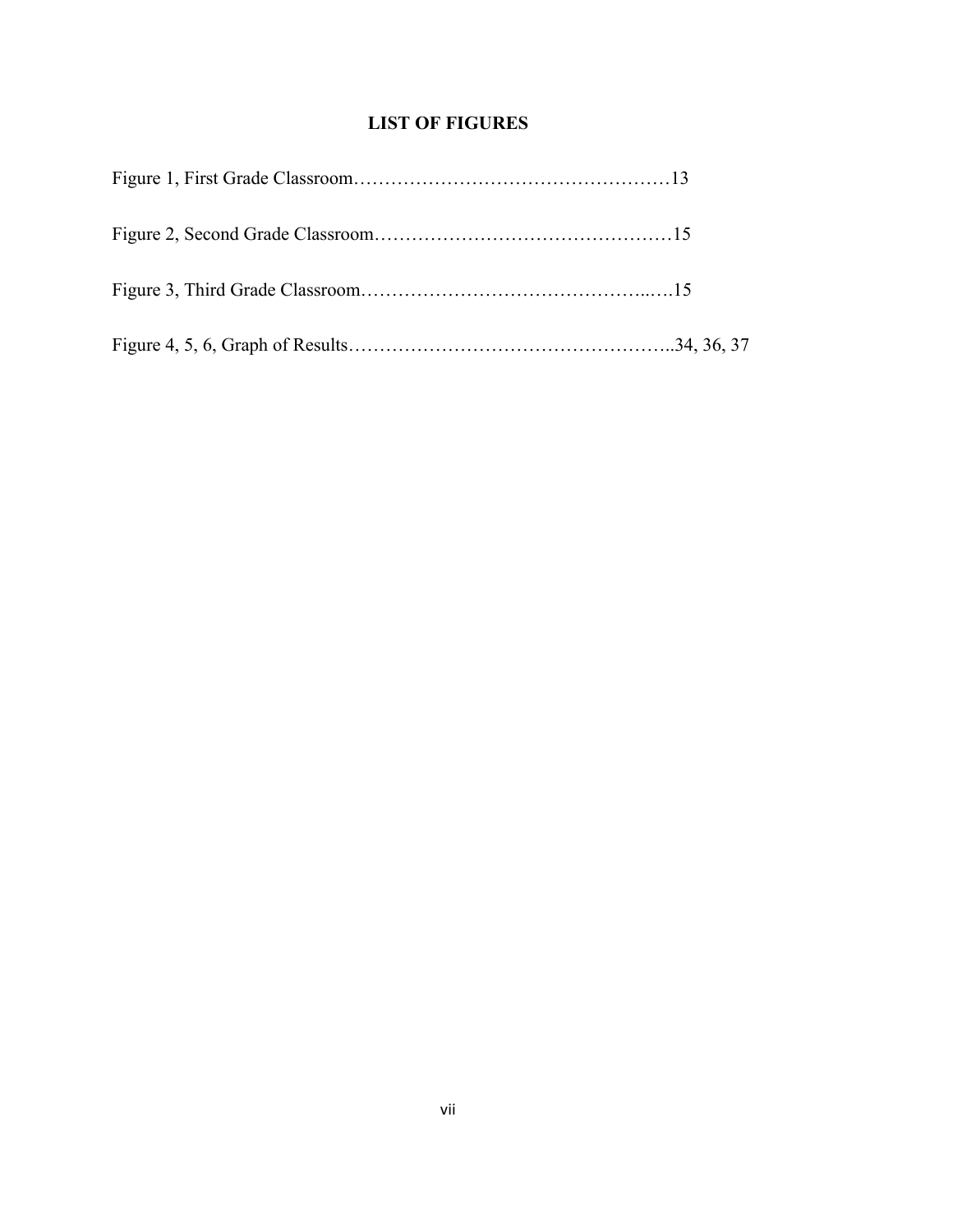#### **Section 1: Introduction**

Current recommendations stress the importance of using evidence-based, systematic instruction with students with moderate and severe disabilities. (Spooner, Knight, Browder, & Smith, 2012). A number of systematic instructional procedures are available in the literature, including procedures that have a well-established research history for teaching academic and adaptive skills to students with moderate and severe disabilities. Response prompting strategies are evidence-based and include procedures such as constant time delay (CTD) and simultaneous prompting (SP; Brandt, Weinkauf, Zeug, & Klatt, 2016).

The SP procedure has been effective in teaching students with developmental disabilities how to master both discrete and chained skills. Collins (2012) stated, the "SP is a simple procedure in which instructors conduct daily test or probe trials to assess learning followed by daily instructional or training trials to teach the target behavior. This sequence continues until the learner meets criterion during probe trials" (p. 58). This procedure involves presenting a prompt immediately following the discriminative stimulus on all trials. There is no opportunity to respond independently, and therefore, probe trials are conducted each day of instruction to determine whether stimulus control has been transferred (Brandt, Weinkauf, Zeug, & Klatt, 2016). The SP procedure has been used to teach a variety of skills across a variety of ages, diagnoses (e.g. mild to moderate disabilities), and settings. For example, Tekin-Iftar, Acar, and Kurt (2003) used the SP procedure to teach 13 and 14-year-old students with attention disorders and mild intellectual disabilities the names of first aid materials while in a 1:1 instructional format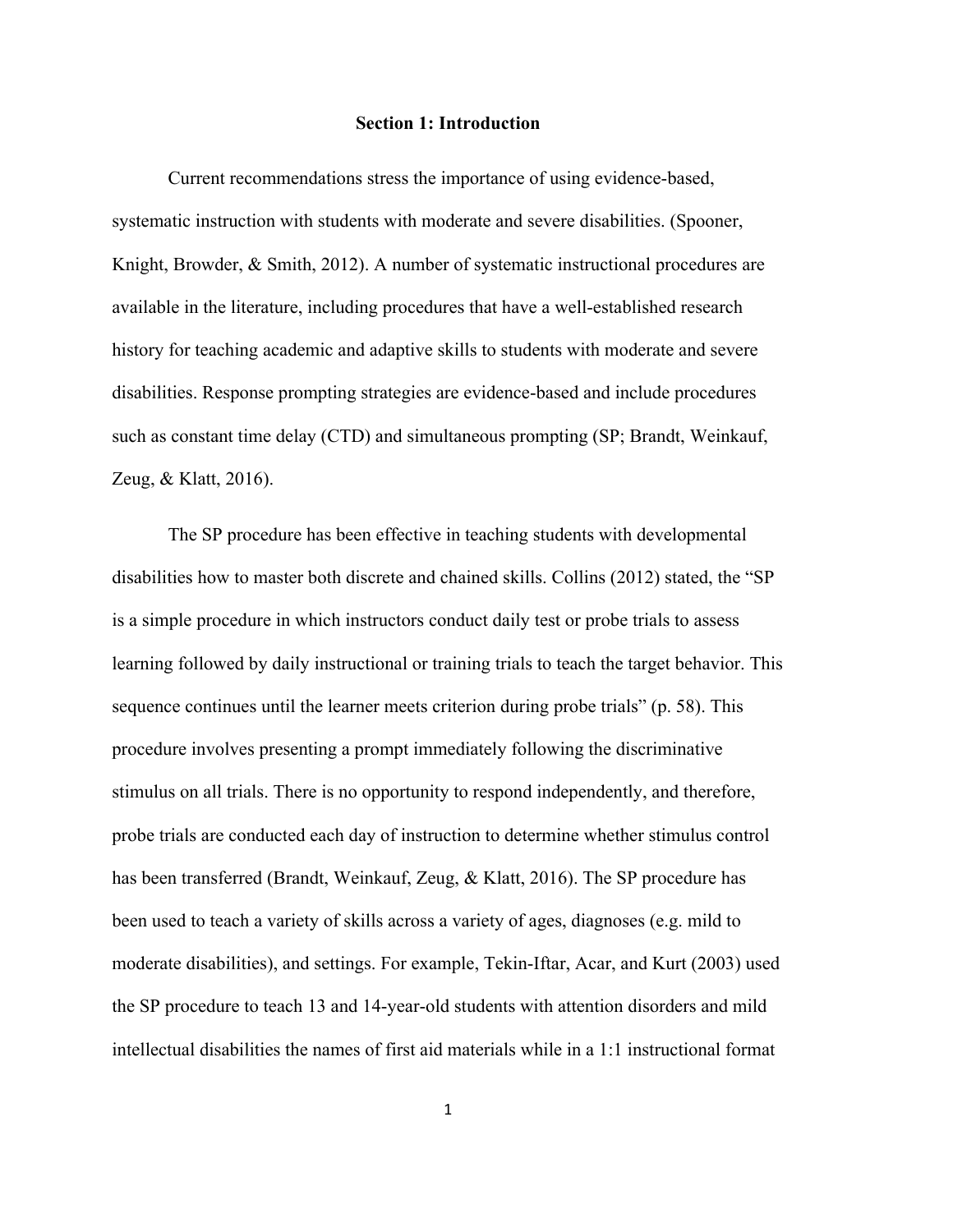in the first aid room. All participants learned and maintained the skill across various sessions. Parrott, Schuster, Collins, and Gassaway (2000) taught primary-aged students with moderate and severe disabilities students to wash their hands in a self-contained bathroom setting. Three of the five students maintained and generalized the skills across people. In a study conducted by Smith, Schuster, Collins, and Kleinert (2011), the researcher used the SP procedure to teacher students in high school with various disabilities including a functional mental disability (FMD), mild to moderate disability, and attention deficit hyperactivity disorder (ADHD), to identify restaurant words and the correct classification of each food. The students learned to order food once asked. For example, when asked, "What appetizer would you like?," students were able to identify what was being asked and then identify the food that he/she would like to order. The students were able to maintain and generalize the information taught to use these skills while out in the community.

The SP procedure also has been used to teach students with disabilities in general education classrooms. For example, Collins, Evans, Creech-Galloway, Karl, and Miller, (2007) taught elementary, middle, and secondary students with moderate and severe disabilities to read functional and core content sight words while included in the general education setting. The sight words were embedded in instruction in the general education class as the content may have been presented in various ways such as worksheets, activities such as cooking, or filling job applications. The general education teacher taught the sight words within lessons presented to all of the students in the general education classroom. Riesen, McDonnell, Johnson, Polychronis, and Jameson (2003) used SP to teach 13 and 14-year-old students with autism and intellectual disabilities to

2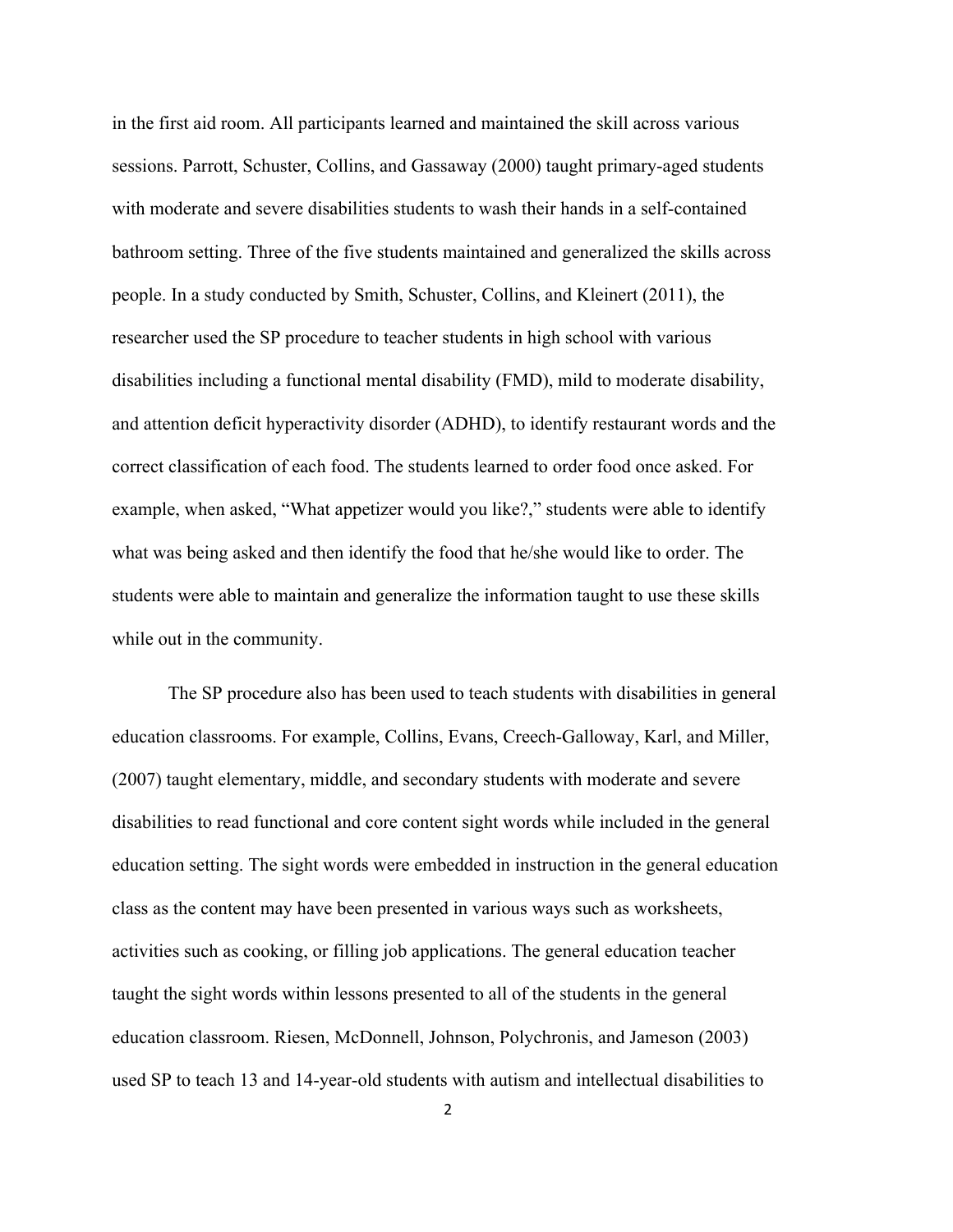read or verbally define key vocabulary words through embedded instruction and massed trials. The researchers found the SP procedure to be effective while the paraeducators embedded instruction in the general education classroom and collected data using a oneto-one massed trial instruction in the special education classroom.

In addition to mandating the use of current evidence-based procedures, federal legislation also requires that individuals with disabilities receive services, to the fullest extent possible with students without disabilities (Parent Center Hub, 2015). Thus, when possible, students with moderate and severe disabilities should be included in the general education setting with their same age peers. Inclusion in the general education setting allows students to gain access to core content and provides opportunities to engage in social interactions with same-age peers. Ledford and Wolery (2013) explained that this lack of exposure to peers with typical development may result in peer rejection, which would result in few opportunities to improve already delayed social skills and exacerbate the lack of social skill development. The authors go on to say that small-group instruction provides multiple opportunities to observe social and other behaviors performed by peers, which may increase the saliency of discriminative stimuli for these behaviors, making the discrimination easier for the children with disabilities, and priming them to learn observationally. Despite the need for inclusive education, the intensive instruction and student to staff ratio can make it challenging for students with moderate and severe disabilities to acquire information in the general education settings.

To assist with these challenges, schools and researchers have used peer-mediated instruction to provide assistance with tasks and increase peer interactions that can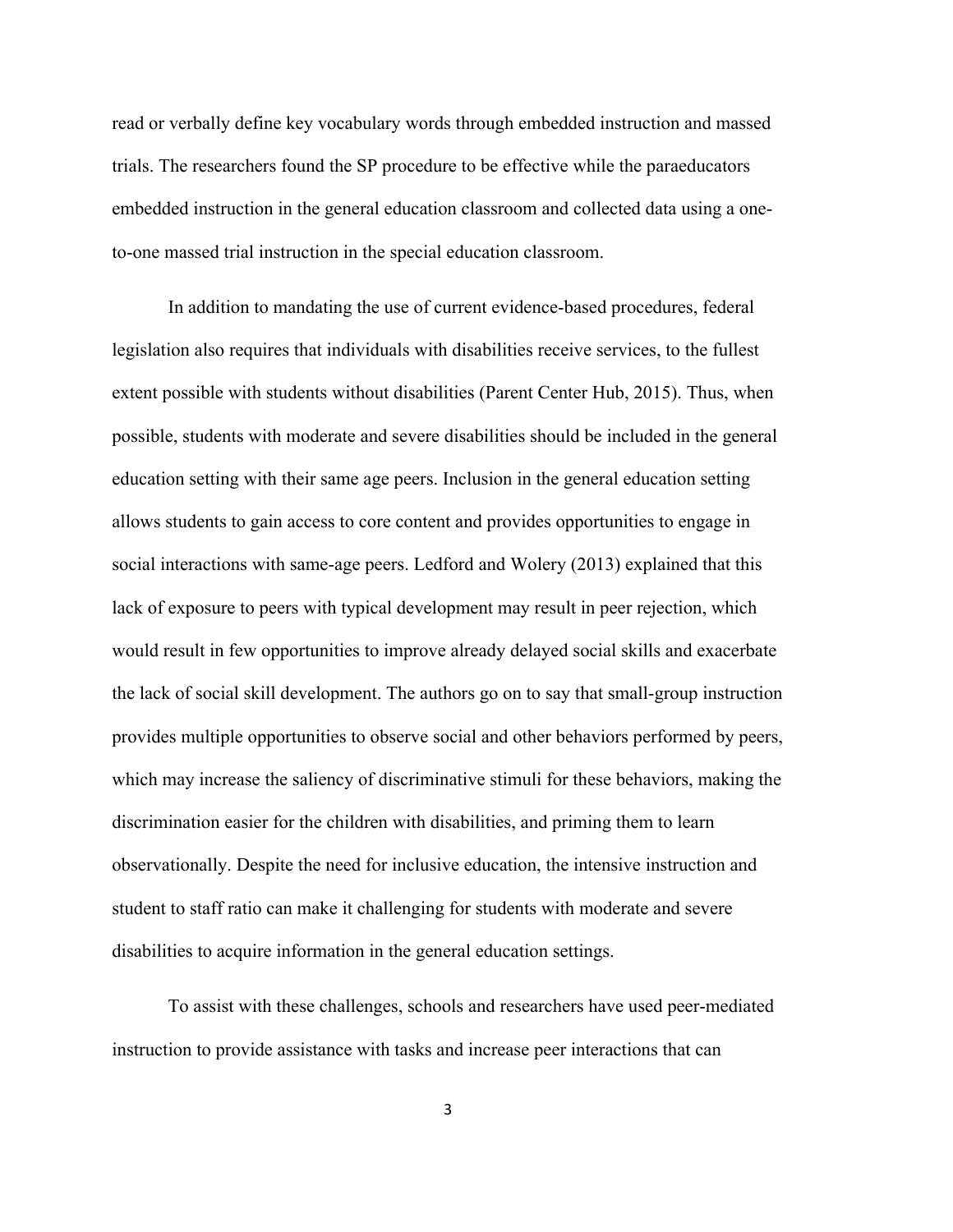increase socialization and academic responding. If students can gain access to core content while in the general education classroom with the assistance from a peer tutor, students may acquire new information while increasing socializations with same age peers. To ensure that student progress is being made while in the general education classroom, performance data should be monitored which can be done by while using a response prompting strategy such as SP. Because SP requires the instructor to provide the controlling prompt immediately following the discriminative stimulus on every instructional trial, the procedures are relatively simple to implement, making it ideal for use by both peer tutors and participants since procedural fidelity can be established and participant errors are low (Smith et al., 2011). For example, McDonnell, Mathot-Buckner, Thorson, and Fister (2001) used a class wide peer tutoring program and found that combined with a multi-element curriculum and accommodations, improved levels of academic responding and decreased levels of competing behaviors occurred for students with moderate and severe disabilities. Other researchers have studied the effects of instruction delivered by peer tutors using various systematic instructional procedures such as CTD and SP to teach functional and core content skills. In a study done by Tekin-Iftar (2003), a multiple probe design across training sets was used to show that peer tutors were able to use SP to teach students three sets of community signs. Researchers have also demonstrated that CTD can be used by peer tutors to acquire core content skills. Jimenez, Browder, Spooner, and Dibiase (2012) examined the effects of peer-mediated embedded instruction using the CTD procedure on the number of correct science responses by target students with intellectual disabilities. All of the students increased their number of independent correct responses for the eight science vocabulary words,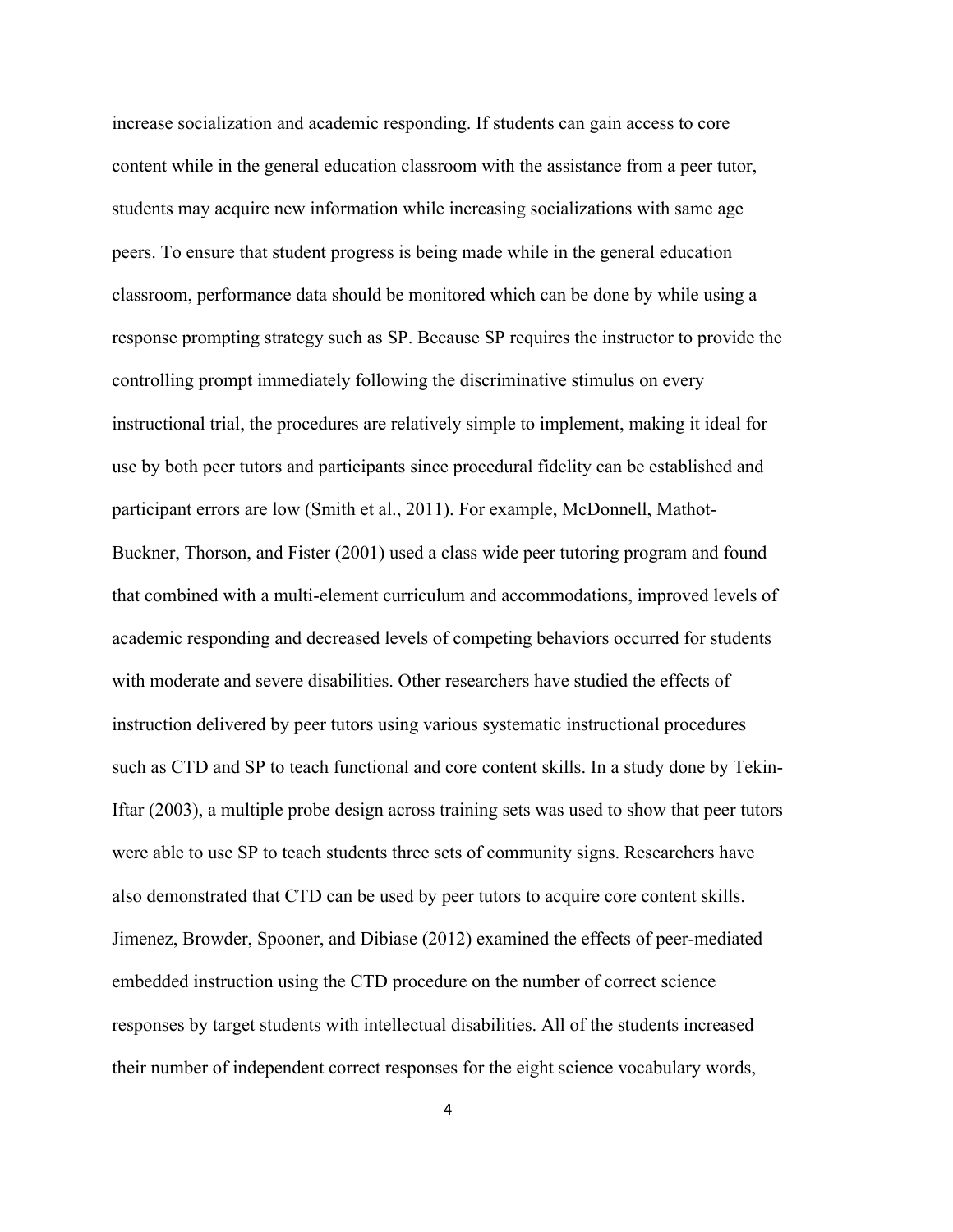pictures, word/picture match, and concept statements. Also, two of the peer tutors demonstrated higher science letter-grade averages after the intervention.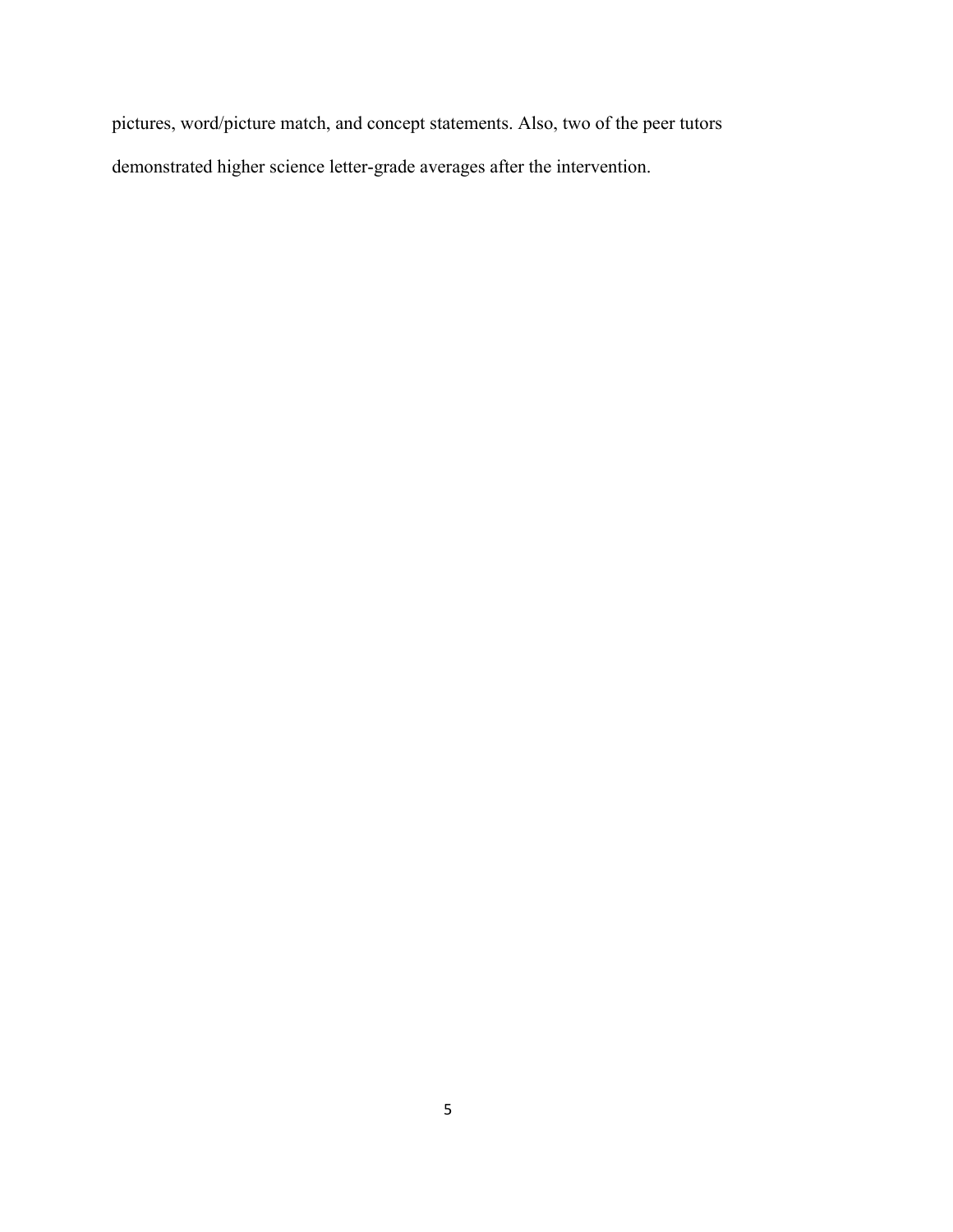#### **Section 2: Research Question**

The purpose of this research study is to answer the following research questions:

- 1. Is there a functional relation between a peer tutor using simultaneous prompting and an increase in level and trend of sight word reading for elementary-aged student with moderate and severe disabilities in an inclusive setting?
- 2. Following direct training from a teacher, can elementary aged peers reliably deliver simultaneous prompting instruction to students with moderate and severe disabilities in an inclusive setting?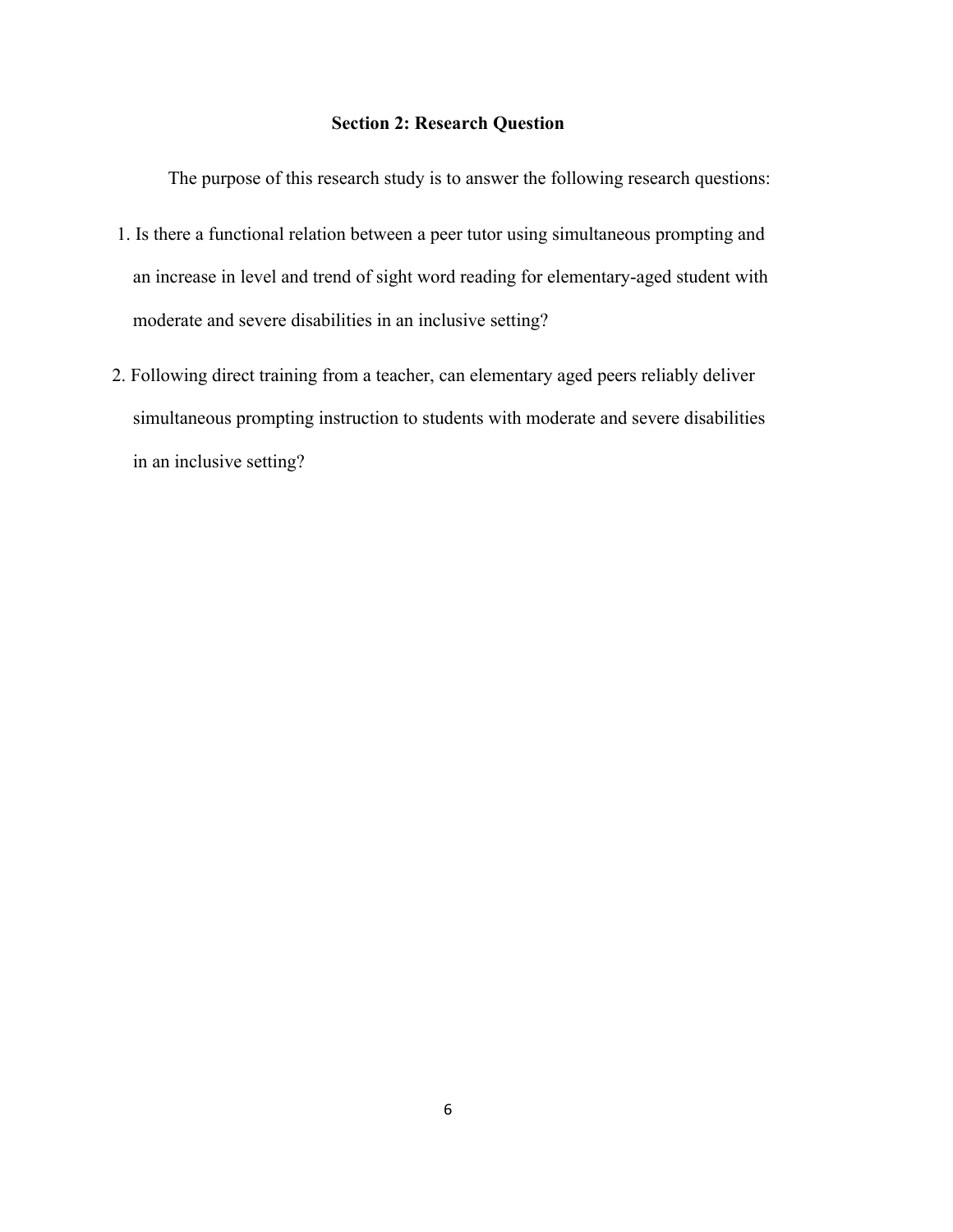#### **Section 3: Method**

#### **Participants and Setting**

**Inclusion criteria.** Participants who acted as peer tutors and those with disabilities were chosen for the study based on prerequisite skills observed by the special education and general education teacher. Peer tutors could be selected if they were a member of the same general education classroom in which the students with disabilities participated. Peer tutors were nominated to participate by the teachers and paraeducator if they had age appropriate and positive social interactions with students with disabilities, had regular attendance, could follow multiple step directions, were able to work with other peers and remain on-task for a minimum of 10 minutes, and had good communication skills. Additionally, each student participant with a disability was asked if there was a specific student with whom they would like to work. The peer tutors selected were then asked if they were interested in teaching sight words to the students with disabilities and the study was explained to them. If they wanted to participate, their parents were asked to provide consent, and their assent was obtained.

Students with disabilities were included in this study if they were a member of the investigator's special education resource classroom, were able to sit and attend while working with a peer in the general education classroom for a minimum of 10 min., had adequate vision to see the stimuli, had adequate auditory skills to hear the directions and prompts, were able to verbally imitate the words to be taught, and had sight word reading as an objective on their individualized education program. The special education and

7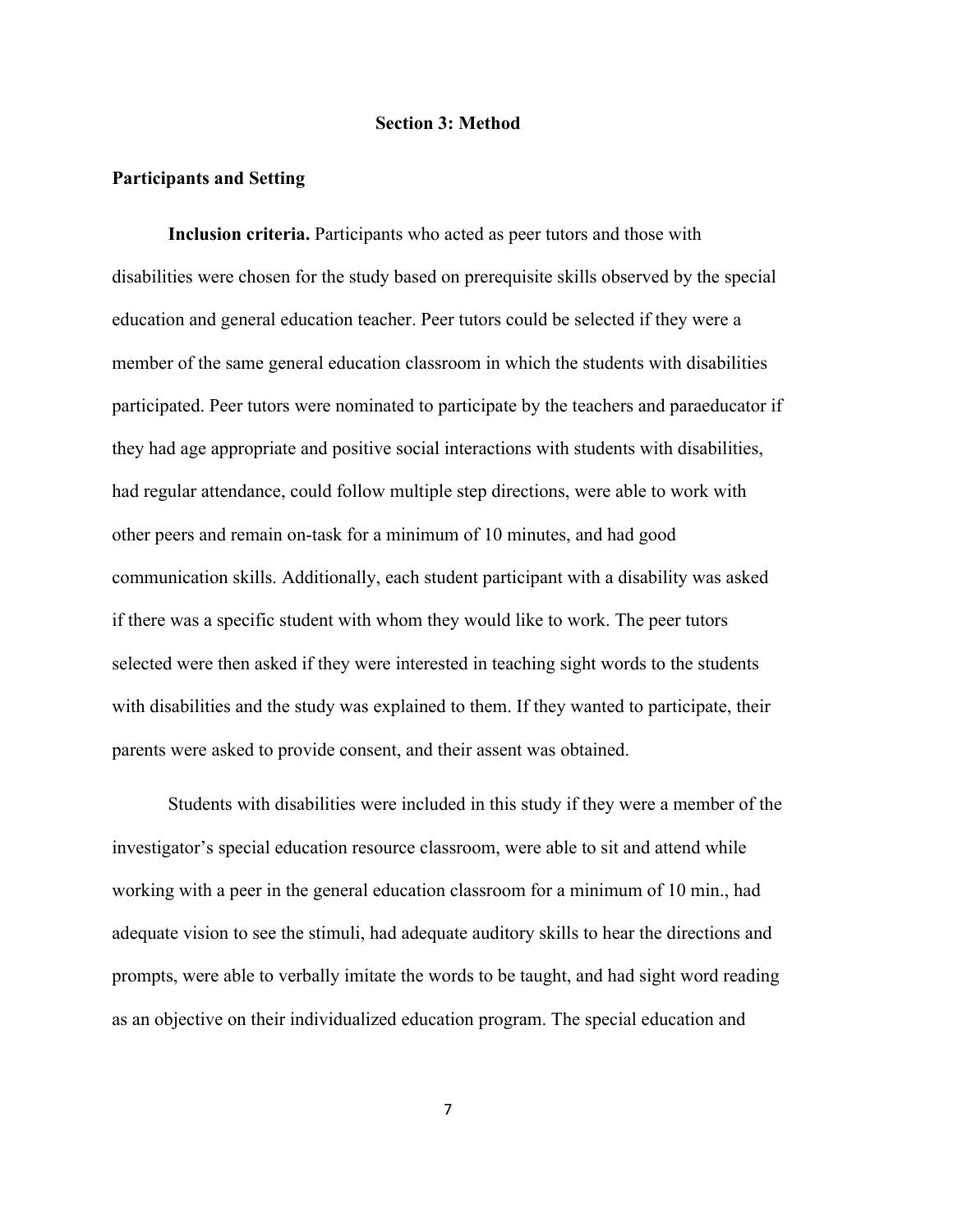general education teacher assessed each of the prerequisite skills prior to implementation of the study using direct observation.

Six students were chosen to participate in the study: three students without disabilities that acted as peer tutors and three students with FMD (i.e., the state's classification for students with moderate and severe intellectual disabilities). All students attended the same elementary school. One peer tutor and one student with FMD were in second grade. Two peer tutors and two students with FMD were in third grade.

**Peer tutors.** Three students were chosen to participate in the study as peer tutors. Each peer tutor was paired with one student with a disability that was in their same general education homeroom.

Thomas was selected to work with Norman. Thomas was a 9 year 6 month old male student in the  $3<sup>rd</sup>$  grade general education class. Thomas had a diagnosis of oppositional defiant disorder and ADHD. Thomas received services from the help of a collaboration teacher within the general education classroom. Thomas was able to stay on task and did not display any challenging behaviors while observed by the paraeducator and investigator. Thomas participated in Boy Scouts and was in the same troop with Norman. Norman had identified Thomas as a student with whom he would like to work.

Lyle was selected to work with Sabrina. Sabrina chose to work with Lyle. Lyle was a 9 year 7 month old male student in the  $3<sup>rd</sup>$  grade general education class. Lyle did not have any identified disabilities and was functioning at a  $3<sup>rd</sup>$  grade level in all academic areas.

8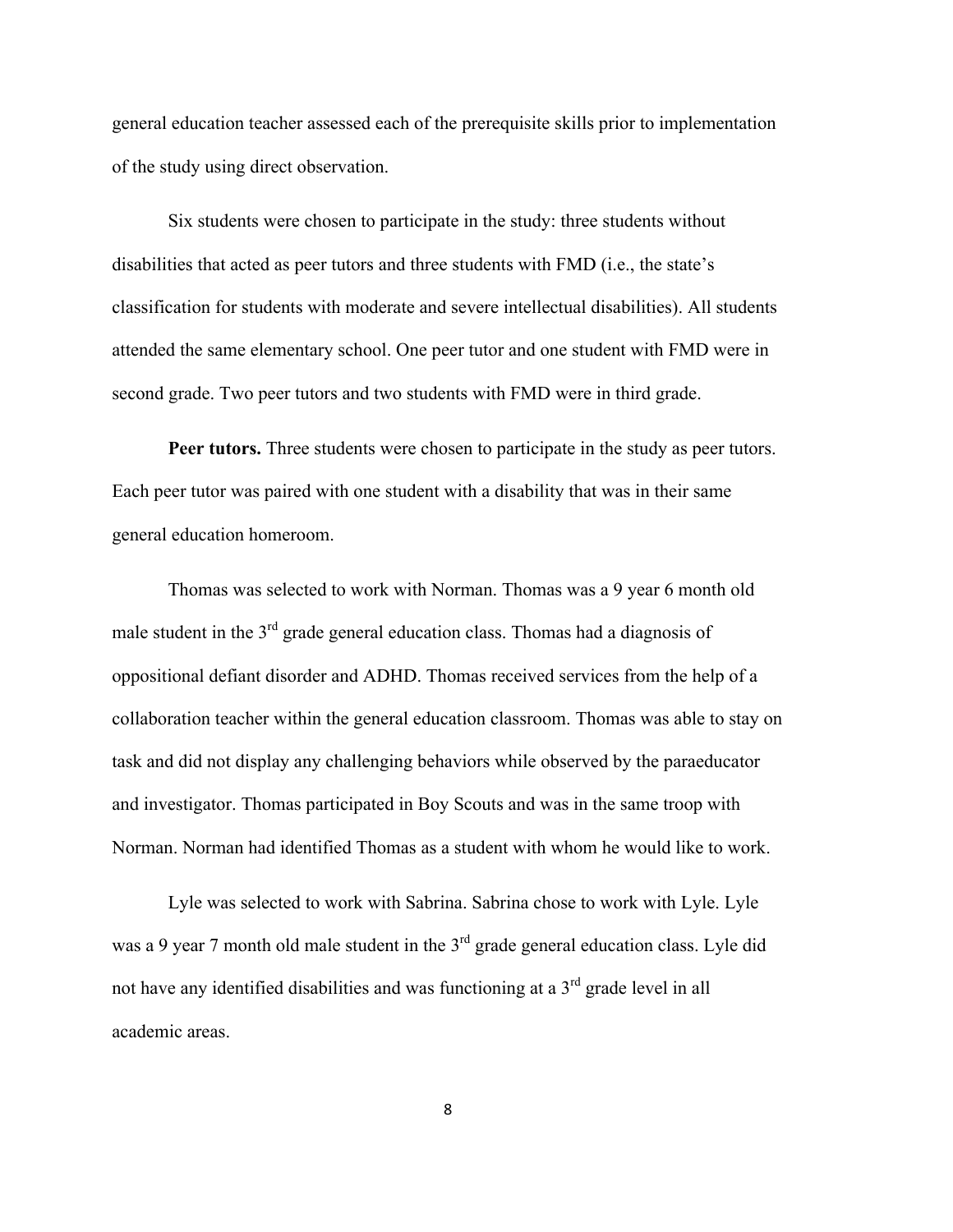Haden was paired to work with Henry while in the  $2<sup>nd</sup>$  grade classroom. Haden was an 8 year 6 month old male. Haden had a speech language impairment. He exhibited a delay in area of speech sound production for which he received speech services weekly. Haden was functioning at a  $2<sup>nd</sup>$  grade level in academic areas.

**Students with disabilities.** All students had a primary disability of FMD which is the state's classification for those students who have an intellectual disability that is at least three or more standard deviations below the mean, and adaptive behavior deficits are at least three or more standard deviations below the mean. The classroom setting for all students was in the resource room for students with moderate and severe disabilities with time spent in the general education classroom with the specified time indicated on each student's individual education plan.

Norman was a 9 year 6 month old male who had a diagnosis of multiple disabilities with a primary disability of a FMD. Norman had a visual impairment due to brain damage, but was not recommended to wear glasses. He did not require enlarged text or pictures. Norman was in 3rd grade. Norman obtained a full scale IQ score of 48 on the Wechsler Nonverbal Scale of Ability (Wechsler, 2006). Norman's overall adaptive score was compared to a 3 year 8 month old as measured by the Scales of Independent Behavior, Revised (Bruininks, Woodcock, Weatherman, & Hill, 1996). Norman was an outgoing, happy, and self motivated student. He enjoyed helping his peers and teachers with tasks and jobs within the school. If Norman did not understand a direction or task, he refused to continue to work. He was encouraged to use his words or gestures to ask a question or request help when confused. Norman's speech was difficult to understand for unfamiliar adults which is why Norman was encouraged to use gestures if his speech was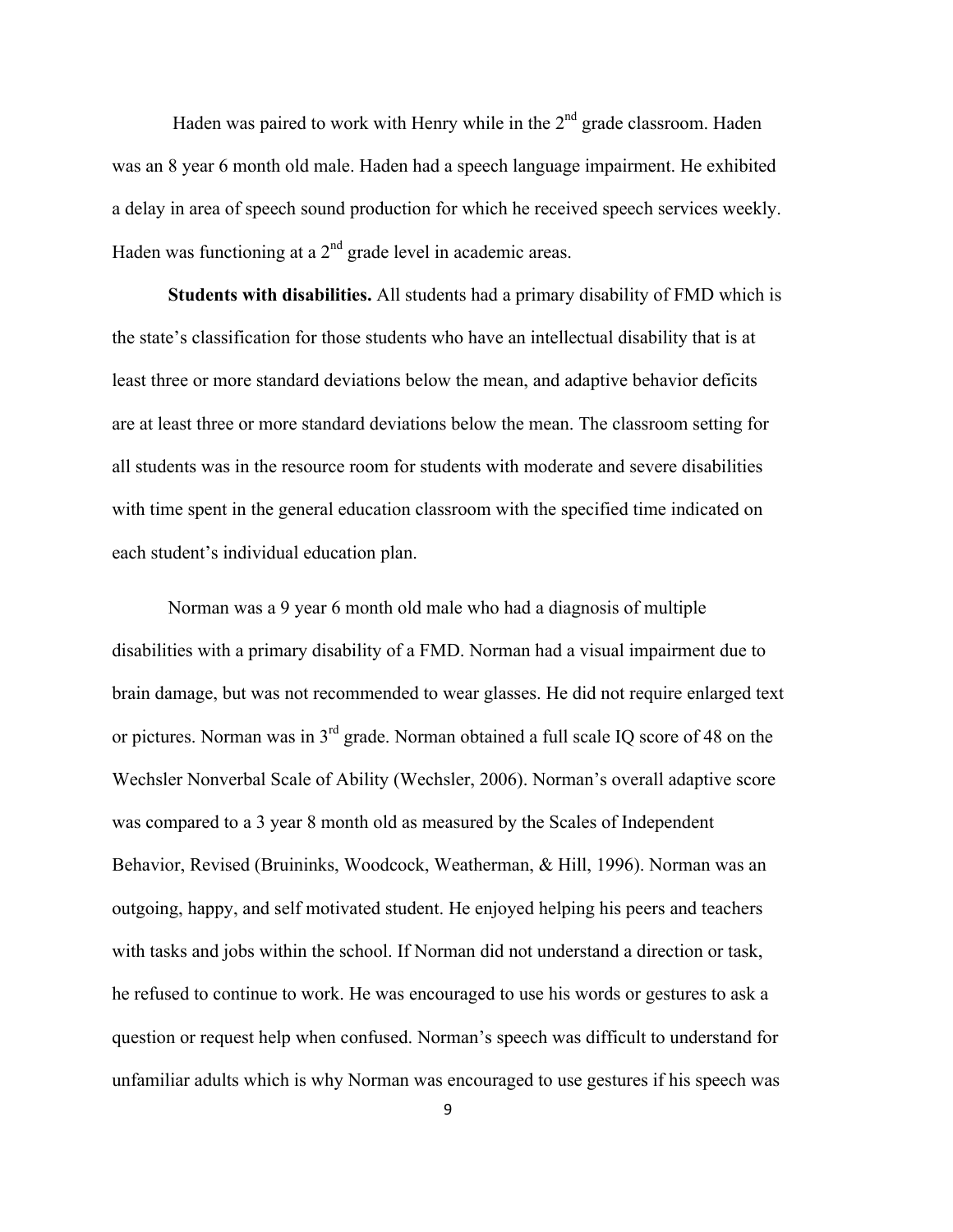unrecognizable. Norman communicated using single word utterances, vocalizations, and gestures. He spontaneously gained others' attention by verbalizing, leading them, or gesturing to indicate his wants and needs. Some of Norman's IEP objectives included: survival sign identification, sight word identification, listening comprehension, and verbal and nonverbal choice makings. Norman received physical therapy, occupational therapy, and speech language therapy services.

Sabrina was an 8 year 1 month old female student. Sabrina had a primary disability of a FMD. Sabrina was in  $3<sup>rd</sup>$  grade and obtained a full scale IQ score of 52 on the Wechsler Nonverbal Scale of Ability (Wechsler, 2006). Her overall adaptive behavior skills were a composite score of 43, which placed her in the low range of functioning as measured by the Adaptive Behavior Assessment System-II (ABAS-II; Harrison & Oakland, 2003). Sabrina exhibited deficits in the areas of cognition, communication, and adaptive skills as compared to her same age peers. She presented with a severe receptive/expressive language delay and a moderate speech sound production delay. Sabrina's communication delays in language and speech sound production adversely affected her success in sharing her thoughts and ideas across educational settings. Sabrina enjoyed helping her peers with tasks and following directions. Sabrina had some difficulty staying on task if she did not understand the content and would refuse to participate. Her IEP objectives included survival sign identification, sight word identification, and listening comprehension. Sabrina received occupational therapy and speech language therapy services.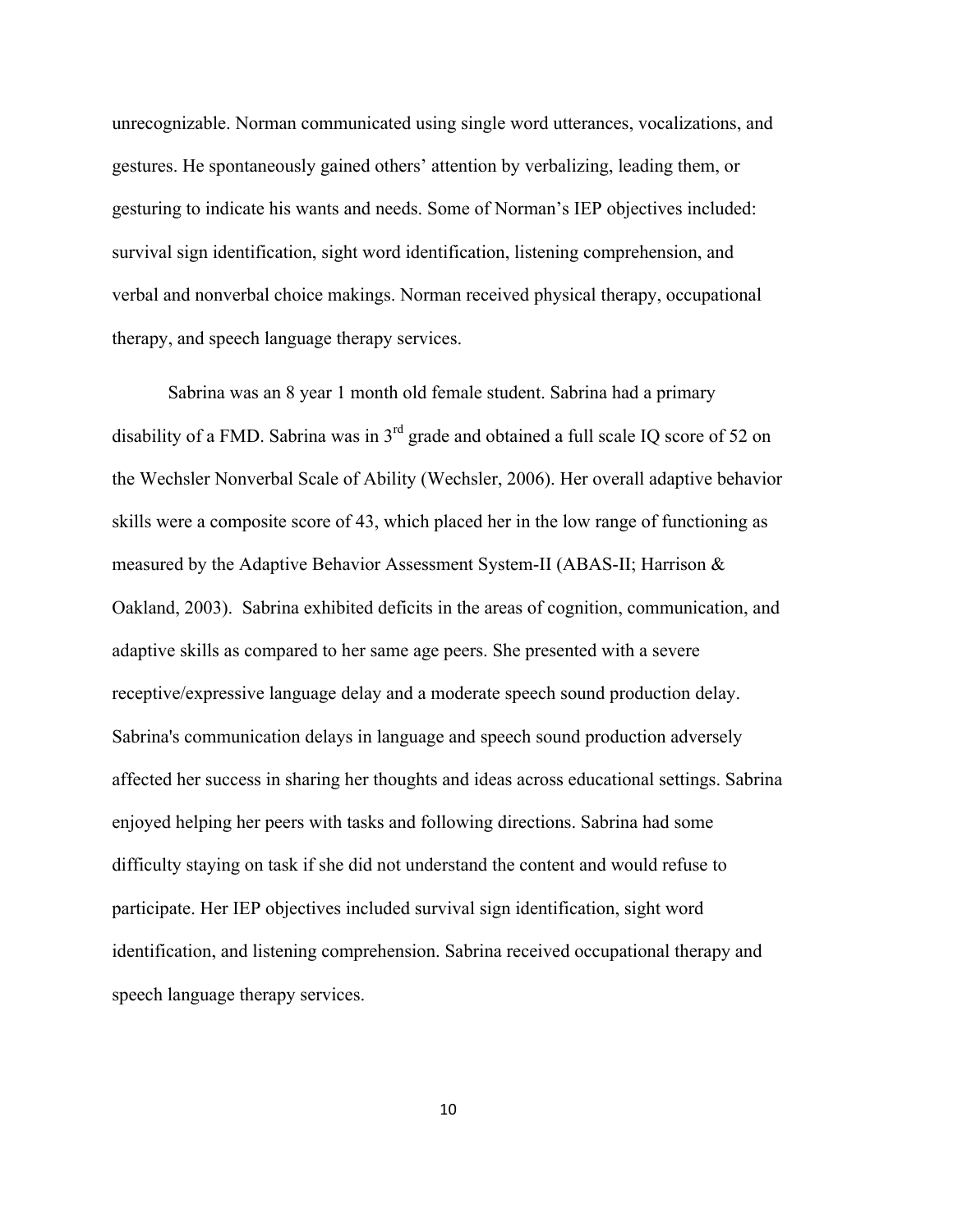Henry was an 8 year 4 month old male student. Henry had a primary disability of a FMD and was in  $2<sup>nd</sup>$  grade. Henry's overall adaptive behavior skills were rated as below average, with a composite score of 21 as measured by the Scales of Independent Behavior, Revised (Bruininks, Woodcock, Weatherman, & Hill, 1996). The impact of these deficits on his educational performance within the classroom included limitations in cognition (thinking/reasoning/memory skills), delayed cognitive ability, and delayed thinking/reasoning skills. Henry had a moderate speech sound production delay and a severe expressive/receptive language delay. Henry had a difficult time when directions contained concept words or unfamiliar vocabulary, and due to impulsivity and eagerness to begin directions, he consistently did not allow himself enough listening time prior to beginning carrying out directions. He enjoyed volunteering to help his teachers and peers to complete tasks in and out of the classroom and was eager to participate in group activities. Henry had difficulty following multiple task directions. His IEP objectives included sight word identification, reading accuracy, and listening comprehension. Henry received occupational therapy and speech language therapy services.

**Staff.** The special education teacher, who served as the investigator, collected data on full probe, daily probe, maintenance, and some of the generalization probe sessions while in the resource room. The investigator had 4 years of experience working with students with moderate and severe disabilities. The investigator had taught Norman, Sabrina, and Henry for the current school year. The investigator received her undergraduate degree in special education working with students with moderate and severe disabilities and was currently working toward a teacher leader master's degree in special education.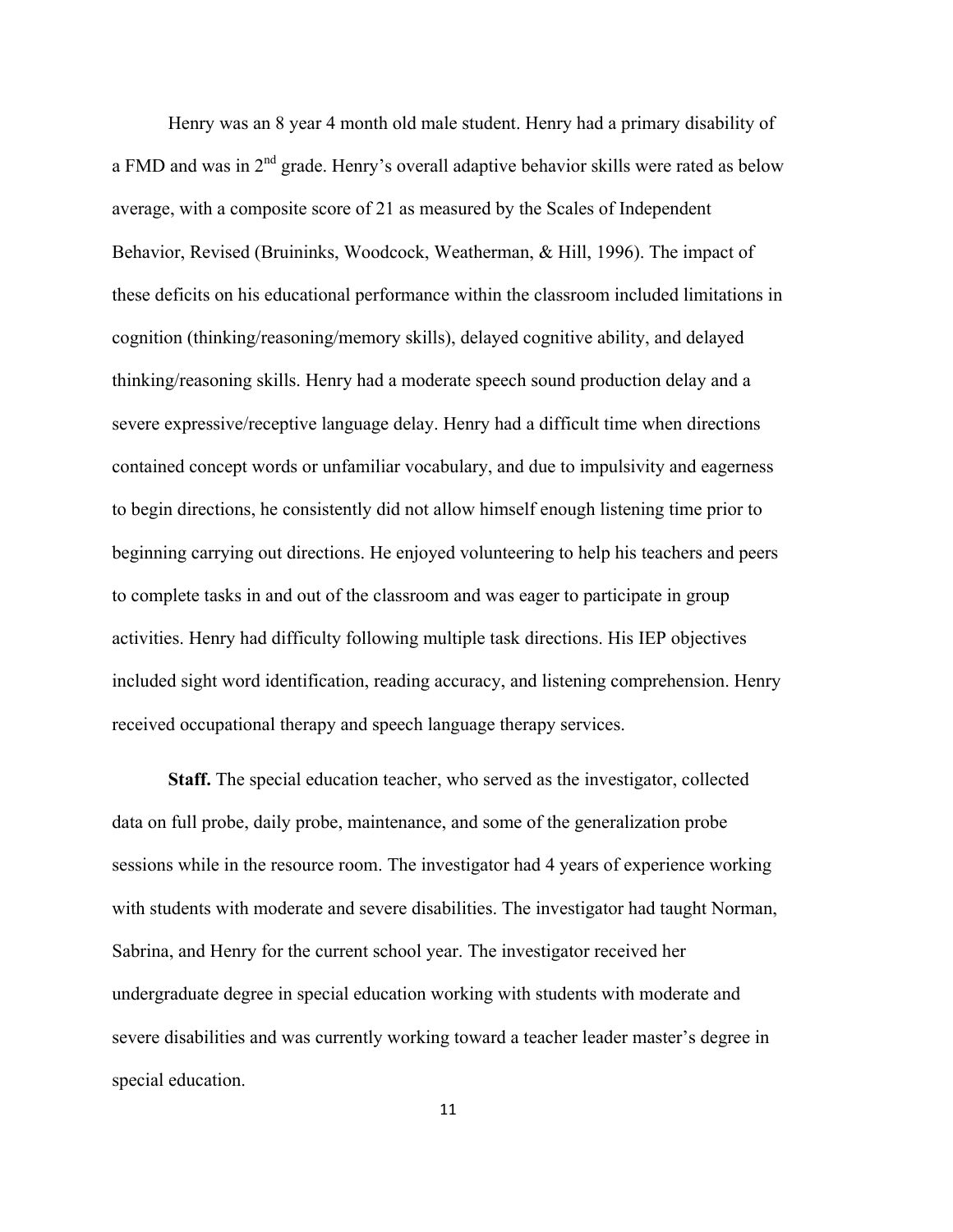The paraeducator collected generalization and reliability data throughout the study. The paraeducator worked with students with disabilities for 17 years. The paraeducator had worked with Norman, Sabrina, and Henry for 2 years.

**Setting.** The study was conducted at a rural elementary school. The school contained students in the Kindergarten-fourth grades.

Screening, full probe, daily probe, generalization, and maintenance sessions occurred in the special education resource room 8.4 m x 5.7 m, at the public elementary school. This classroom was staffed by one teacher and two paraeducators. The investigator collected these data in a one-to-one setting with each student at a large table. A diagram of the setting in the resource room can be found in Figure 1. The investigator collected all daily probe sessions before the students left to join their general education class.

Training sessions were conducted in the general education classrooms. Norman and Sabrina attended the same third grade general education classroom and the intervention was conducted during the language arts/center period that occurred before lunch. Henry attended his 2<sup>nd</sup> grade class during reading group after lunch. During instructional sessions, one peer tutor worked with one student with disabilities. All students sat beside their peer tutor at two desks in the second and third grade classroom. Both classrooms were split into small reading groups and centers.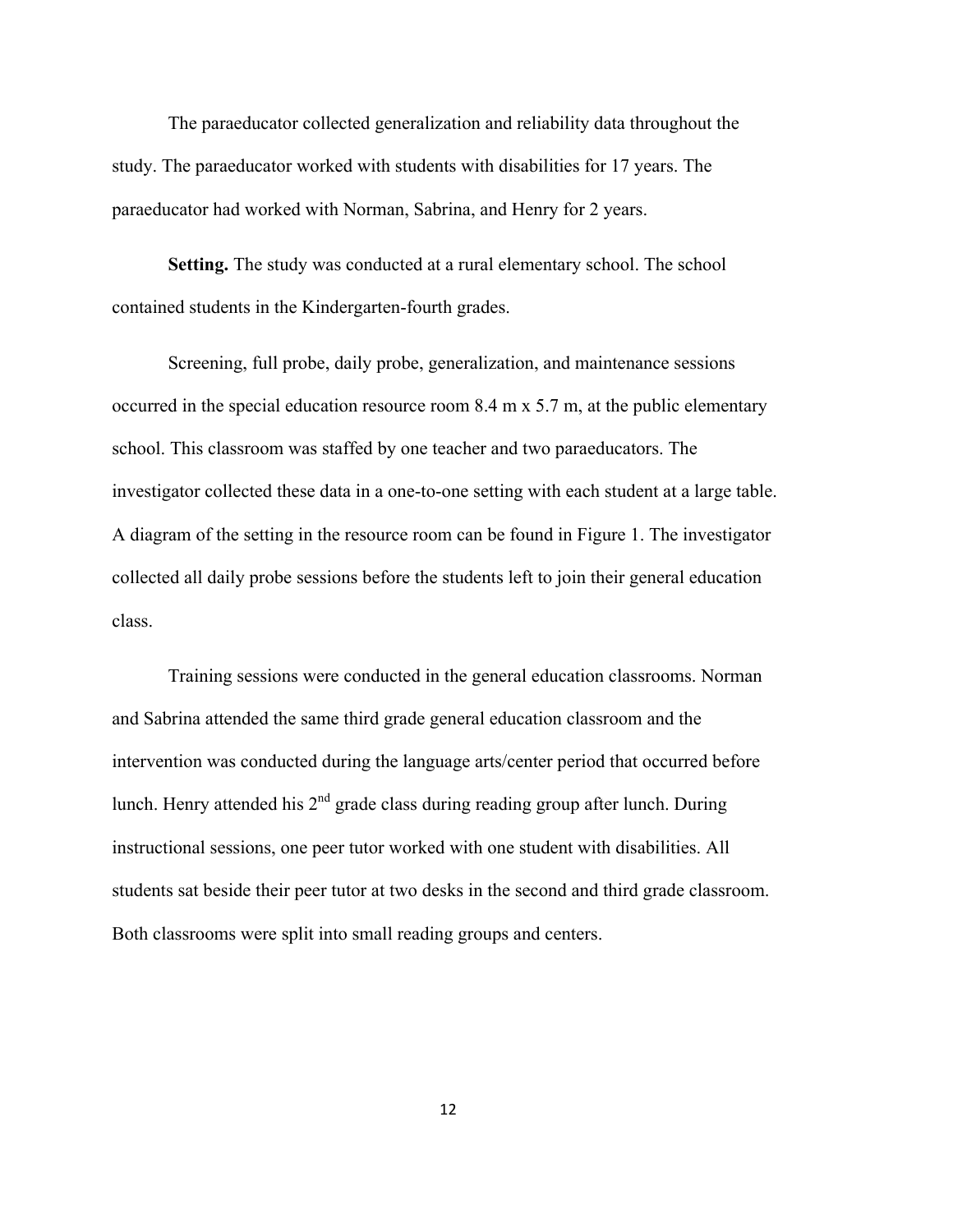

*Figure 1.* Resource Room. This figure illustrates the layout of the special education resource room. The \* indicates the area in which probe sessions occurred.

Figures 2 and 3 show the layout for the second and third grade classrooms respectively. In the second grade general education classroom, the students worked independently at desks while a small reading group met at the large group table in the back of the classroom with the general education teacher. There were 24 students in the classroom. The peer tutor and student worked at the peer's individual desk.

The third grade general education classroom had 22 students working in small reading groups and individual centers that included reading and language arts activities. The general education teacher led a small reading group in the back of the room at the large group table. Centers were set up on student desks and the floor. Students rotated between centers every 5-7 min. During the investigation, peer tutors worked with the students with disabilities in a one-on-one setting at the peer tutor's desk. The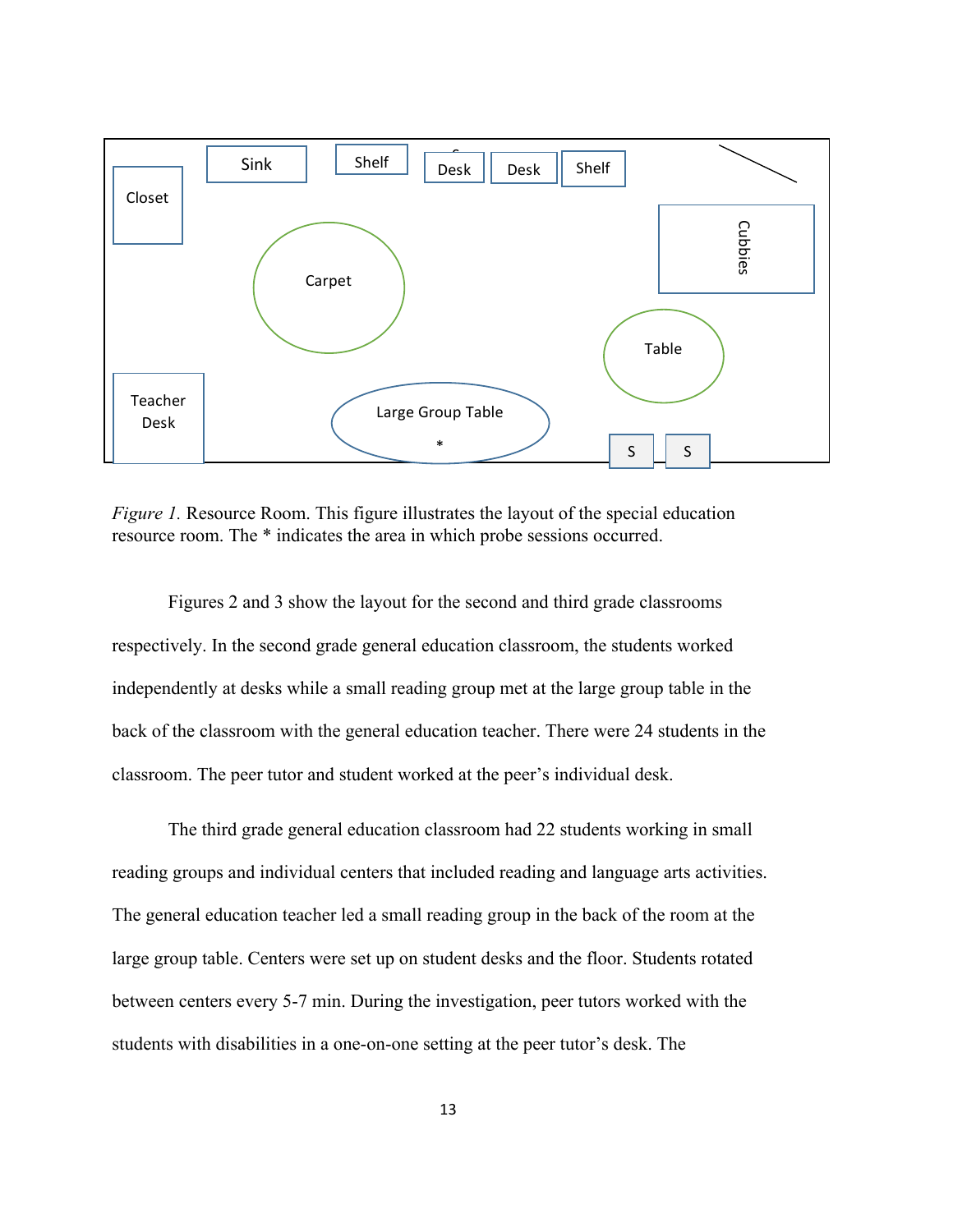paraeducator supervised student centers in both classrooms while students worked on sight word identification.



*Figure 2.* Second Grade Classroom. This figure illustrates the layout of the second grade classroom. The asterisks show the where the participants sat during the study.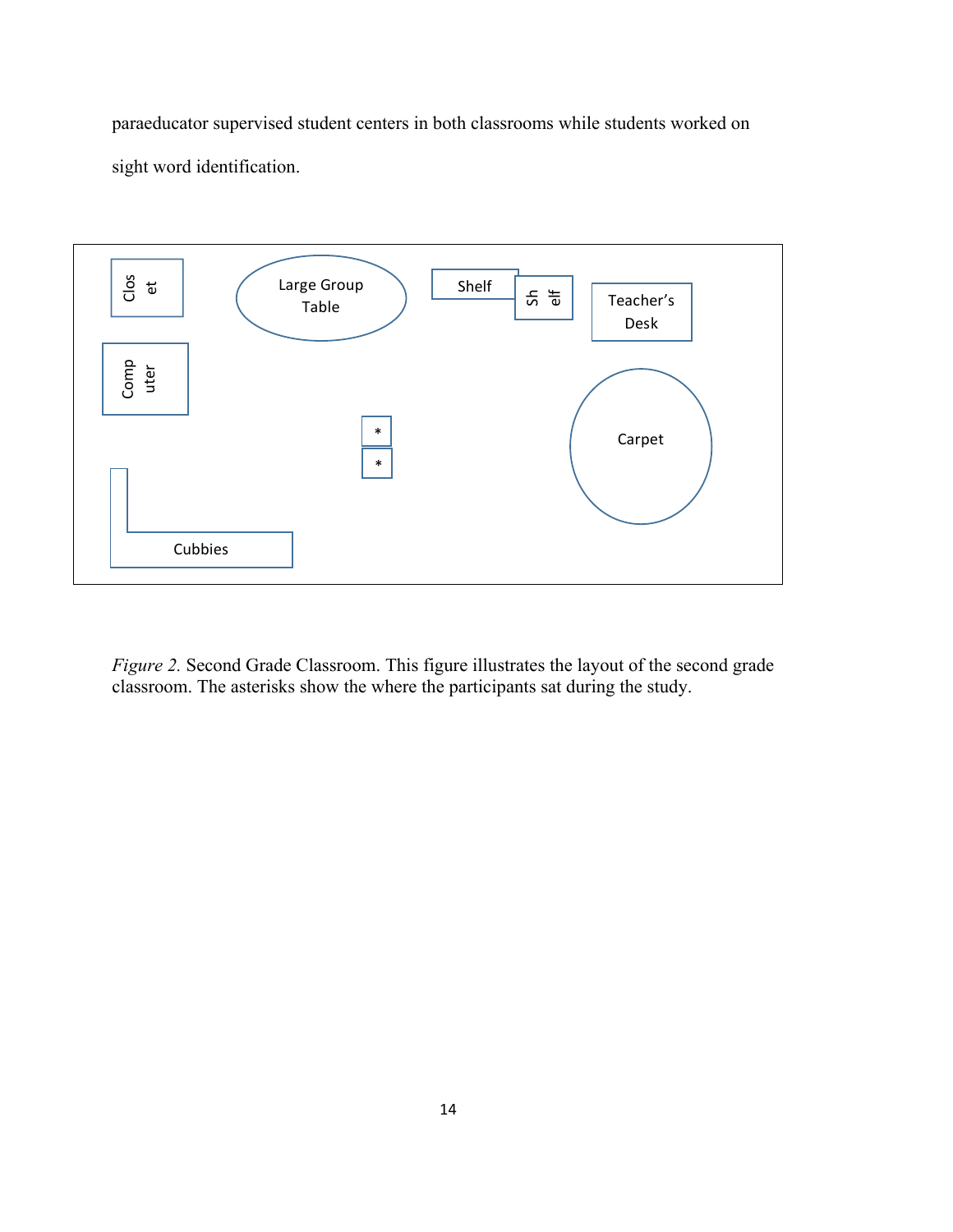

*Figure 3.* Third Grade Classroom. This figure illustrates the layout of the third grade classroom. The asterisks show where the participants sat during the study.

#### **Materials and Equipment**

The materials and equipment used included data sheets used during full probe, daily probe, intermittent probe, and maintenance sessions. Each sight word was on 12.7 cm x 20.3 cm index cards. The words were typed using multiple fonts: Arial, Arial Black, and Comic Sans at a font size of 72. During the pre and posttest for generalization, the Comic Sans font was used. Arial Black font was used during all other generalization probes. During full probe, daily probe, intermittent probes, maintenance sessions, and daily instructional sessions, the sight words identified were typed using Arial font. All words were selected from the Edmark Level 1 series. The words were selected from the beginning of the list. The investigator ensured the words began with different letters. An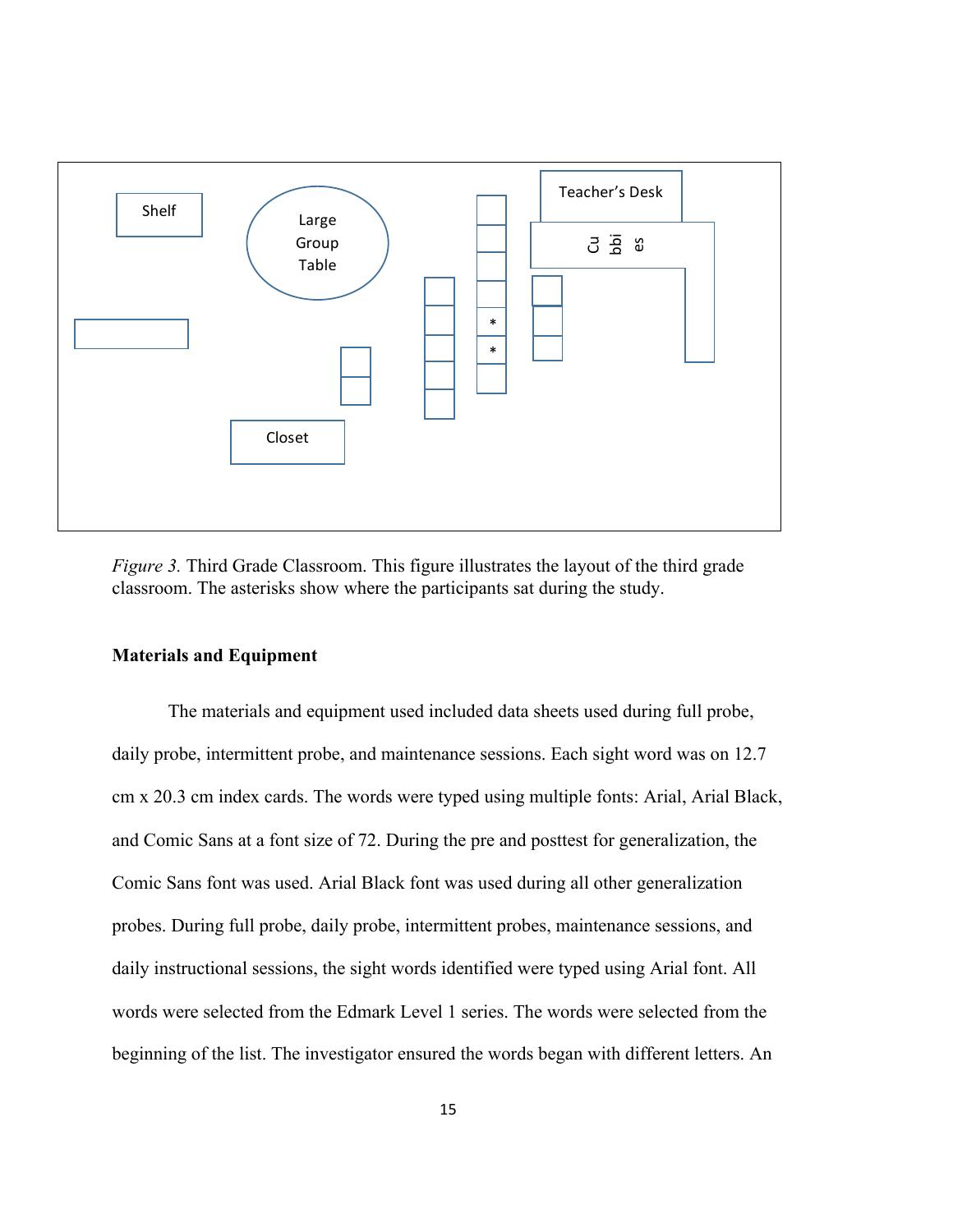Apple iMac was used to create all data sheets. Worksheets were created that targeted generalization skills of each sight word such as focusing on identifying the sight word once combined with other similar words, matching the sight word with the correct picture, and/or simply tracing and writing the sight word. The worksheets were completed while in the general and special education classrooms. The worksheets were completed on a variable schedule based on the amount of free time the students had in the both classrooms.

#### **Dependent Variable/Target Skill/Instructional Objective**

The dependent variable for the study was the percent of correct responses of identification of sight words. The instructional objective was as follows for all participants: When shown a collection of sight words, presented individually, the student will orally state each sight word within 5 s of seeing the word, with 100% accuracy for 3 consecutive sessions. The list of words that was taught to each student is shown in Table 1.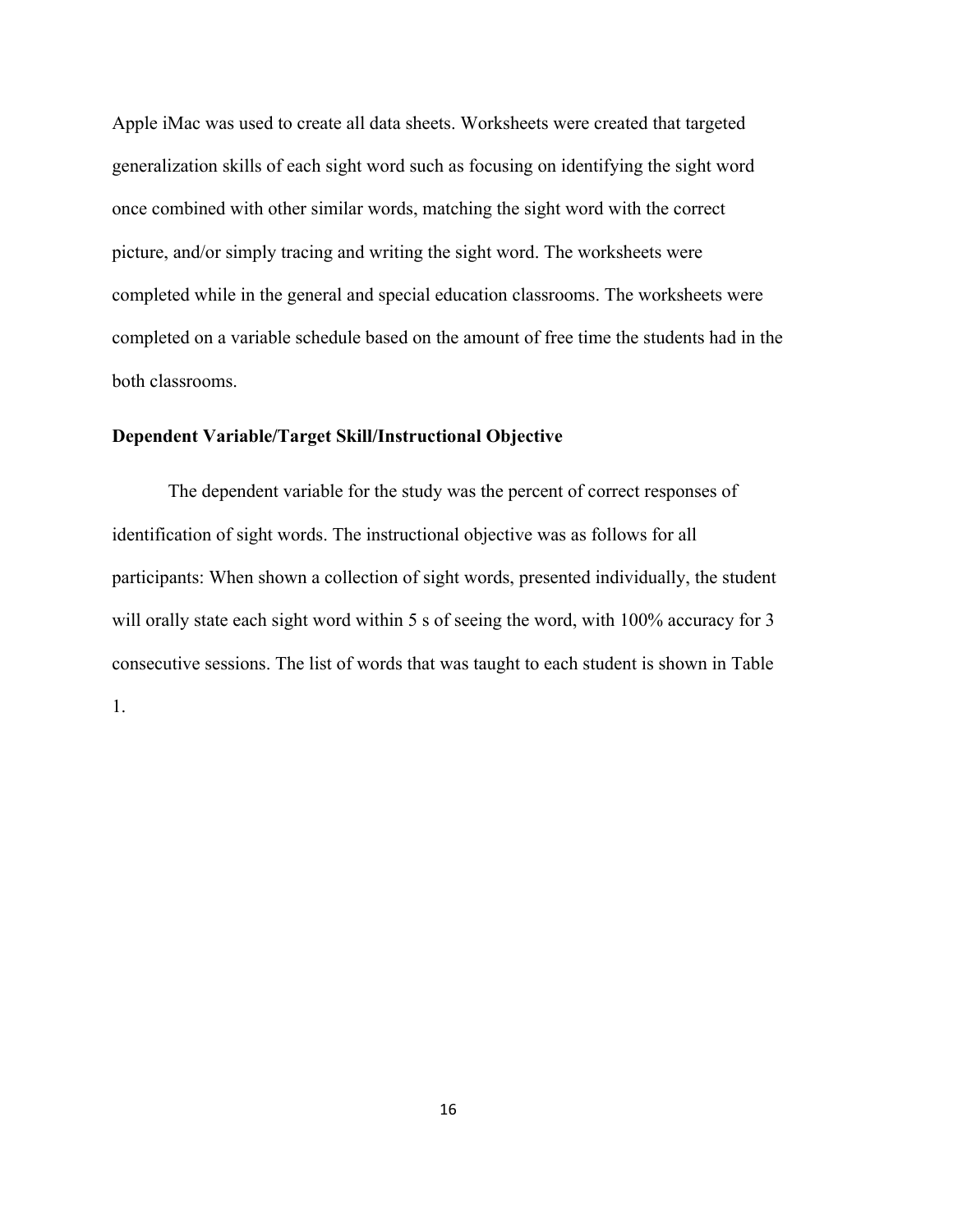#### Table 1

| Tier           | Participants |          |          |  |  |
|----------------|--------------|----------|----------|--|--|
|                | Henry        | Norman   | Sabrina  |  |  |
|                | Horse        | Car      | Horse    |  |  |
| $\mathbf{1}$   | Car          | Yellow   | Car      |  |  |
|                | Yellow       | Ball     | Yellow   |  |  |
|                | Ball         | And      | Little   |  |  |
|                | And          | Fish     | Ball     |  |  |
| $\overline{2}$ | Fish         | Boy      | And      |  |  |
|                | Airplane     | Girl     | Boy      |  |  |
| 3              | <b>Boy</b>   | Airplane | Airplane |  |  |
|                | The          | The      | Girl     |  |  |
|                | N/A          | N/A      | Elephant |  |  |
|                |              |          | Saw      |  |  |
| $\overline{4}$ |              |          | Window   |  |  |

*Target Stimuli by Participant and Tier*

Discrete trial data collection was used to measure student responding during full probe, daily probe, and maintenance sessions. The possible student responses included correct, incorrect, and no response. A correct response was defined as the student saying the correct word within 5 s of the task direction. An incorrect response was defined as the student saying a word other than the correct one within 5 s of the task direction. A no response was defined as the student not saying anything within 5 s of the presentation of the word. The investigator verbally praised correct responses (e.g., "Great job, Sabrina. The word is am."). If no response or incorrect responses occurred, the teacher did not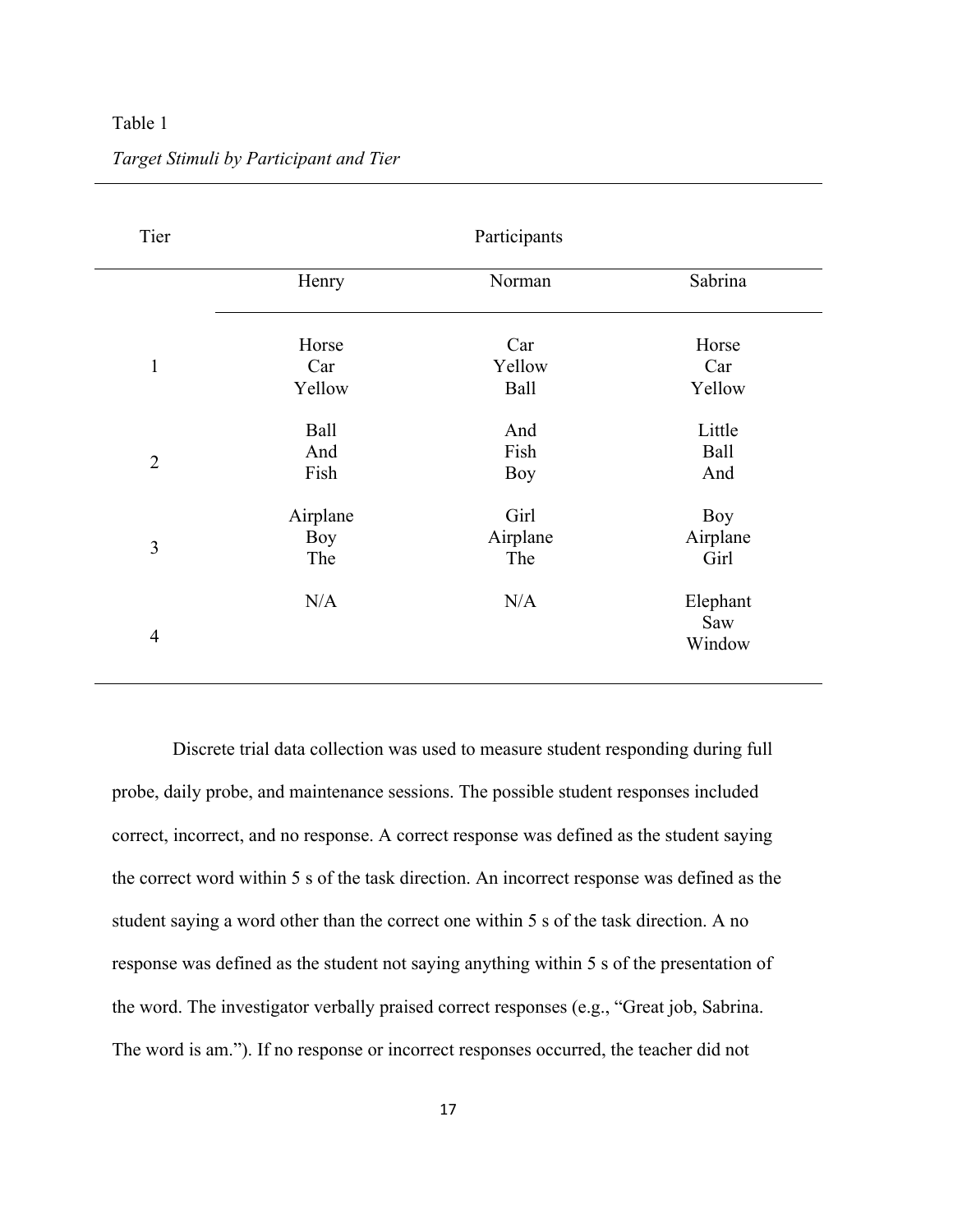comment, marked the appropriate mark and moved to the next trial. The student responses were only recorded during full probe and daily probe sessions that were conducted by the investigator. The peer tutors provided instructional trials, but did not collect data.

### **Rationale**

The list of sight words selected for each student were selected to increase independence while reading or completing reading tasks. The students will become more independent while participating in the general education classroom and resource room. The sight words were chosen from the Edmark Level 1 list because the words are designed to teach beginning reading and language development to non readers.

#### **Screening Procedures**

Prior to instruction, the investigator gathered the list for the Edmark level 1 series sight words. Due to the students' difficulties with speech, the teacher wanted to confirm that each spoken word was easily discriminable by the teacher. She also selected words that sounded different from one another to eliminate confusion once pronounced. The teacher asked the student to repeat the words after her, without showing the student the index card and conducting a probe session. Once the teacher was able to select words that the students were able to verbally imitate, the teacher conducted screening probe sessions to ensure the students could not identify the sight words.

The teacher conducted screening probe sessions to ensure the students could not identify the sight words. During the screening session, all of the Edmark level 1 words were presented to each student. There was one trial per stimulus during each session. The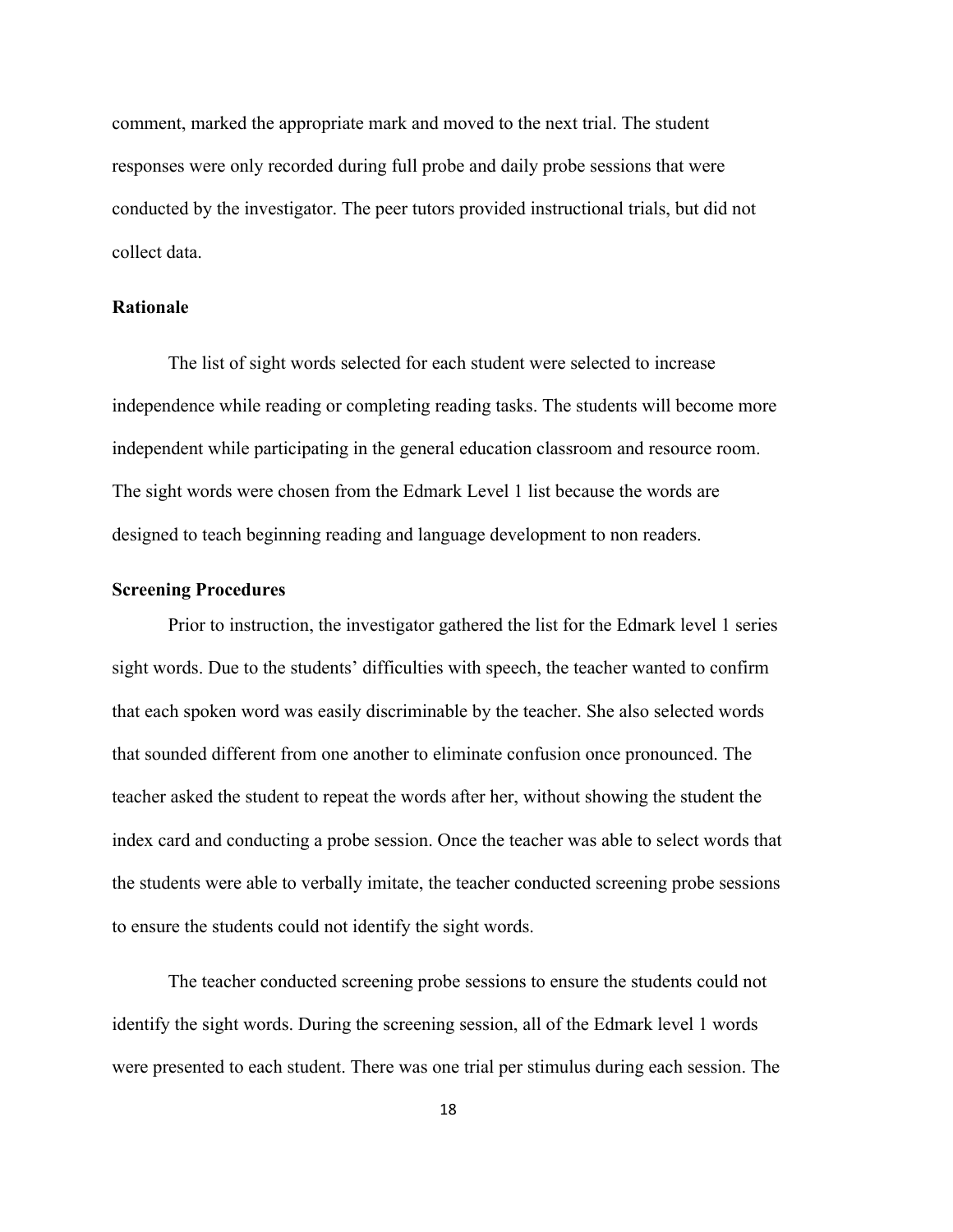teacher ran massed trials with each student. At least two screening sessions were conducted or until nine words were identified that the student could not identify during two screening sessions.

The investigator delivered the attending cue: "Okay, we are going to read some words now." The teacher ensured an attending response by the student nodding their head, making eye contact, or verbally indicating they were ready. The investigator presented the student with the index card. The investigator delivered the task direction: "What word?" and waited 5 s for a student response. The teacher marked the student response as correct, incorrect, or no response. The investigator verbally praised correct responses (e.g., "Great job, Sabrina. The word is am."). If no response or incorrect responses occurred, the teacher did not comment, marked the appropriate mark and moved to the next trial.

#### **Experimental Design**

A multiple probe (conditions) design across behaviors replicated across students was used in the study (Gast & Ledford, 2014). Experimental control was demonstrated when the percentage of accurate student responses increased when and only when the independent variable was introduced. Procedural fidelity and interobserver reliability data were collected to control for threats to the internal validity. Intermittent full probe sessions were conducted every Friday to report progress on all tiers and to demonstrate independence between the conditions.

Three full probe sessions, or until data were stable, were conducted before the daily probe sessions occurred. First, they had full probe sessions in which they were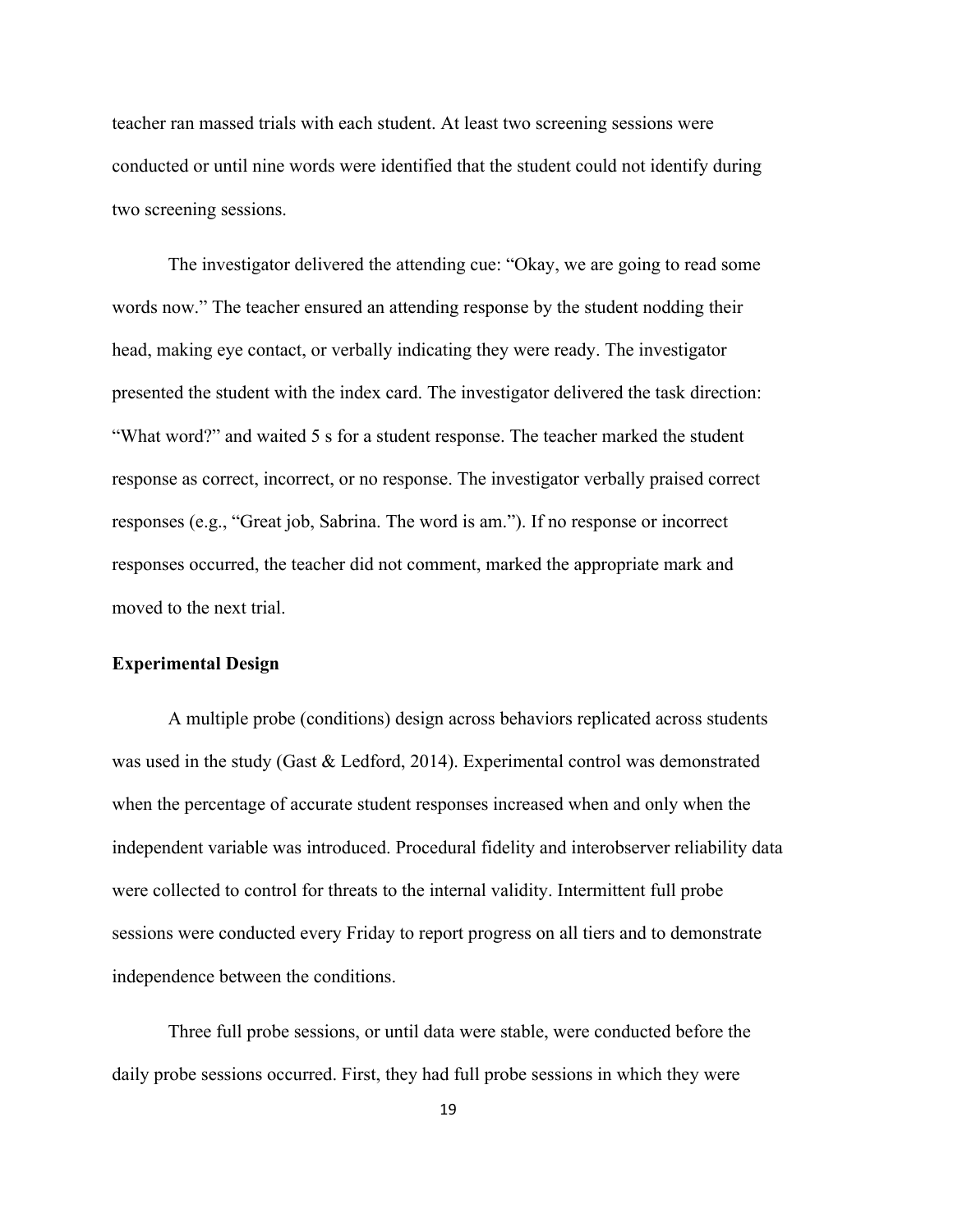assessed on all of the words in the study. Nine words were presented twice during the session which totaled 18 trials. Then, peers taught the first set of words while the teacher conducted daily probe sessions. During daily probe and instructional sessions, the students were presented with three words that were presented twice during one session. The criterion was 100% accuracy over 3 consecutive sessions. Once criterion was met on the first tier of words, the investigator conducted full probe sessions again. The investigator began daily probe sessions on the second tier of words and repeated the same procedures until all words were learned to criterion. Intermittent full probe sessions were conducted every Friday across all tiers. Once all words were met to criterion, the posttest and maintenance sessions were conducted.

#### **General Procedures**

The purpose of this study was to use SP procedure and peer tutors to teach three sets of sight words to three elementary school students with disabilities. The investigator used the SP procedure as the independent variable and a multiple probe across conditions experimental design. Peer tutors instructed the students to identify the sight words while in the general education classroom. The peer tutors delivered three words during one instructional session daily. Each tier consisted of three words. Three tiers were assigned to each student that totaled nine words presented to each student throughout the study. The paraeducator collected generalization data in the form of a posttest and the remaining generalization sessions. The investigator collected data for the maintenance sessions.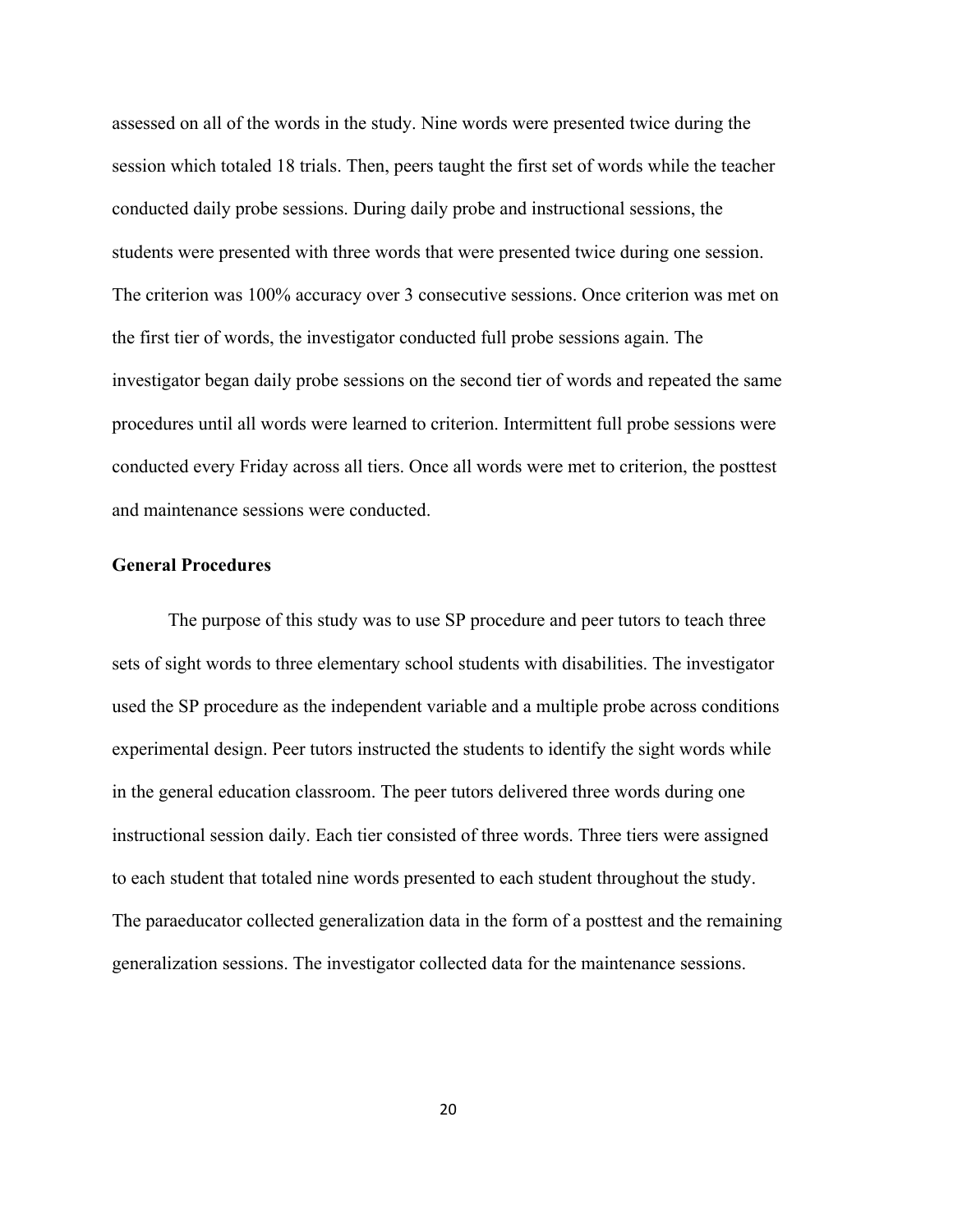#### **Peer Training**

The investigator taught all peer tutors how to reliably conduct SP instructional trials. Training sessions occurred in the general education classroom before they began working with the students. To teach the peers to conduct the trials, the investigator first modeled one full session with the peer tutor. The investigator conducted one full session with the peer tutor by having the peer tutor play the role of the student and the investigator modeled the role of the peer tutor using the SP procedure. The peer was shown how to present the words, deliver an appropriate response for each student response, and use response times. Once the investigator modeled one full session, the investigator asked the peer tutor to take the role of the teacher and model the steps of the procedure. The peer tutor modeled one full session with the investigator as she played the role of the student. The investigator prompted the peer tutor after an incorrect step and gave descriptive verbal praise once the session had ended. The investigator continued these sessions with the peers until they reliably implemented each procedural step at 90% accuracy or greater.

Haden implemented the steps of the procedure with 100% reliability during his first attempt. Lyle did not positively reinforce after each trial but did verbally praise the investigator at the end of the session. Lyle completed the procedure with 100% reliability during the second session. Thomas forgot to verbally praise the teacher after one trial and did not read the word aloud. He followed the steps of the procedure with 100% reliability during the second session. The behaviors on which the peer tutors were assessed included (a) delivering a general attentional cue, (b) ensuring an attentional response, which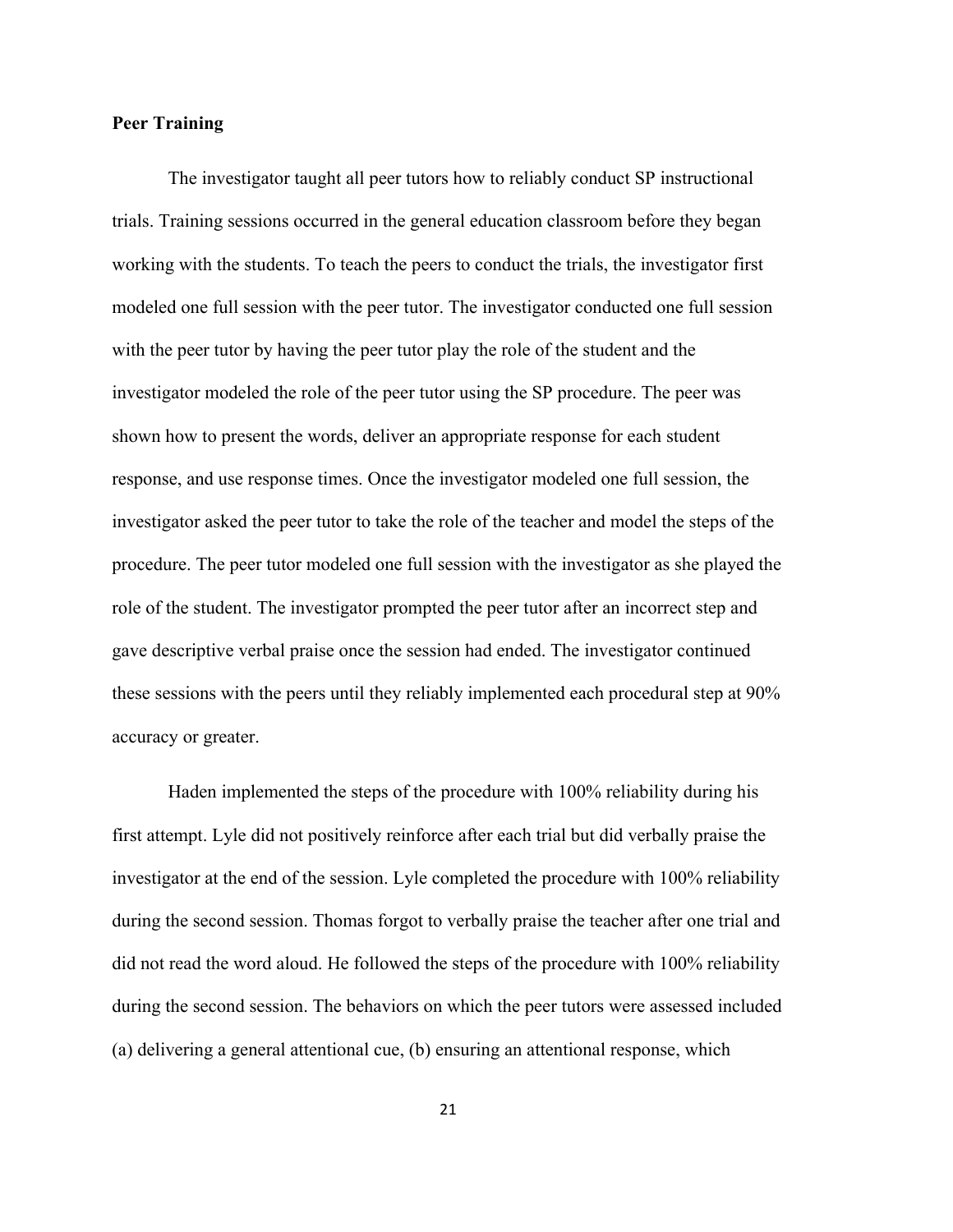included eye contact and either shaking the head to indicate yes or saying yes (c) presenting the task direction, "Look at these sight words, say (word)", while showing the index card (d) immediately delivering the controlling prompt within the correct time interval, and (e) delivering appropriate consequences. Correct responses were verbally praised. For no responses or incorrect responses, the student was verbally prompted again. The peer tutors were not trained on data collection as they were not required to collect data during the instructional trials.

The following investigator behaviors were assessed by the paraeducator to ensure a high percentage of procedural fidelity: (a) delivering a general attentional cue, (b) ensuring an attentional response, (c) presenting the task direction while showing the index card (d) immediately delivering the controlling prompt within the correct time interval, and (e) delivering appropriate consequences. The investigator trained the paraeducator to reliably collect procedural fidelity data. A list of steps was provided along with a demonstration of possible responses and appropriate marks for each. The paraeducator collected reliability data on the investigator while collecting data on Haden. Both staff members had 100% of agreement on data collection.

The investigator trained the paraeducator how to reliably collect data using the SP procedure. The procedure was modeled once for the paraeducator. The paraeducator modeled the procedure once with receiving 100% reliability. The training procedures are as follows: attentional cue was delivered, "Are you ready to work? Waited for the student response which was a verbal response stating yes and eye contact or the child displayed eye contact with a nod of the head shaking yes. After the student responded that he/she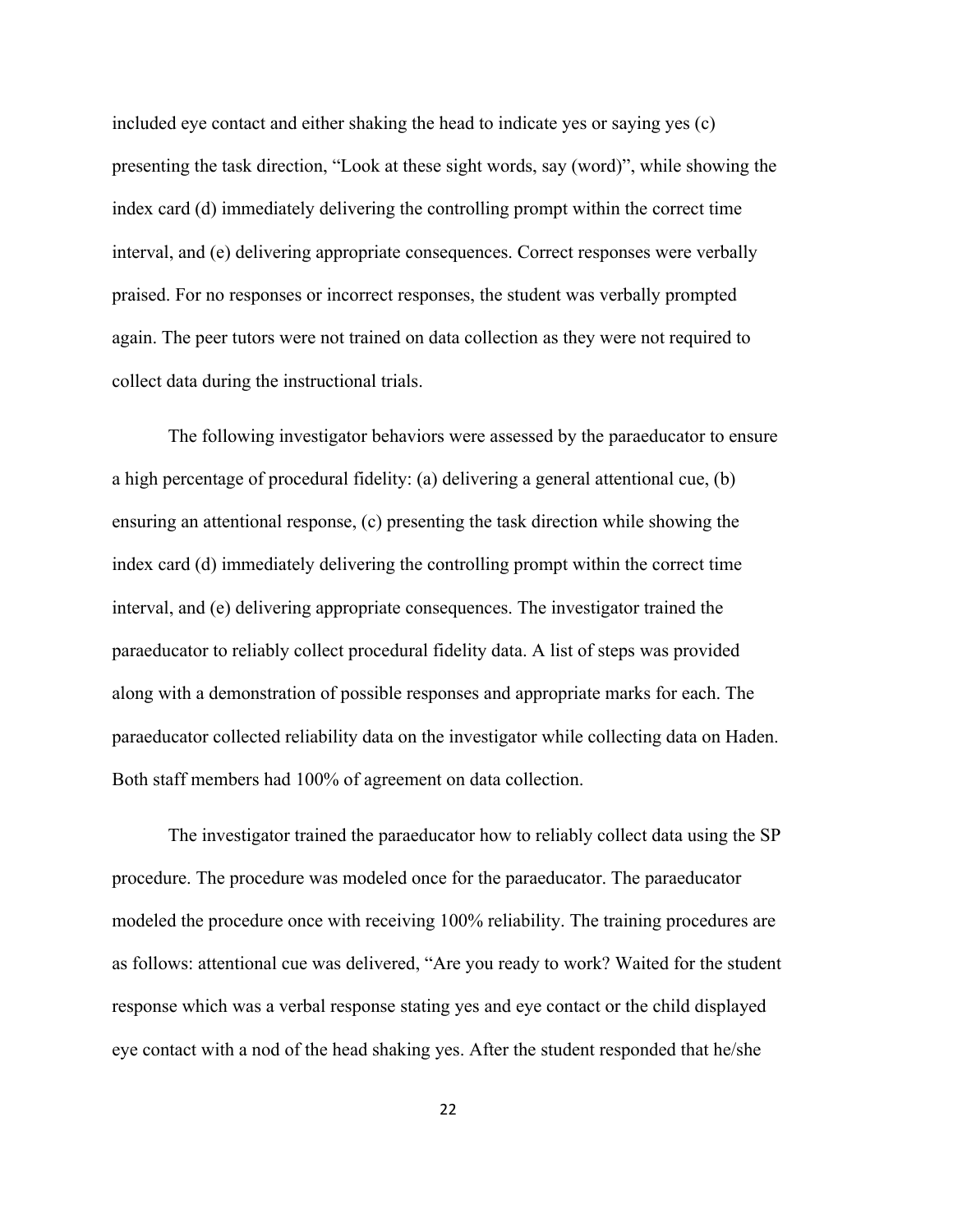was ready to work, the paraeducator delivered the task direction as she showed the index card, "what word?" The paraeducator waited for a student response for 5 seconds. The paraeducator delivered a response based on the student's response. The paraeducator verbally praised correct responses and for incorrect or no responses, the paraeducator ignored the response and moved on to the next trial.

#### **Probe Procedures**

**Full probe procedures.** The investigator conducted full probe sessions in a oneto-one instructional arrangement for a minimum of three consecutive probe sessions and continued until all data were stable across three tiers. Each student learned three words in each of three tiers during the study. In full probe sessions, all words were presented twice. There was a total of 18 trials presented to each student per session. The data sheet that was used to collect data during full probe sessions is in Appendix A. All full probe sessions occurred in the resource room immediately before the students left for the general education classroom daily and intermittently every Friday.

The investigator conducted the probe sessions by delivering the attending cue of "Okay, we are going to read some words now." She then ensured the student made a verbal (i.e., stating they were ready) or non verbal attentional response (i.e., eye contact, head nod). The investigator showed the student the index card. The investigator delivered the task direction: "What word?" and waited 5 s for a student response. The investigator provided descriptive verbal praise for correct responses (e.g., "Great job, Sabrina. The word is am."). If the student responded with an incorrect or no response, the teacher did not comment, marked the appropriate mark and moved to the next trial within 3 to 5 s.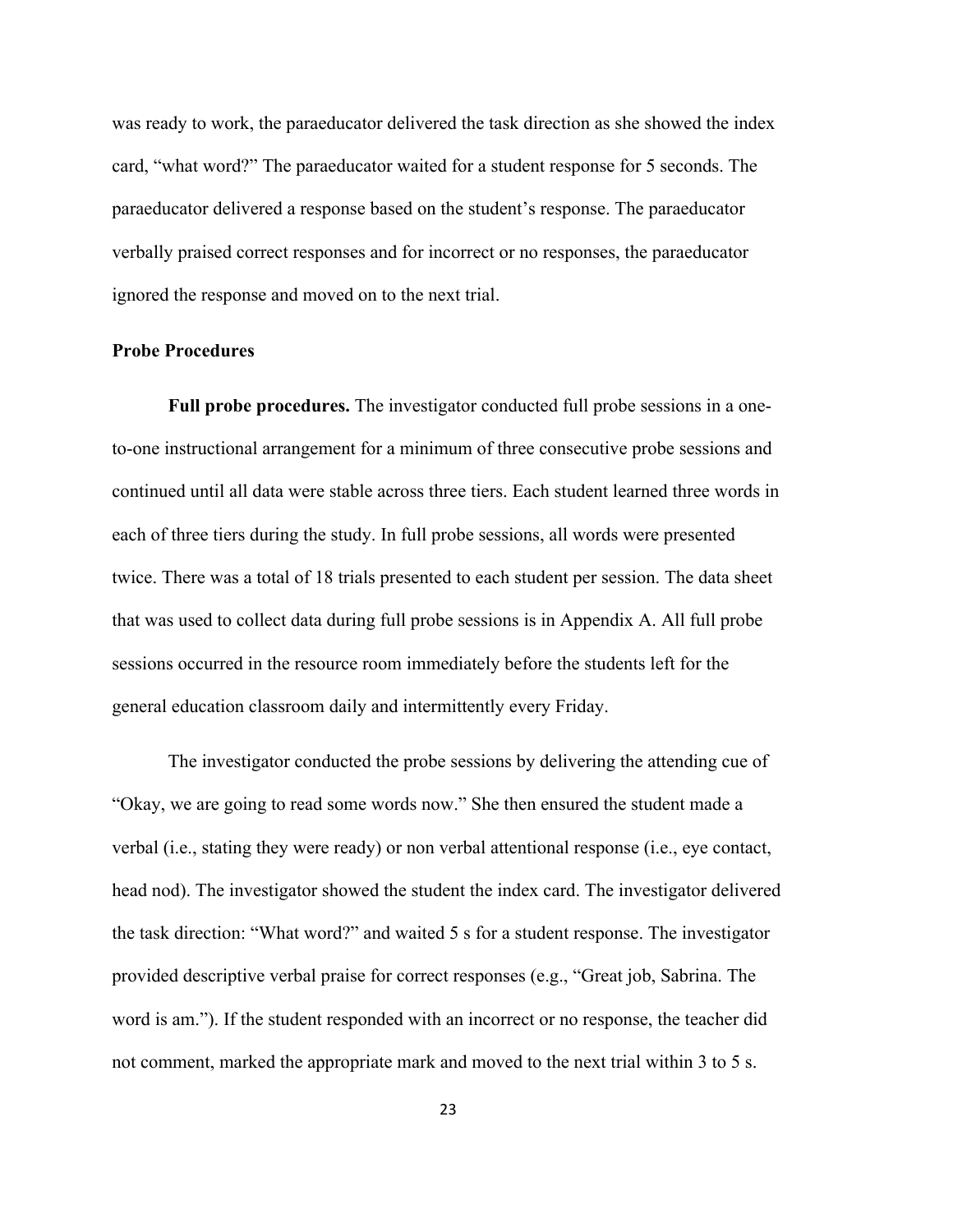**Daily probe procedures.** During the daily probe condition, data were collected until the student mastered the selected sight words. The investigator conducted daily probes only on the word set that was receiving instruction during instructional trials. Daily probe sessions occurred daily and before the students left for the general education class. Each session consisted of three trials on each stimulus. Nine trials were presented during each session. One session was conducted daily. Sessions followed the same procedures as during the full probe sessions. The procedure was as follows: The investigator delivered the attending cue: "Okay, we are going to read some words now." Ensured an attending response by receiving a verbal response from the student indicating they were ready to work or if the student made eye contact and shook his/her head. The investigator showed the student the index card. The investigator delivered the task direction: "What word?" and waited 5 seconds for a student response. Three student responses were possible. These included correct, incorrect, and no response. A correct response was defined as the student saying the correct word. An incorrect response was defined as the student saying the incorrect word. A no response was defined as the student not verbally responding once the stimulus was presented. The investigator verbally praised correct responses (e.g., "Great job, Sabrina. The word is am."). If no response or incorrect responses occurred, the teacher did not comment, marked the appropriate mark and moved to the next trial.

Data were recorded as follows:  $+$  = Correct response,  $-$  = Incorrect response, NR = No response. The investigator would verbally praise the student throughout the sessions if he/she was displaying appropriate behavior such as sitting in their seat, sitting quietly, participating by looking at the card once shown and making an effort to respond to the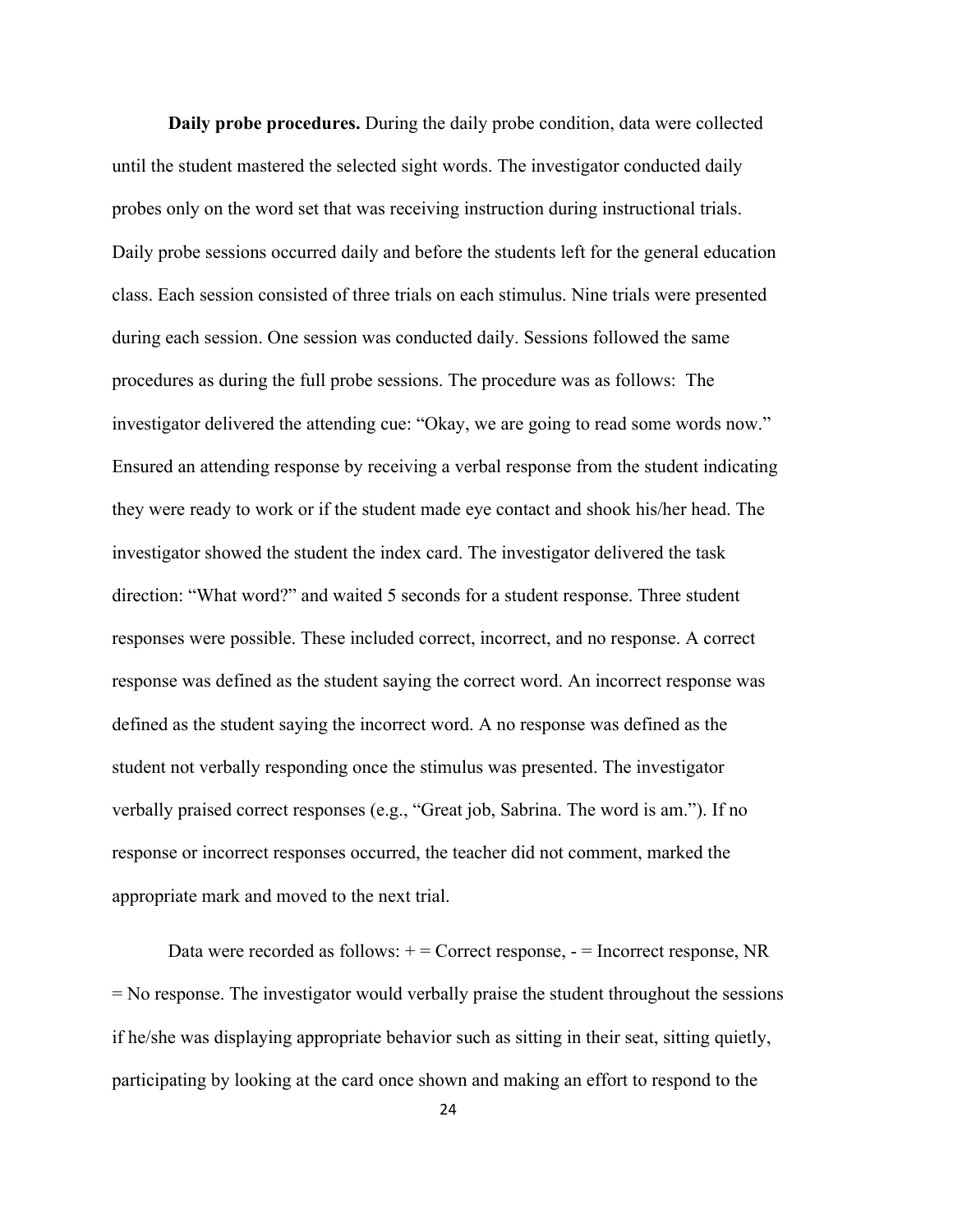card. In Appendix B, the data sheet is included that was used during daily probe conditions.

#### **Instructional Procedures**

Instructional sessions were implemented once full probe sessions were complete. The peer delivered instructional trials on one word set at a time until criterion was met on that word set. When the peer delivered instructional sessions in the general education classroom, the investigator conducted daily probe sessions and intermittent probe sessions in the resource classroom. The peer conducted instructional sessions daily.

During instructional sessions, the peer delivered an attentional cue, "Are you ready to work? Waited for the student response to give an affirmative response (e.g., stating yes, looking at the peer, nodding head)., said "What word?" While showing the index card, and then immediately provided a verbal model. The peer tutor then delivered a consequence based on the student's response. Say (word)". The peer tutor verbally praised every correct response (e.g., "Good job, Sabrina. The word is am.). During the instructional sessions, the peer tutor delivered a verbal prompt to the student for every trial. The verbal prompt was the sight word being said aloud by the peer. The peer tutors verbally praised the correct responses. If the student did not respond or responded incorrectly then the peer tutor delivered another verbal prompt and moved on to the next trial.

The peer tutor presented three sight words to the student during the session. Each sight word was presented twice during one session. There were six trials per session: two trials per stimulus. The peer tutor did not collect data during the instructional trials. The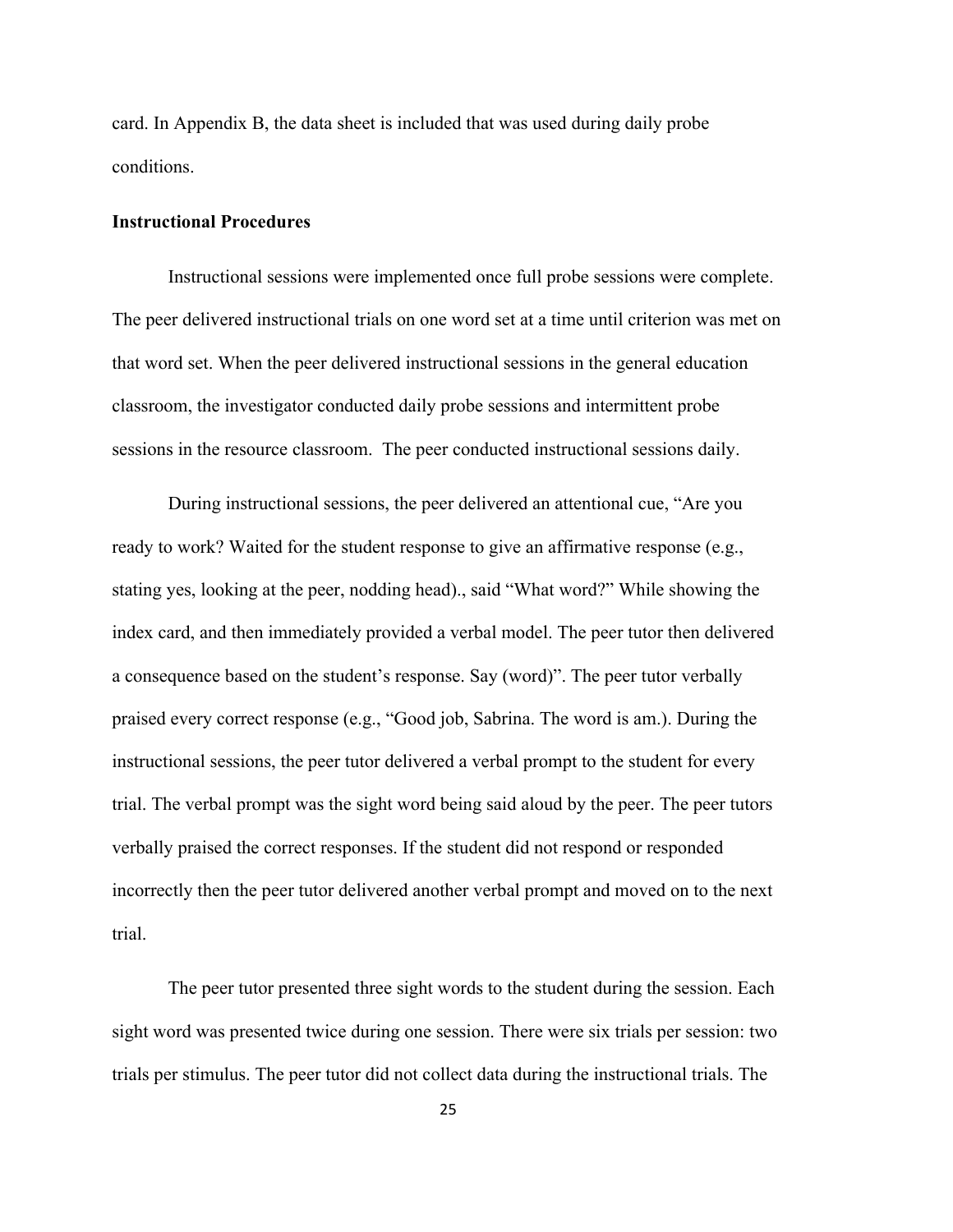student was expected to conduct the instructional session within a 5-10 min period. Once the session had completed, the students would complete worksheets in the classroom. Each worksheet focused on the current set of sight words to help generalize the skill across materials. The students completed the worksheets independently and if needed help then asked the paraeducator. Data were not collected on student responses on the worksheets but the paraeducator did check the accuracy of student responses on each worksheet. The paraeducator was in the general education class every day and observed the students while she circulated and scanned the entire classroom.

#### **Maintenance Procedures**

Maintenance checks were conducted during intermittent and full probe sessions on the stimuli that had reached criterion in previous instruction. Once students met criterion on all tiers, maintenance data were collected during subsequent full probe conditions. Once all words had been taught to criterion, maintenance sessions began to occur after one week of mastery and continued once per week until the end of the school year. Maintenance sessions were conducted using the same procedures as the full probe sessions. The investigator collected data during maintenance sessions in the resource room. All maintenance sessions were conducted in a one-to-one setting. If the student fell below criterion levels, instructional sessions were to be reintroduced and continue until that student met criterion for mastery. The data sheet used for the full probe sessions were used during maintenance sessions.

26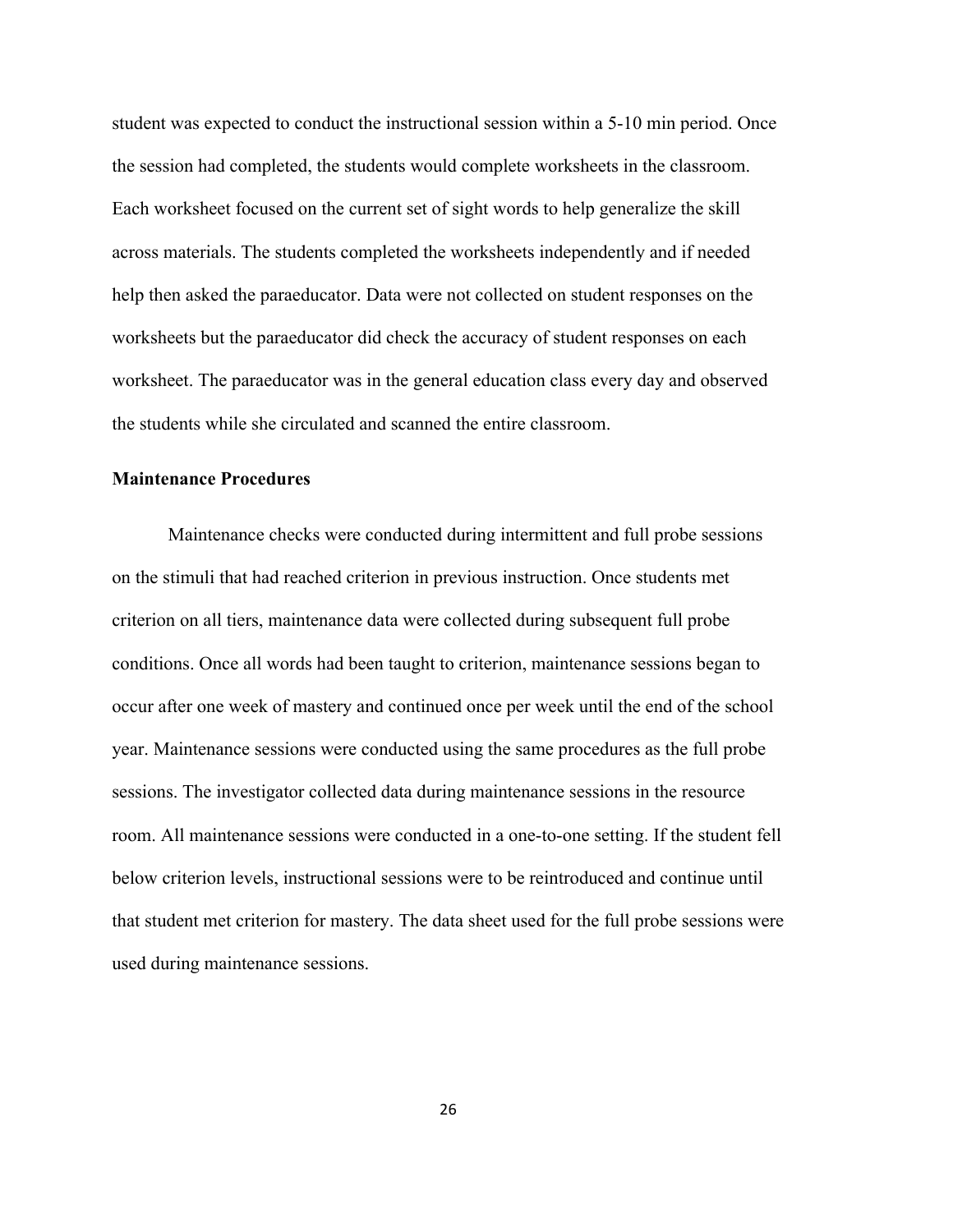#### **Generalization Procedures**

During this study, generalization sessions across persons, materials, and settings were conducted by the paraeducator. The paraeducator conducted a pre and posttest with each student using index cards with the words printed in the font, Comic Sans size 72 in italics. Both tests were conducted in a one-on-one setting at a small table in the resource room. The paraeducator ran probe sessions, once per week, once the student met criterion for all tiers. All probe sessions were conducted in the resource room in a one-on-one setting at a small table. The procedures demonstrated generalization across persons, materials, and settings. Generalization sessions were conducted with the same procedures as full probe sessions. The pretest was conducted before instruction occurred on any words and posttest was conducted after criterion was met on all words.

#### **Reliability**

Procedural fidelity and interobserver reliability data were collected at least once per condition per student. Reliability data were collected for at least 20% of sessions during each condition. The paraeducator was trained to collect these data and collected the data while working with the teacher in the study until a minimum of 80% reliability was obtained. The paraeducator was trained by the investigator before the study began with a student with disabilities that was not in the study. If reliability checks dropped below 80%, the observer was retrained before conducting reliability observation.

**Procedural fidelity of investigator delivery of full, daily probe, intermittent probe, and maintenance procedures.** The following investigator behaviors were assessed: (a) delivered a general attentional cue, (b) ensuring an atttentional response, (c)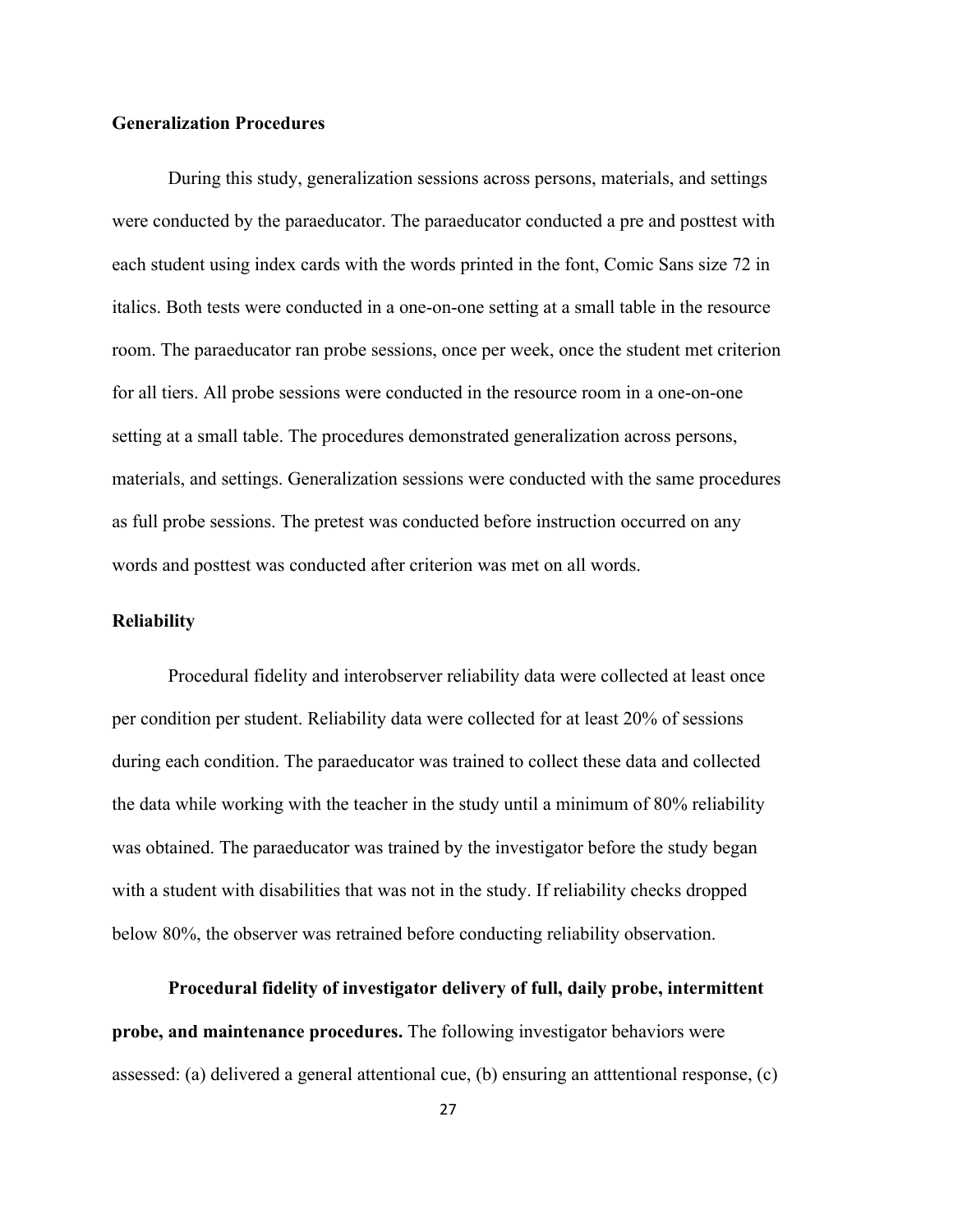presenting the task direction while showing the index card (d) waiting for a student response within the correct time interval (e) delivering appropriate consequences. The independent variable reliability was collected by the paraeducator that was trained to collect during all sessions. The observer collected reliability data on 26% of the sessions. Procedural fidelity was calculated by dividing the number of peer tutor behaviors observed by the number of behaviors planned and multiplying by 100. Procedural reliability data indicated 100% accuracy during all conditions. The same procedures were used while the investigator trained the peer tutors. The paraeducator observed two sessions while one peer tutor was being trained. The procedural reliability data indicated 100% accuracy.

**Interobserver agreement on investigator's probe procedures.**. The paraeducator collected interobserver agreement data in the resource room. The paraeducator collected data for 26% of sessions. Interobserver reliability data were calculated using the point-by-point method using the following formula: The number of agreements divided by the number of agreements plus disagreements and multiplied by 100 (Gast & Ledford, 2014). Interobserver agreement was 100% accuracy during all sessions.

**Procedural fidelity of peers' delivery of instructional procedures.** The paraeducator assessed the peer's use of the independent variable for 23% of the sessions. She measured the occurrence of the peer tutor behaviors of: (a) delivering a general attentional cue, (b) ensuring an attentional response, (c) presenting the task direction while showing the index card (d) immediately delivering the controlling prompt within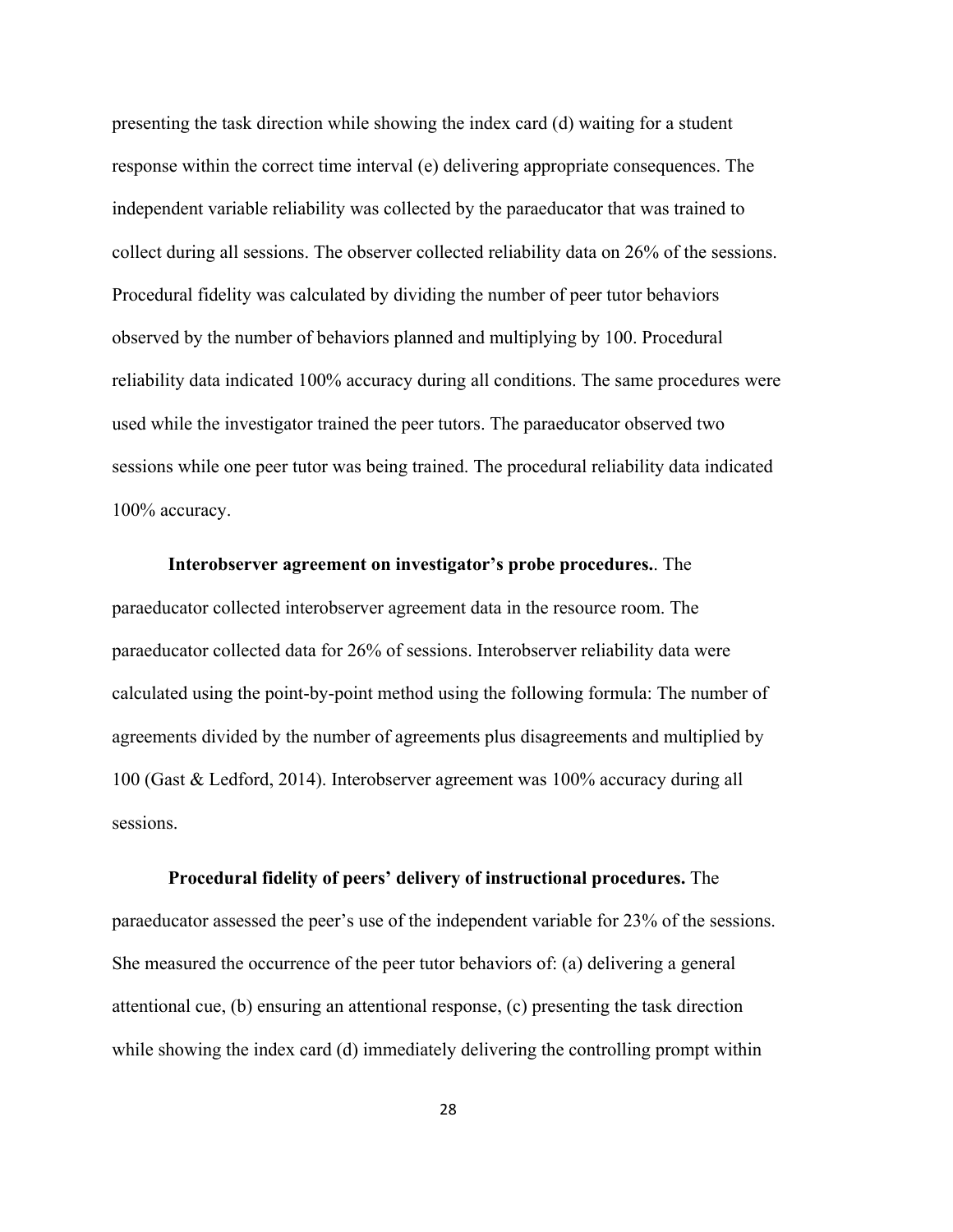the correct time interval, and (e) delivering appropriate consequences. Procedural fidelity was calculated by dividing the number of peer tutor behaviors observed by the number of behaviors planned and multiplying by 100.Two of the peer tutors remained at 100% reliability during all sessions however one peer tutor had a mean of 94% (range= 75%- 100%) for the peer-conducted sessions.

#### **Section 4: Results**

#### **Henry**

The effectiveness data for Henry, Norman, and Sabrina are shown in Figures 4, 5, and 6 respectively. The data indicate that the SP procedure delivered by peer tutors was effective in teaching elementary-aged students to read sight words. Two students (i.e., Sabrina and Henry) learned all sight words to criterion levels. One student reached criterion for one set of set words by the end of the school year.

Henry's data indicated that in Full Probe I, he was unable to read any of the stimuli and was at 0% levels of responding. When the intervention was introduced, he had a flat, stable trend for five sessions, but then had a rapidly accelerating trend for three sessions to reach criterion levels. In intermittent full probes, he had low levels of responding except for one day in which he read one of his Tier 2 words. During Full probe II, Henry decreased below criterion for Tier 1 words, responding from 60-80% accuracy. Tier 2 words returned to 0% responding levels and tier 3 words remained at 0% levels. When instruction occurred on Tier 2 words, he had a flat, stable trend for eight sessions and then had an acceleration in trend and remained stable for four sessions. Henry had a rapidly accelerating trend and mastered tier 2 words after five more sessions.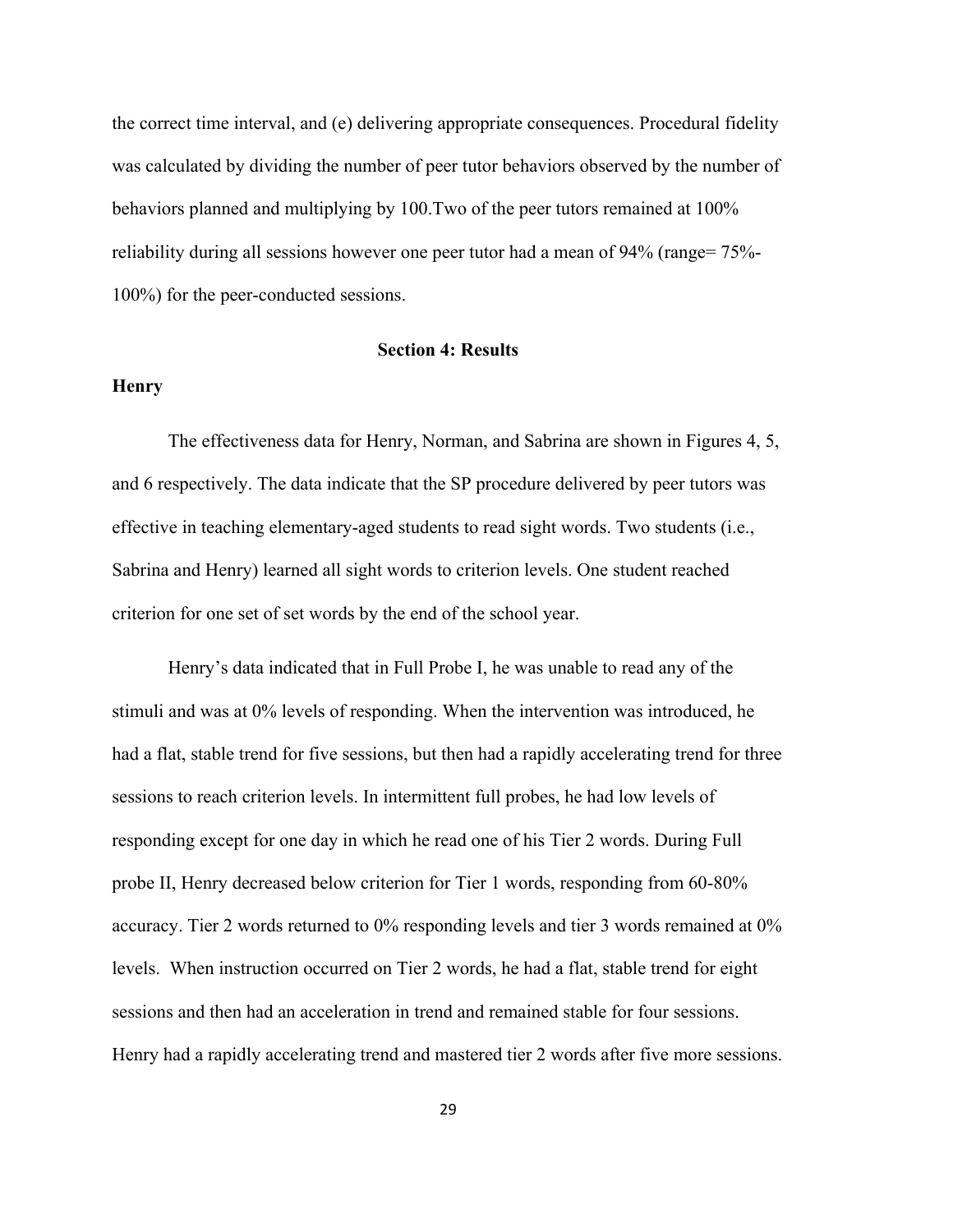During Full probe III, Henry decreased below criterion for Tier 1 words, responding from 80-100% accuracy. He decreased below criterion for one session for Tier 2 words for 60% but then reached criterion levels for 100% accuracy. Tier 3 words remained at 0% levels. Once intervention was introduced for Tier 3 words, he had a flat, stable trend for three sessions before had a rapidly accelerating trend for six sessions to reach criterion. During Full probe IV, Henry remained at criterion levels for Tier 1 and 3 words but decreased below criterion for Tier 2 words, responding at 33% accuracy.

Due to end of the school year coming near, a modification was introduced once intervention began for Tier 3 words. The investigator delivered two instructional sessions per day to ensure mastery for Henry. Therefore, after 26 instructional sessions, he worked with his peer tutor twice daily.

Henry maintained 100% accuracy for the first tier of words during intermittent full probes that served as maintenance sessions. He maintained 50% accuracy for the second tier of words and did not receive intermittent full probes for the third set of words due to the end of the school year. He did not reach maintenance sessions that occurred after all sets of words were met to criterion. The pretest conducted on Henry, showed 0% accuracy. No data were collected through a posttest on Henry due to the end of the school year.

#### **Norman**

Norman did not identify any of the stimuli during Full Probe I and was at 0% levels of responding. Once the intervention was introduced, he had a flat, stable trend for six sessions. He had a slow accelerating trend for nine sessions and then the first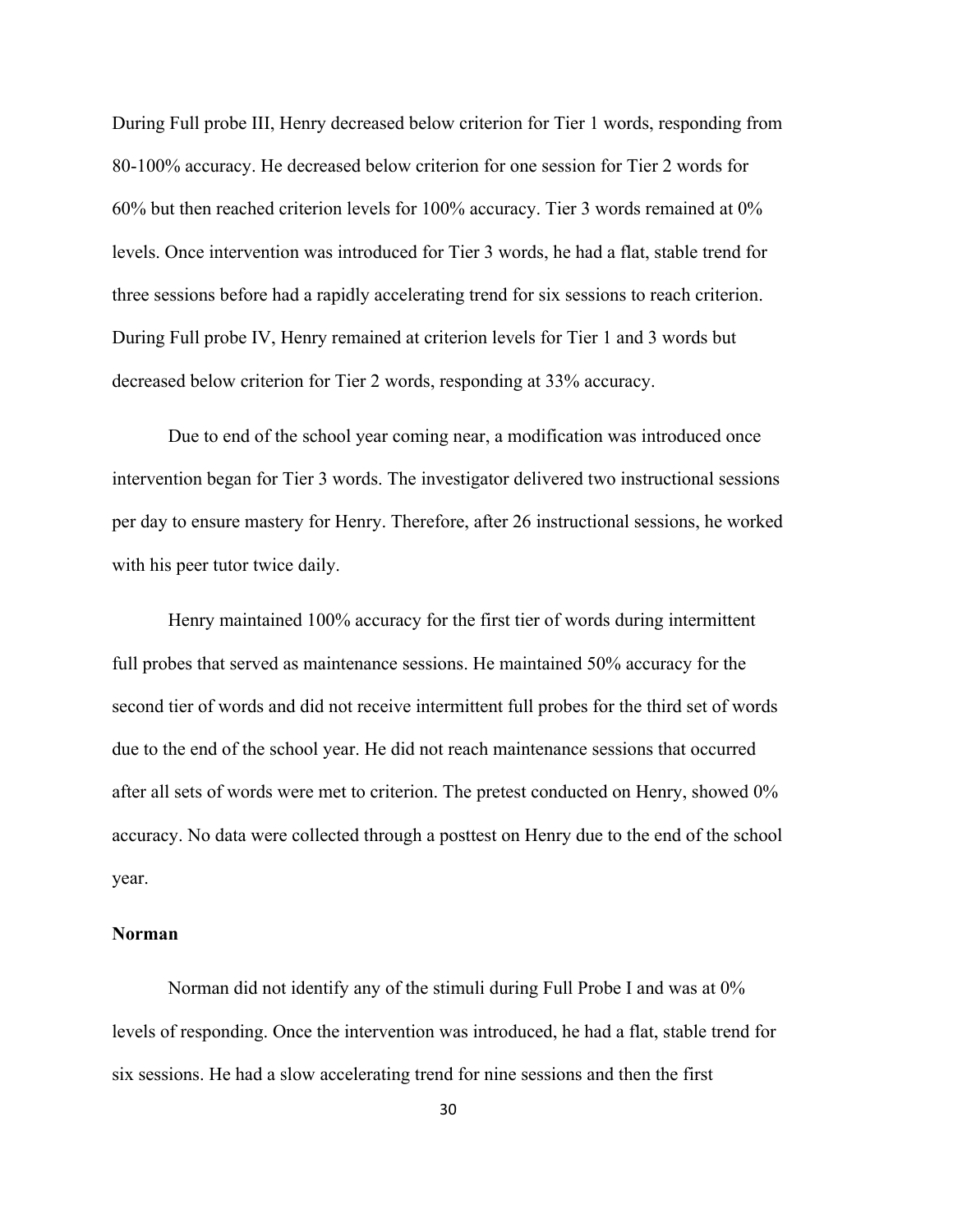modification was implemented. He displayed a stable trend for four sessions that introduced the second modification to the study. After the second modification, he had a slow accelerating trend for 17 sessions until criterion was met. During Full probe II, Norman decreased below criterion for Tier 1 words, responding from 80-100% accuracy. Tier 2 and Tier 3 words remained at 0% responding levels. When instruction occurred on Tier 2 words, he had a flat, stable trend for six sessions before the study was stopped due to the end of the school year. Norman only had one demonstration of effect and untreated tiers remained unchanged, but 3 demonstrations of effect within the context of the design are needed to have a functional relation.

For Norman, after 15 instructional sessions, his percentage of correct responses had not shown steady progress. Therefore, the investigator directed the peer to provide two instructional sessions per day in the general education setting. After four instructional sessions, no progress was noted, therefore, the investigator delivered one instructional session in the special education classroom and the peer tutor in the general education classroom each day. This modification resulted in Norman meeting criterion for the first tier of words.

Norman maintained 88% accuracy for the first set of words during full probe sessions. He maintained the first set of words with 50% accuracy during intermittent full probe sessions. He did not reach maintenance sessions that occurred after all words sets were taught, due to the end of the school year and the lack of student progression. He responded with 0% accuracy during a pretest for generalization data. No data were collected through a posttest on Norman.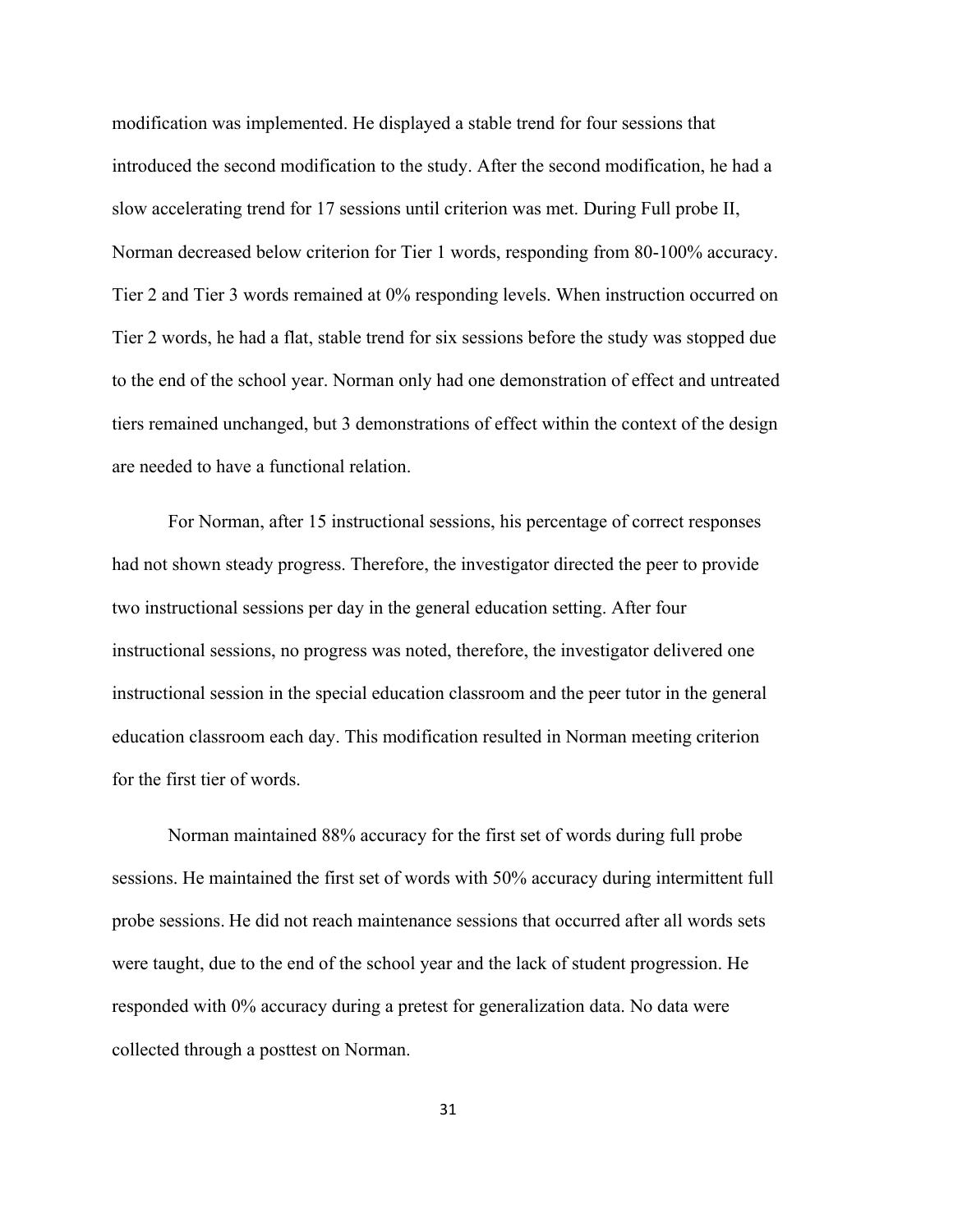#### **Sabrina**

Sabrina's data indicated that in Full Probe I, she was unable to identify any of the stimuli and was at 0% levels of responding. When the intervention was introduced, she had a flat, stable trend for one session, but then had a rapidly accelerating trend for six sessions to reach criterion levels. During Full probe II, Sabrina remained at criterion levels for Tier 1 words. Tier 2 words remained at 0% responding except for one session and two intermittent full probe sessions. Intervention was introduced before data was stable and she responded with 33% accuracy for one session before the investigator replaced the identified word. The investigator immediately stopped instruction. Tier 3 words remained at 0% levels. During Full probe III, she remained at criterion levels for Tier 1 words. Tier 3 words remained at 0% levels. Tier 4 words were added to the study and Sabrina responded at 0% levels. Once intervention was introduced for Tier 3 words, she had a rapidly accelerating trend for four sessions to reach criterion. During Full probe IV, she remained at criterion levels for Tier 1 and 3 words. She remained at 0% responding for Tier 4 words. Once intervention was introduced, she had a flat, stable trend for one session before she had a rapidly accelerating trend for four sessions before she met criterion levels. For Full probe V, she remained at criterion levels for Tier 1, 3, and 4 words. Sabrina maintained 100% accuracy for the first tier of words, but due to her progress, she did not receive intermittent full probes for tier three and four to assess maintenance. The investigator collected maintenance data for Sabrina, she met criterion at 1, 2, and 3 weeks after criterion was reached on all words. She responded with 100% accuracy on each maintenance probe. Generalization data, across two different trainers and three different fonts typed on the index cards, indicated that prior to training on the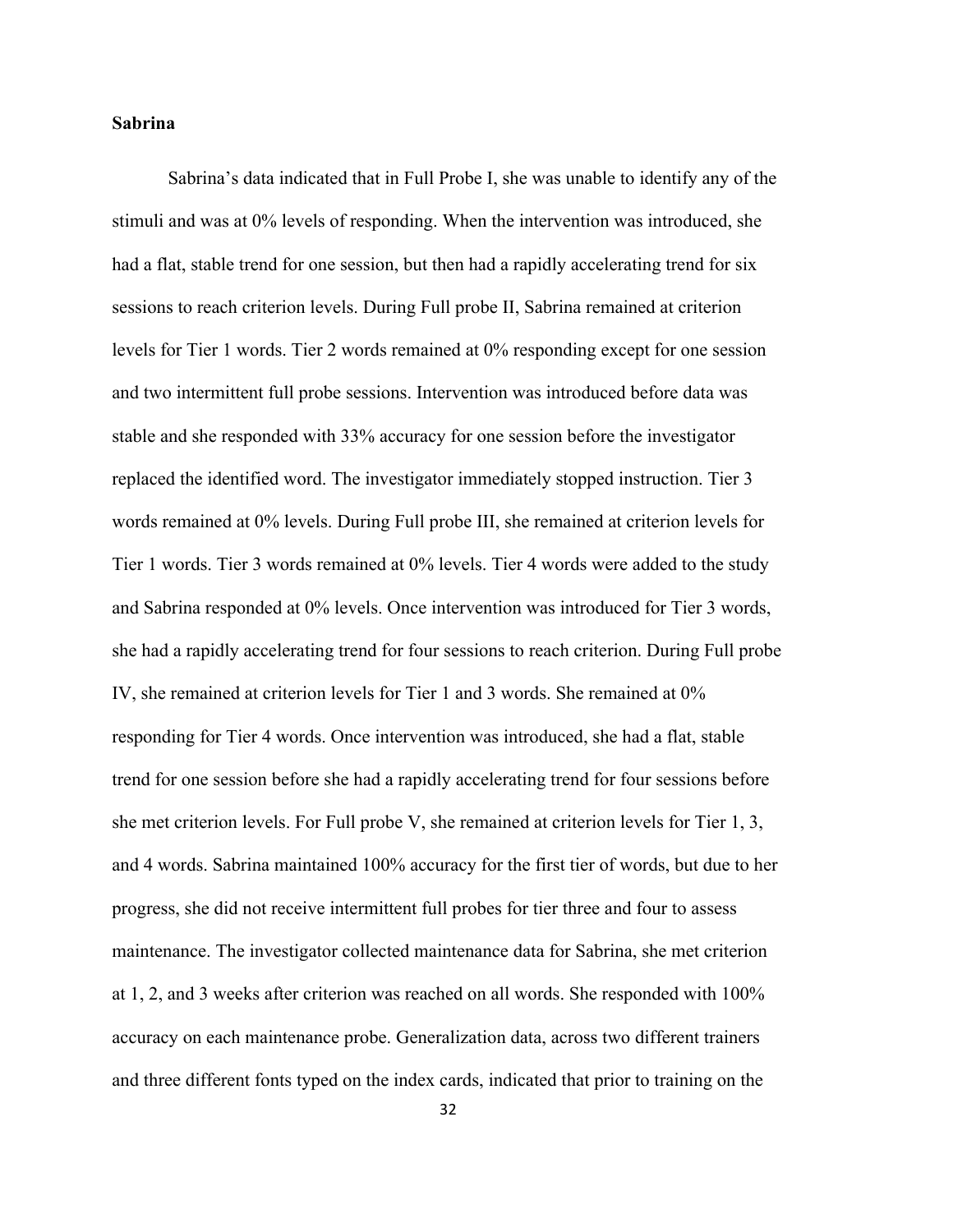pretest, all students identified the sight words with 0% accuracy. After instructional sessions were completed, the posttest and other generalization data indicated that Sabrina responded with 100% accuracy across people, materials, and settings. No procedural modifications were needed for Sabrina. These results have to be interpreted with caution for Sabrina because there is no demonstration of effect within the context of the design. The SP procedure was effective in teaching at least some sight words to all students, but a functional relation was demonstrated with an adequate number of replications with 1 student.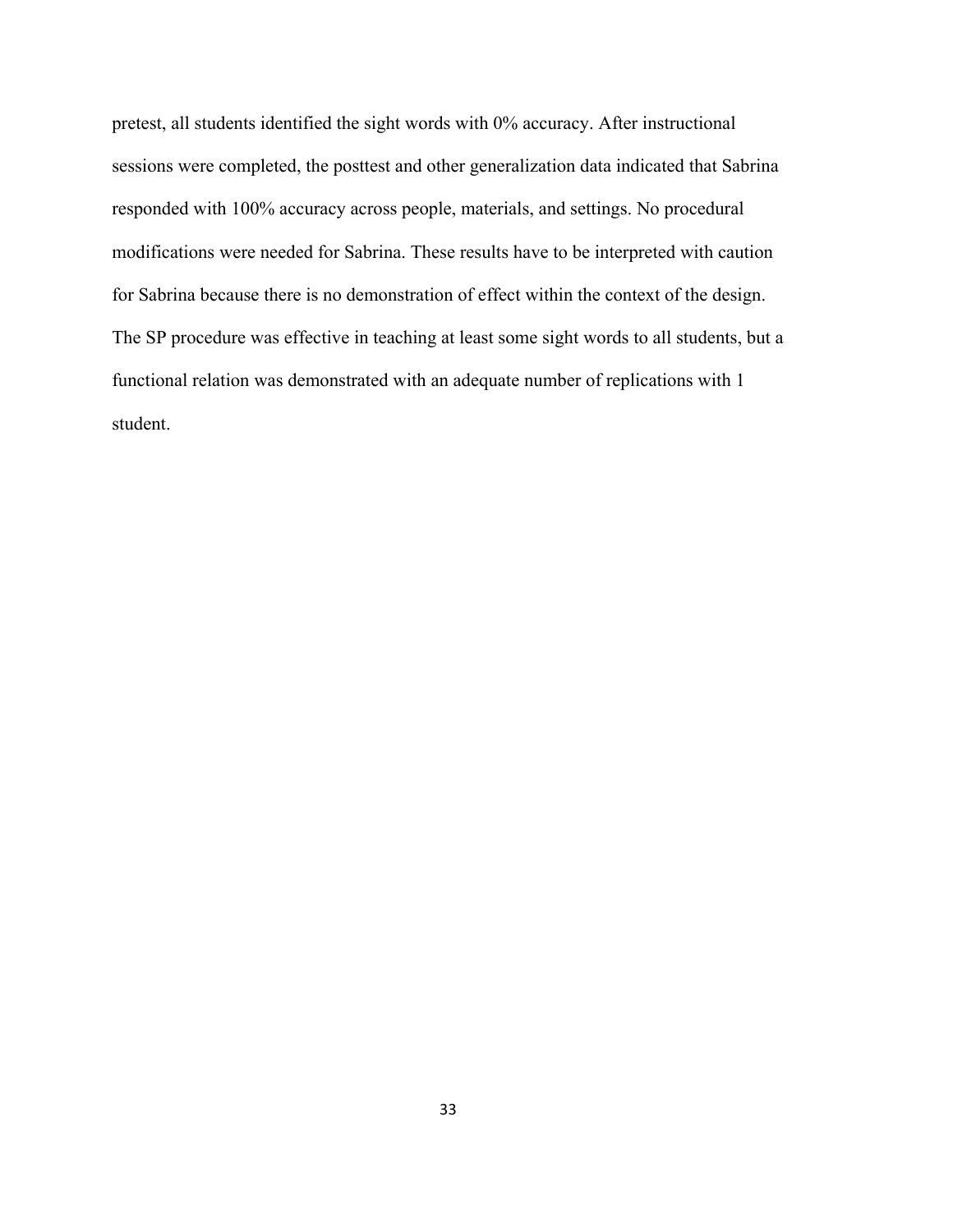

*Figure 4*. Percent of correct responses for Henry. The open circles show generalization sessions, open triangles show full probe sessions, and closed circles show intervention sessions.  $G =$  generalization, FP1= Full probe 1, IDP1= Intervention daily probe 1, FP2= Full probe 2, IDP2=Intervention daily probe 2, FP3= Full probe 3, IDP3= Intervention daily probe 3, FP4= Full probe 4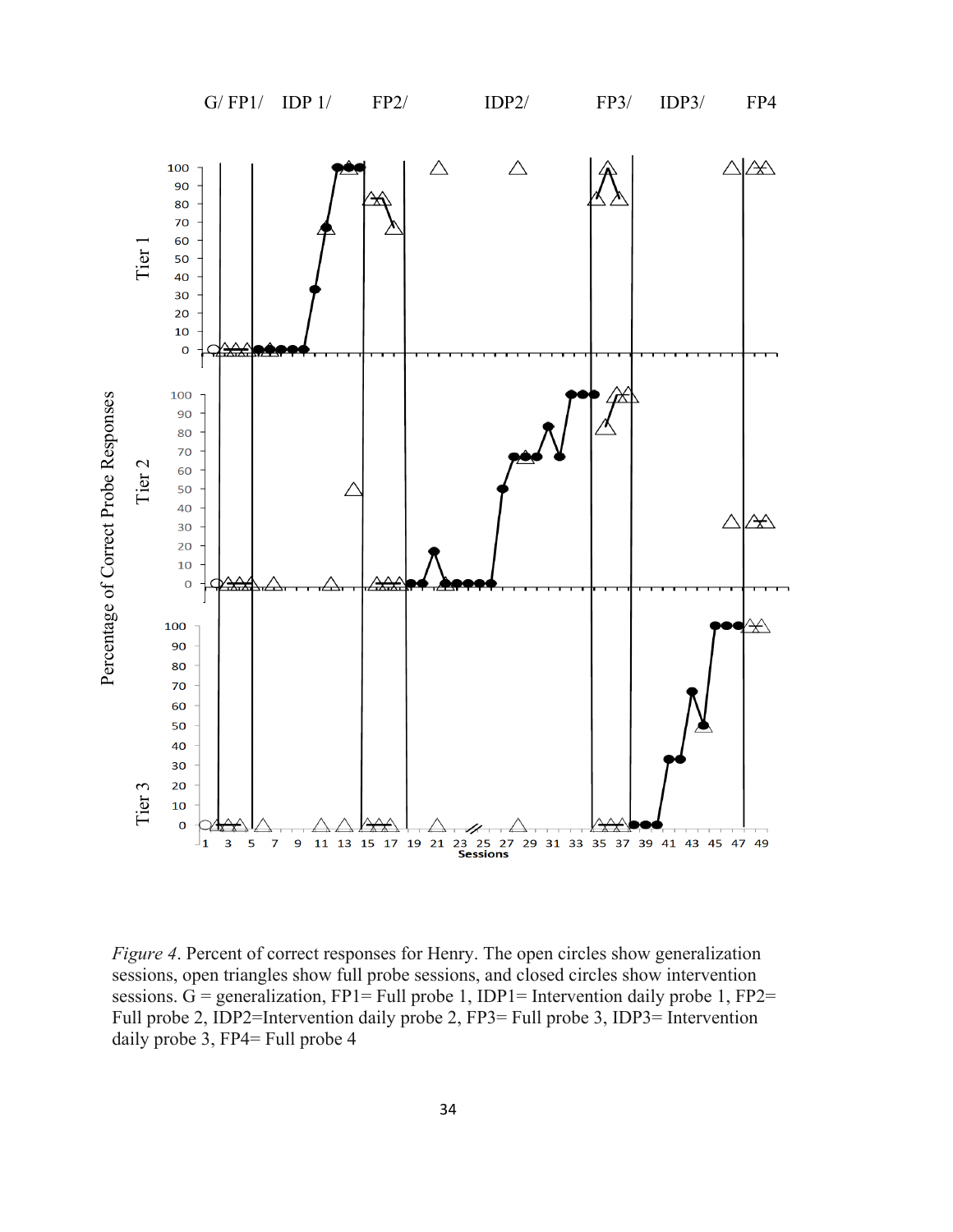

*Figure 5*. Percent of correct responses for Norman. The open circles show generalization sessions, open triangles show full probe sessions, and closed circles show intervention sessions.  $G =$  generalization, FP1= Full probe 1, IDPI= Intervention daily probe I, FPII= Full probe II, IDPII=Intervention daily probe II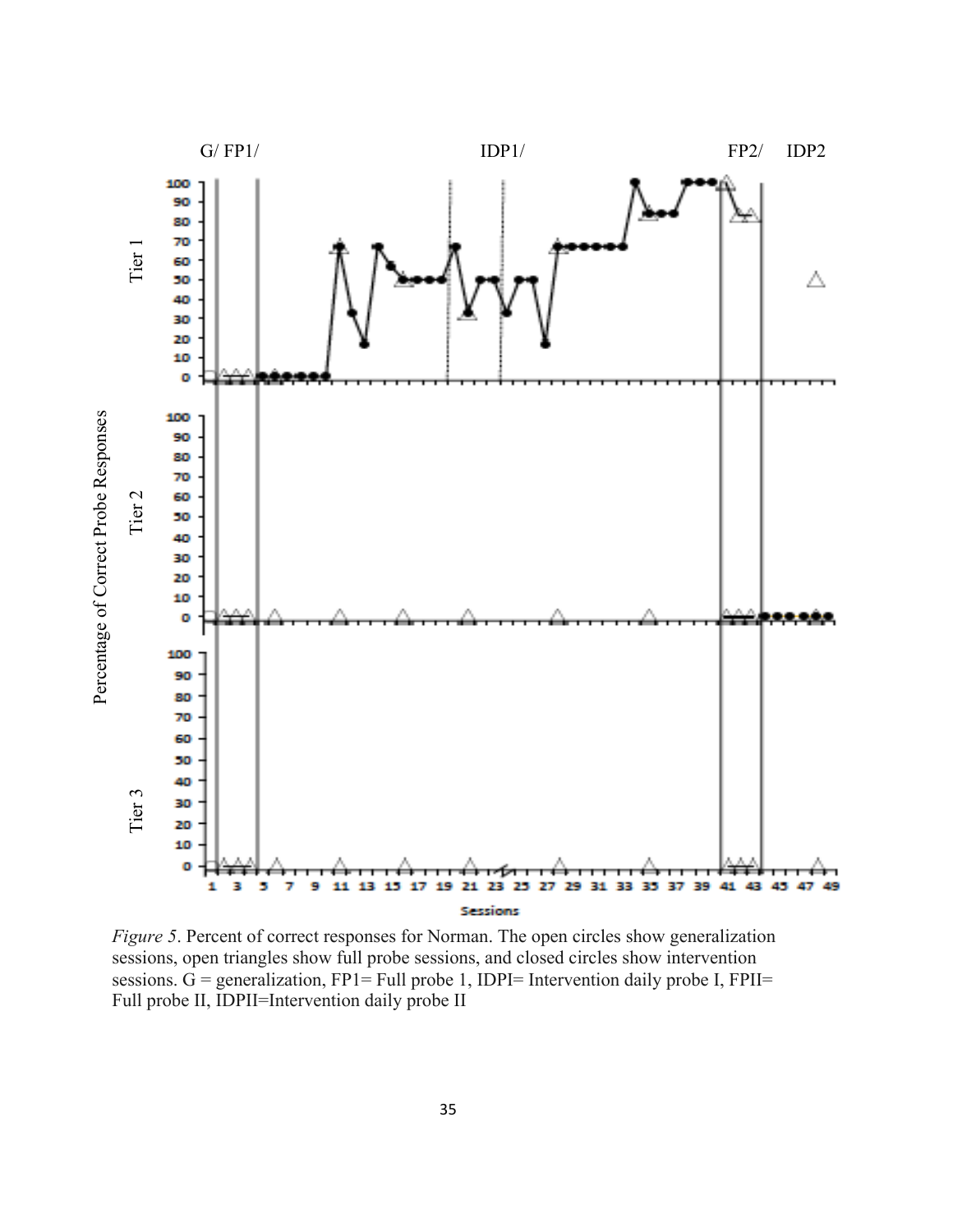

*Figure 6*. Percent of correct responses for Sabrina. The open circles show generalization sessions, open triangles show full probe sessions, and closed circles show intervention sessions. G = generalization, FP1= Full probe 1, IDPI= Intervention daily probe I, FPII= Full probe II, IDPII=Intervention daily probe II, FPIII= Full probe III, IDPIII= Intervention daily probe III, FPIV= Full probe IV, FPV= Full probe V, M=Maintenance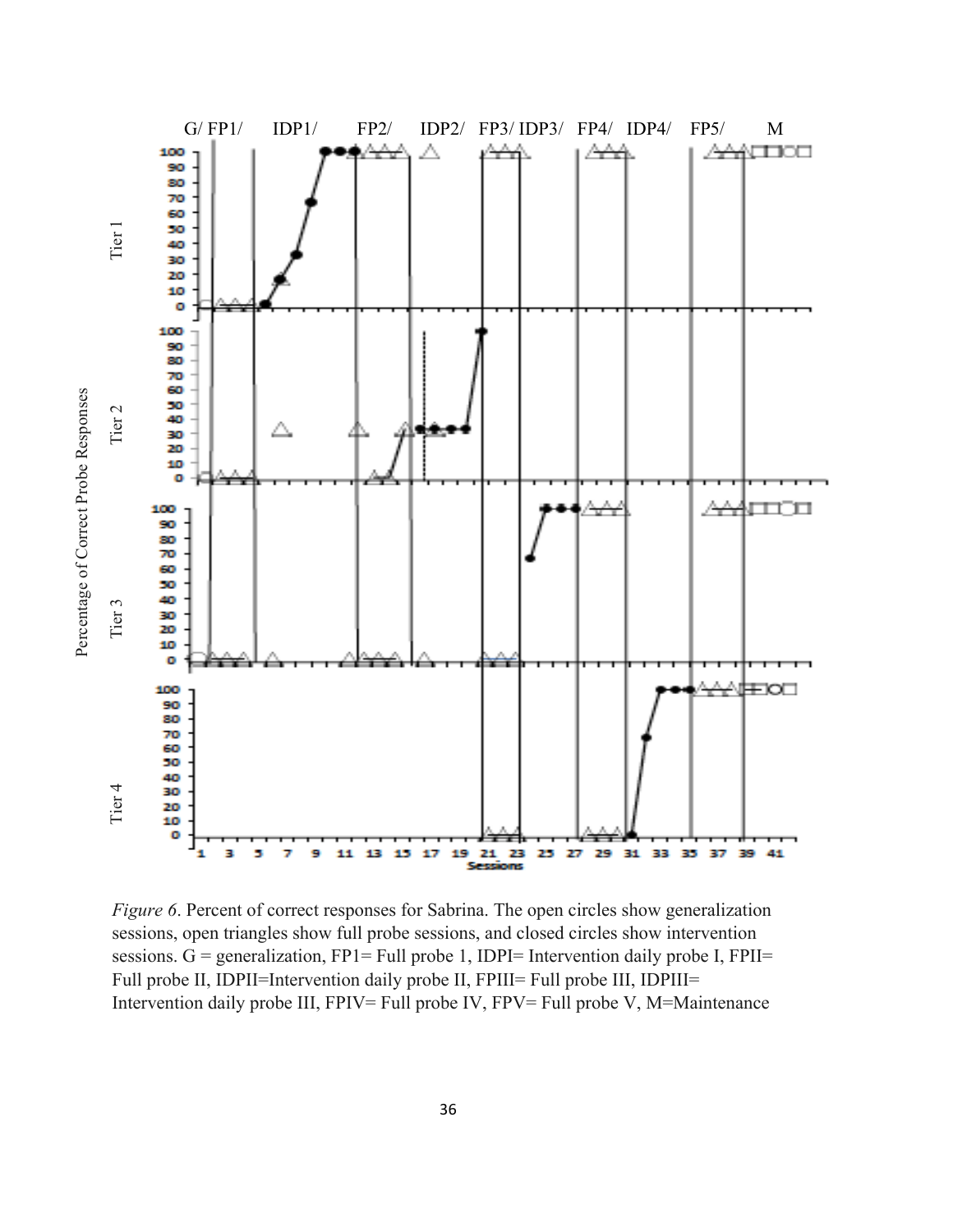#### **Efficiency Measures**

Sabrina required seven instructional sessions to meet criterion for the first tier of words. She also required four instructional sessions to master the third tier of words and five instructional sessions to meet mastery for the fourth set of sight words. Henry required 10 instructional sessions to reach criterion for the first tier of sight words. He also required 16 instructional sessions to reach criterion for the second tier of words and 10 sessions for the third tier of words. Norman required 36 instructional sessions to reach criterion for the first tier of words. He was responding with 0% accuracy for the second tier of words for the first six sessions when the study ended due to the end of the school year.

#### **Investigator Procedural Errors**

Sabrina had four tiers of words included in the study due to procedural errors made by the investigator. In tier two, the teacher moved to the intervention condition before data were stable. Sabrina identified one word during the full probe condition and again during the first intervention probe session. The teacher replaced the word with another sight word from the list, that the student was unable to identify accurately, without conducting a full probe session to ensure data were stable. Tier two was stopped immediately once the procedural error was identified and a fourth tier was added to the study to ensure three replications of the effect of the independent variable.

#### **Section 5: Discussion**

The purpose of this study was to examine (a) if there is a functional relation between a peer tutor using SP and an increase in level and trend of reading sight words,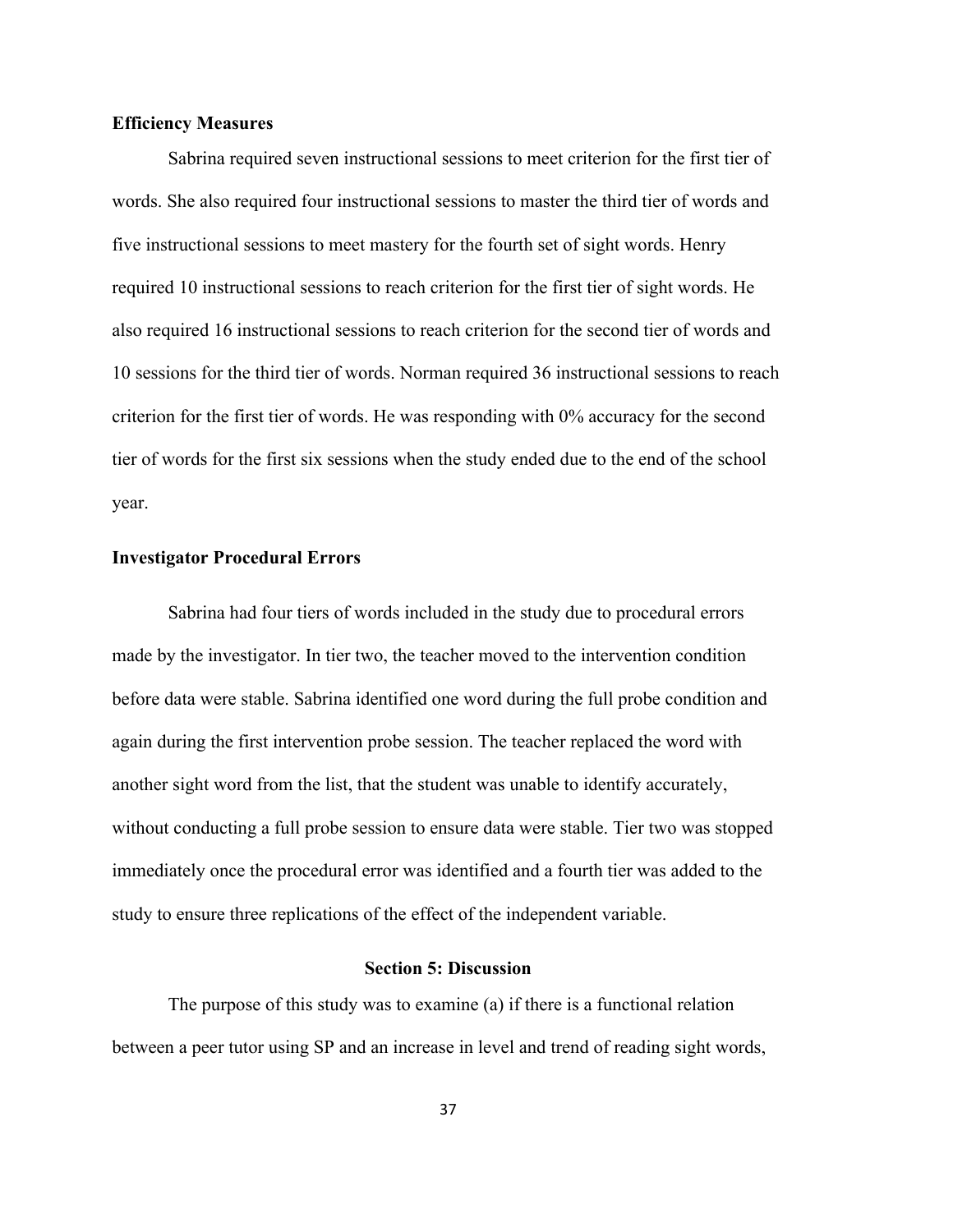and (b) following direct training from a teacher, can elementary aged peers reliably deliver SP instruction to students with moderate and severe disabilities? Based on the data collected, both questions were answered.

First, the SP procedure was effective in teaching the three elementary-aged students to identify sight words by working with peer tutors while in the general education setting. The peer tutors conducted the instructional sessions while in the general education classrooms. Two of the students identified sight words to criterion levels for all tiers. One student did not reach criterion levels for all tiers by the end of the school year but did acquire three words. Experimental control was strengthened by the replication of the independent variable (i.e., SP) across two students because both students' accuracy of responses only increased once the independent variable was introduced.

Second, the elementary-aged peer tutors reliably delivered SP instruction to the students while in the general education classroom. Lyle did not make errors while delivering instruction. Lyle accurately completed the steps of the instructional prompting session with 100% accuracy for all sessions with Sabrina. Thomas delivered instruction with 100% accuracy for all sessions while working with Norman. Haden did drop below 100% criterion twice as he delivered one session with 75% accuracy and one with 83% accuracy of steps delivered during the instructional sessions. The remaining five sessions where procedural fidelity was collected, he delivered 100% of the steps during instructional sessions. Although Haden did fall below 100% criterion, he did remain at 94% average during instructional sessions during the study. These data indicate that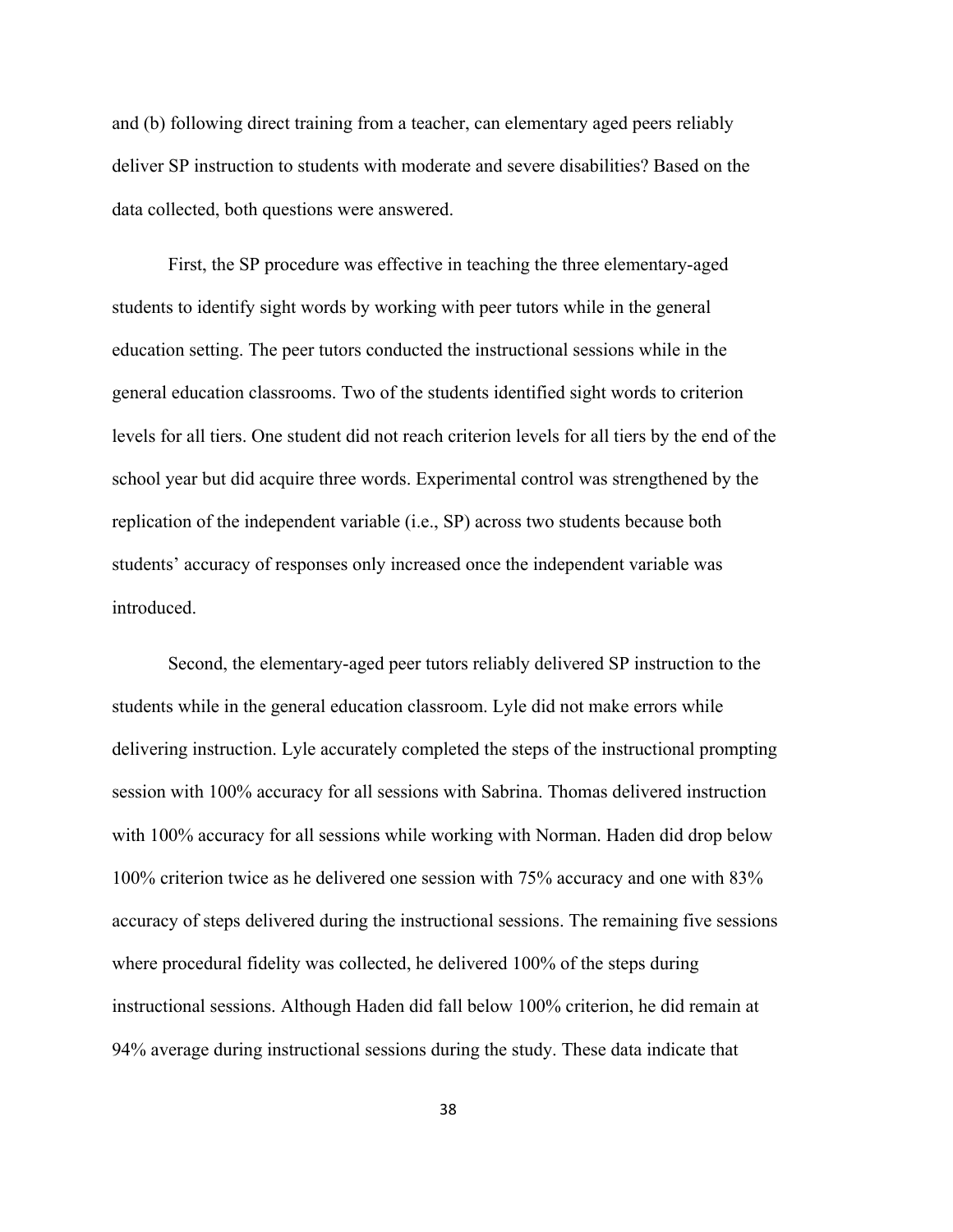elementary-aged peers were able to deliver SP trials with a high level of procedural fidelity indicating the SP procedure was easy enough for young children to implement. None of the students, including the student with disabilities, had history with the use of the SP procedure prior to this study.

The investigator took anecdotal notes to capture the thoughts and reactions from the general education teachers, peer tutors, and the student participants. The third grade teacher commented on the peer tutors in her room, "I really thought the peer tutoring was good for my kids. I think they took real ownership of helping your students learn. I'd love to do it again!" The peer tutors' and student participants' thoughts were observed in multiple occurrences throughout the study. On several occasions, two of the peer tutors would come to the investigator in the morning and ask if they were going to get to work with the student they were assigned to work with and then give me a high five or smile and continue to walk to class. The student participants were excited to go to class everyday as evidenced by their inquiries about their participation during that day. The students and peer tutors would greet one another in the hallways and other areas within the school. Participation in the study provided opportunities for the participants to form relationships and increase social interactions.

#### **Limitations**

Despite the positive results from the study, there were multiple limitations presented. First, the end of the school year limited the collection of maintenance data with Henry and Norman. Generalization data were ended early due to the end of the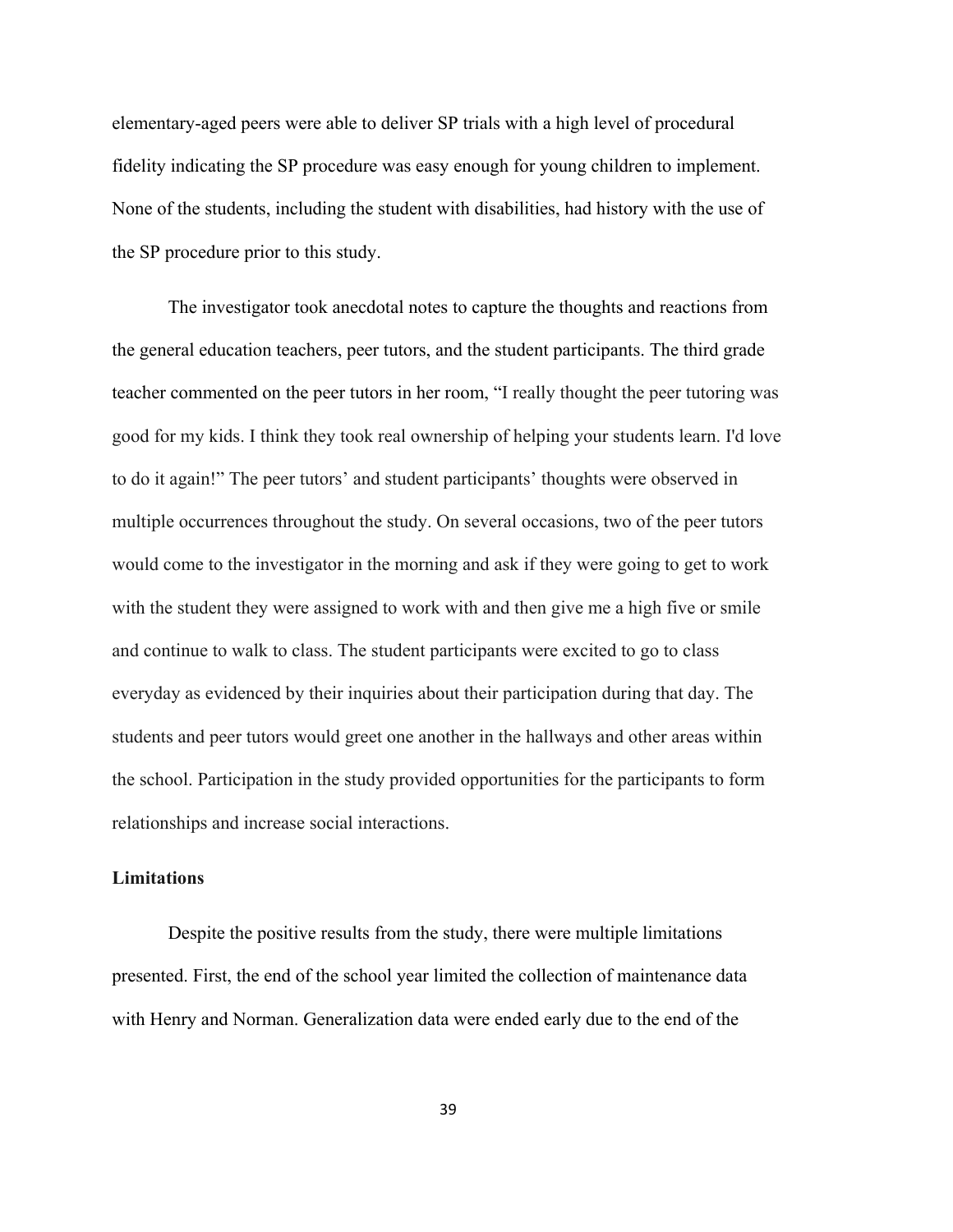school year as well. Also, the teacher had to make modifications in the study due to the end of the school year.

#### **Implications for Practice**

Due to the challenges with student to staff ratio and meeting all needs for every student, peer-mediated instruction can alleviate some pressure put on the teachers. Teachers can reliably train peers that were elementary aged and can create change in

student responses. However, some students may need modifications if the peer tutoring alone is not effective. Allowing peer tutors to deliver instruction can free up time for a teacher. Teachers could have more time to work one-on-one with students that need additional help, conduct small groups, and/or deliver instruction to various groups within the classroom while addressing different academic tasks.

Peers can help meet the needs of students and ensure that everyone has a chance to receive instruction in an inclusive setting. This could allow more opportunities for students with disabilities to be included in various activities in the general education setting. The study proved that elementary aged peers can deliver instruction using the SP procedure so peers can meet the needs of students who need systematic instruction.

#### **Future Research**

Future research is needed to assess peer tutoring delivering of instructional sessions for various skills such as social skills, academic skills, and possible chained tasks. Also, it should be examined if peer tutors could effectively collect data while using the SP procedure as well as reliably implement other response prompting strategies such as constant time delay and system of least prompts.

40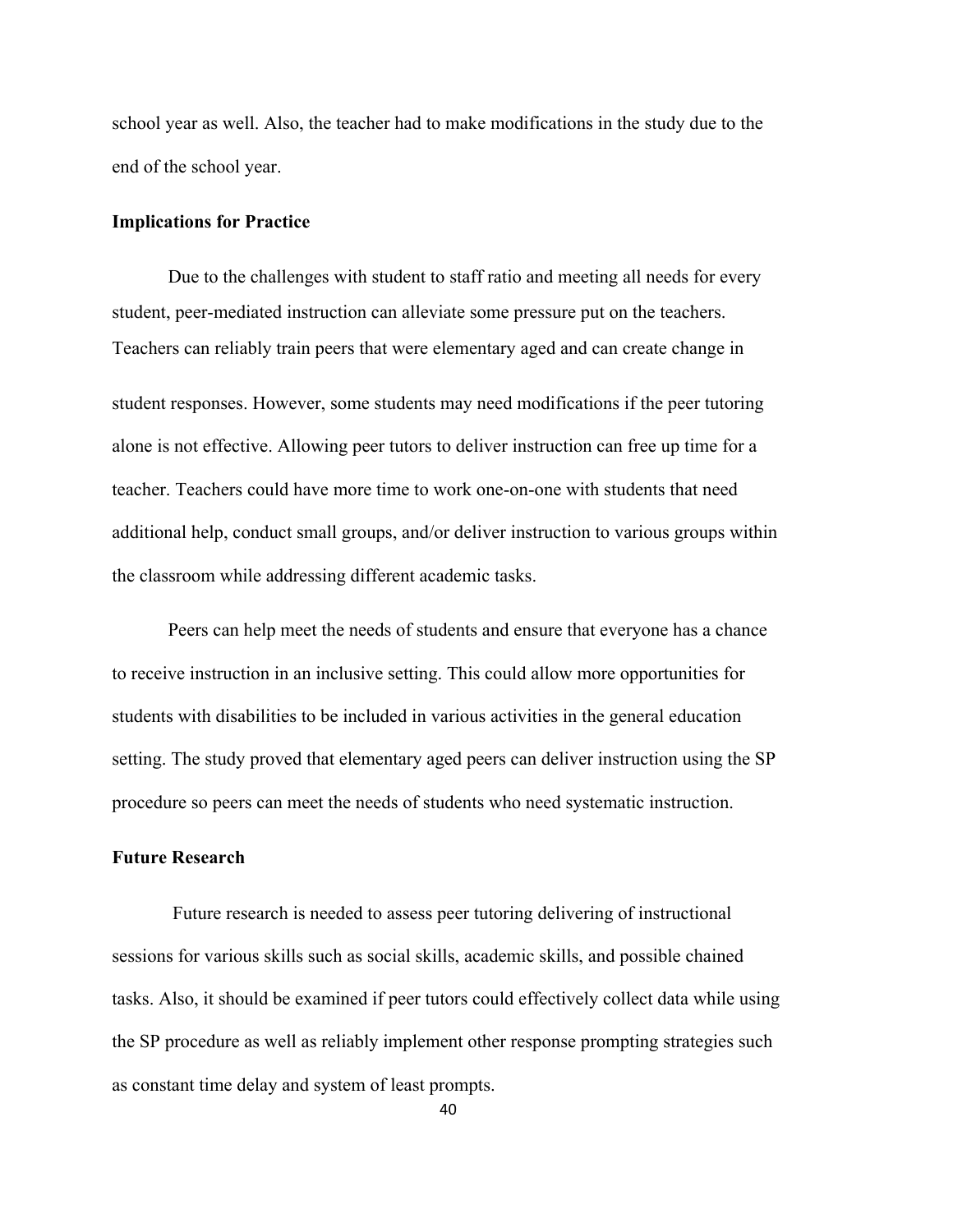In summary, the SP procedure utilized resulted in an increase of student accuracy of sight word identification. More importantly, elementary aged peer tutors reliably delivered instruction to students with disabilities while in the general education classroom. These results can attribute to the literature focusing on peer tutors using systematic instruction to change a student, with disabilities, behavior while in the general education setting.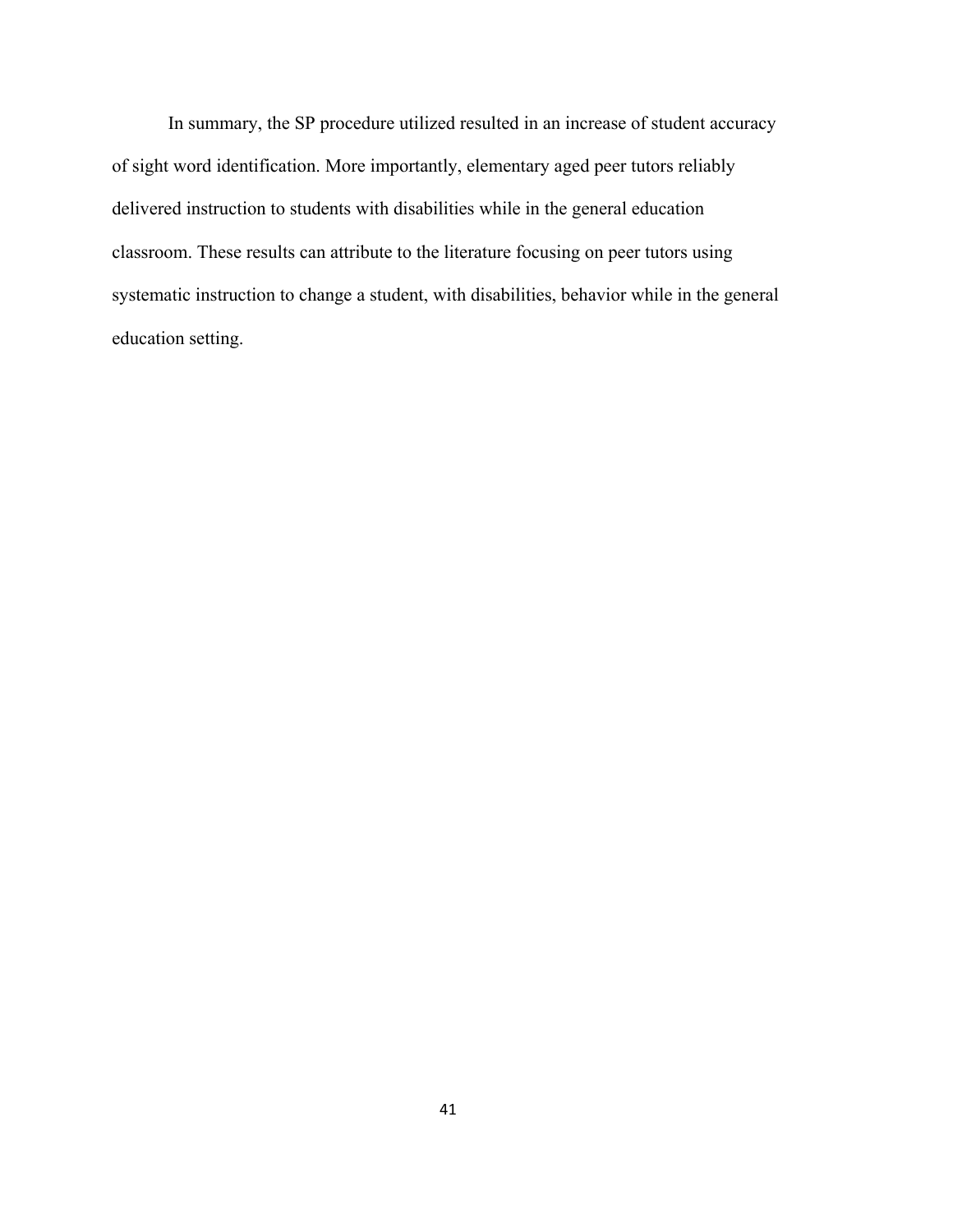# **Appendix A: Full Probe, Intermittent Probe, Maintenance, and Generalization Data**

# **Sheets**

| Student:       |                                  | Instructor: |         | Date: Task: |                            |
|----------------|----------------------------------|-------------|---------|-------------|----------------------------|
| Trial          | Stimulus                         | Trial Type  | Correct | Incorrect   | N <sub>o</sub><br>Response |
| $\mathbf{1}$   |                                  | Test Prompt |         |             |                            |
| $\overline{2}$ |                                  | Test Prompt |         |             |                            |
| $\overline{3}$ |                                  | Test Prompt |         |             |                            |
| $\overline{4}$ |                                  | Test Prompt |         |             |                            |
| $\overline{5}$ |                                  | Test Prompt |         |             |                            |
| 6              |                                  | Test Prompt |         |             |                            |
| $\overline{7}$ |                                  | Test Prompt |         |             |                            |
| 8              |                                  | Test Prompt |         |             |                            |
| 9              |                                  | Test Prompt |         |             |                            |
| 10             |                                  | Test Prompt |         |             |                            |
| 11             |                                  | Test Prompt |         |             |                            |
| 12             |                                  | Test Prompt |         |             |                            |
| 13             |                                  | Test Prompt |         |             |                            |
| 14             |                                  | Test Prompt |         |             |                            |
| 15             |                                  | Test Prompt |         |             |                            |
| 16             |                                  | Test Prompt |         |             |                            |
| 17             |                                  | Test Prompt |         |             |                            |
| 18             |                                  | Test Prompt |         |             |                            |
|                | Number/% of Test Trial Responses |             |         |             |                            |
|                | Number/% Prompt Trial Responses  |             |         |             |                            |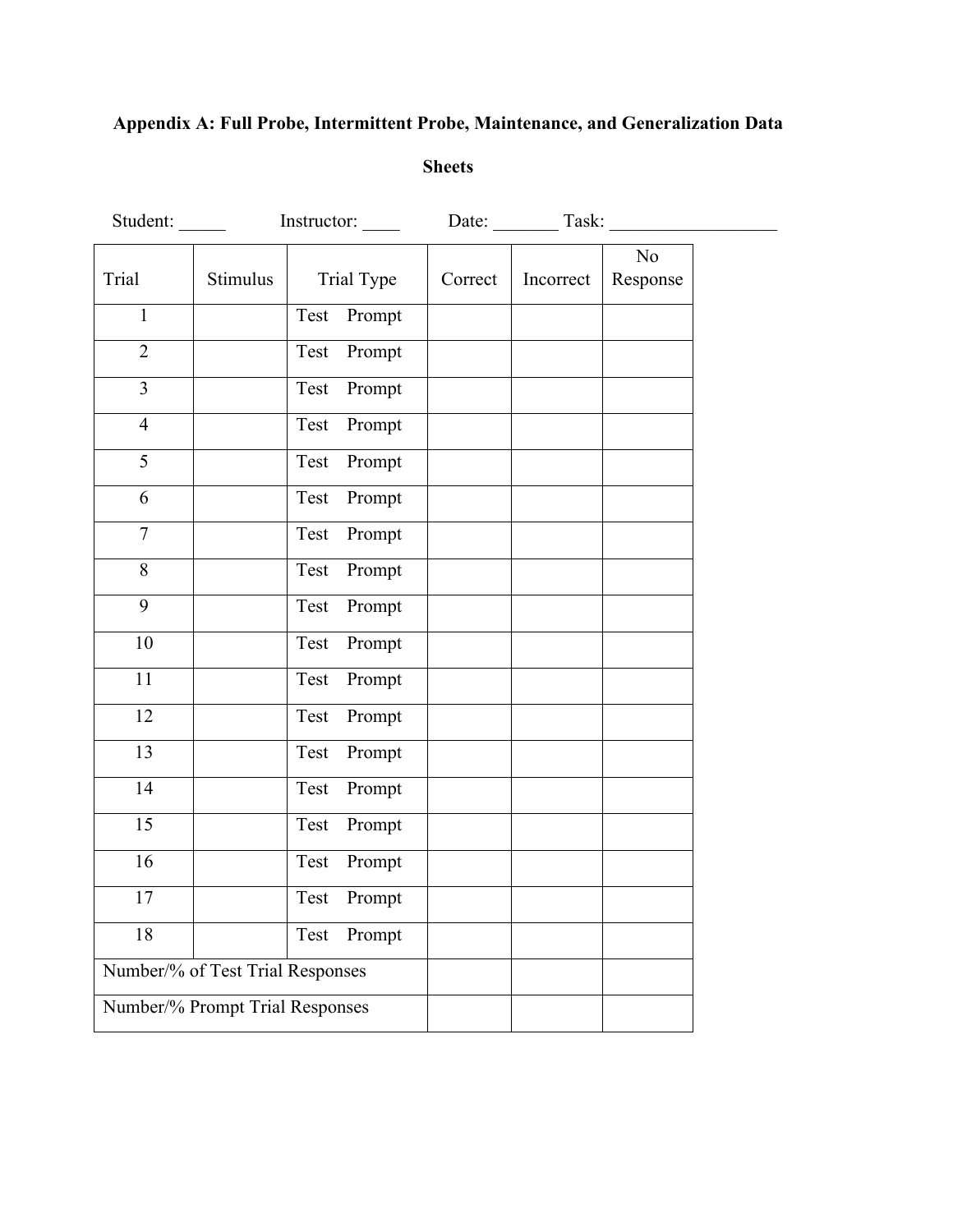# **Appendix B: Daily Probe Data Sheet**

Simultaneous Prompting Data Sheet

|                                                                                                                       |            | Date: $\frac{1}{\sqrt{1-\frac{1}{2}} \cdot \frac{1}{2}}$<br>Instructor: |            |            |  |            |            |            |            |            |
|-----------------------------------------------------------------------------------------------------------------------|------------|-------------------------------------------------------------------------|------------|------------|--|------------|------------|------------|------------|------------|
| <u> 1989 - Johann Barn, mars and de Branch Barn, mars and de Branch Barn, mars and de Branch Barn, mars and de Br</u> |            |                                                                         |            |            |  |            |            |            |            |            |
| Circle One: Probe Prompt                                                                                              |            |                                                                         |            |            |  |            |            |            |            |            |
| Stimuli/Date                                                                                                          | $\sqrt{ }$ | $\sqrt{2}$                                                              | $\sqrt{2}$ | $\sqrt{2}$ |  | $\sqrt{2}$ | $\sqrt{2}$ | $\sqrt{2}$ | $\sqrt{2}$ | $\sqrt{2}$ |
| $\overline{1}$                                                                                                        |            |                                                                         |            |            |  |            |            |            |            |            |
| $\overline{2}$                                                                                                        |            |                                                                         |            |            |  |            |            |            |            |            |
| $\overline{3}$                                                                                                        |            |                                                                         |            |            |  |            |            |            |            |            |
| $\overline{4}$                                                                                                        |            |                                                                         |            |            |  |            |            |            |            |            |
| 5                                                                                                                     |            |                                                                         |            |            |  |            |            |            |            |            |
| 6                                                                                                                     |            |                                                                         |            |            |  |            |            |            |            |            |
| $\frac{6}{4}$ NR                                                                                                      |            |                                                                         |            |            |  |            |            |            |            |            |
| $\frac{6}{4}$ Errors                                                                                                  |            |                                                                         |            |            |  |            |            |            |            |            |
| %/# Correct                                                                                                           |            |                                                                         |            |            |  |            |            |            |            |            |

**Comments**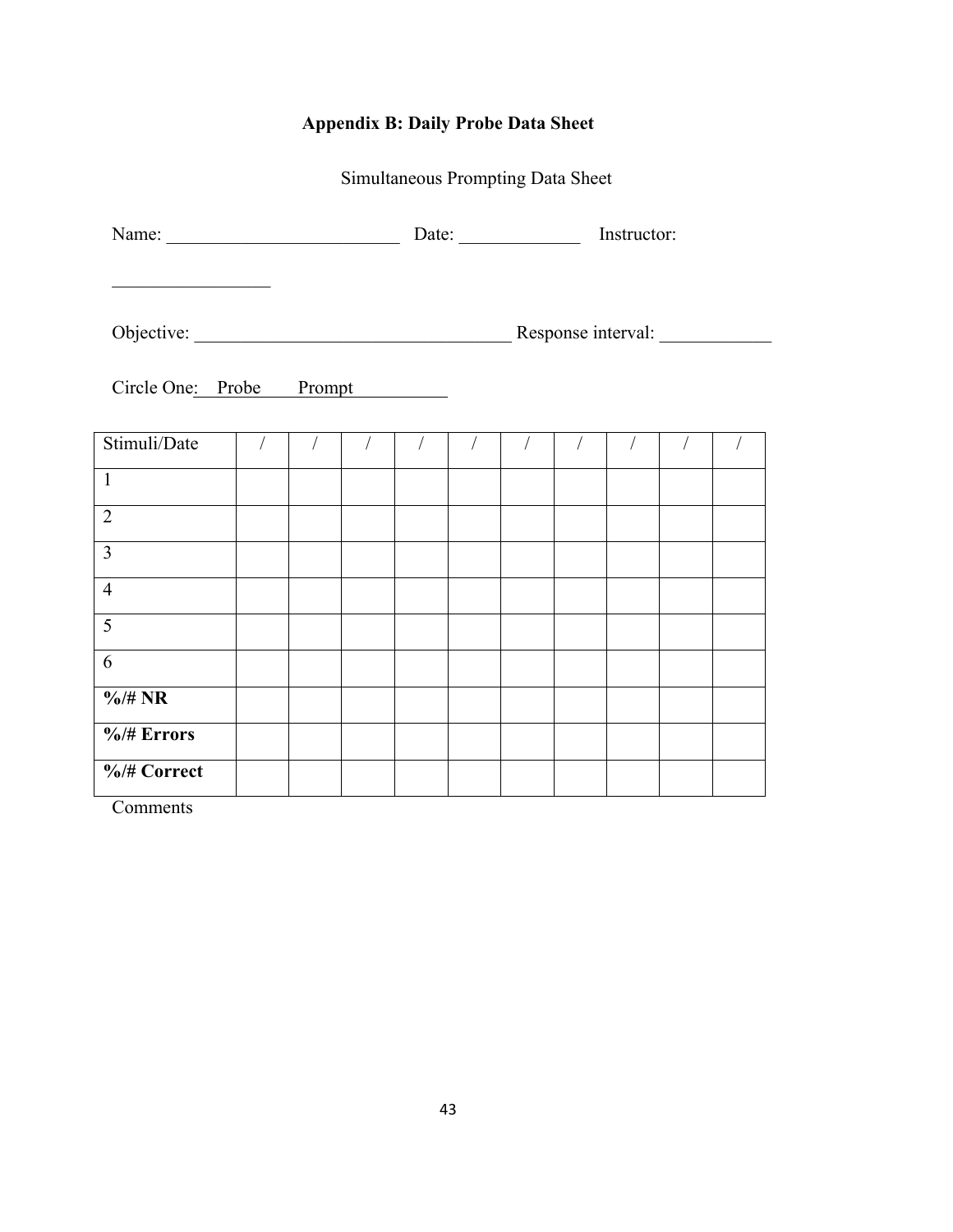#### **References**

- Brandt, J. A. A., Weinkauf, S., Zeug, N., & Klatt, K. P. (2016). An evaluation of constant time delay and simultaneous prompting procedures in skill acquisition for young children with autism. *Education and Training in Autism and Developmental Disabilities, 51,* 55-56.
- Bruininks, R. H., Woodcock, R. W., Weatherman, R. F., & Hill B. K. (1996). Scales of Independent Behavior-Revised (SIB-R). Houghton Mifflin Harcourt*.*
- "Center for Parent Information and Resources." *Center for Parent Information and Resources*. N.p., n.d. Web. 07 Oct. 2015.
- Collins, B. C. (2012). *Systematic instruction for students with moderate and severe disabilities.* Baltimore, MD: Paul H. Brookes Publishing Co.
- Collins, B. C., Evans, A., Creech-Galloway, C., Karl, J., & Miller, A. (2007). Comparison of the acquisition and maintenance of teaching functional and core content sight words in special and general education settings. *Focus on Autism and Other Developmental Disabilities, 22*, 220-233.
- Downing, J. E., & Peckham-Hardin, K. A. (2007). Inclusive education: What makes it a good education for students with moderate to severe disabilities. *Research & Practice for Persons with Severe Disabilities, 32,* 16-30.
- Gast, D. L., Ledford, J. R. (Eds.). (2014). *Single case research methodology applications in special education and behavioral sciences*. New York, NY: Routledge.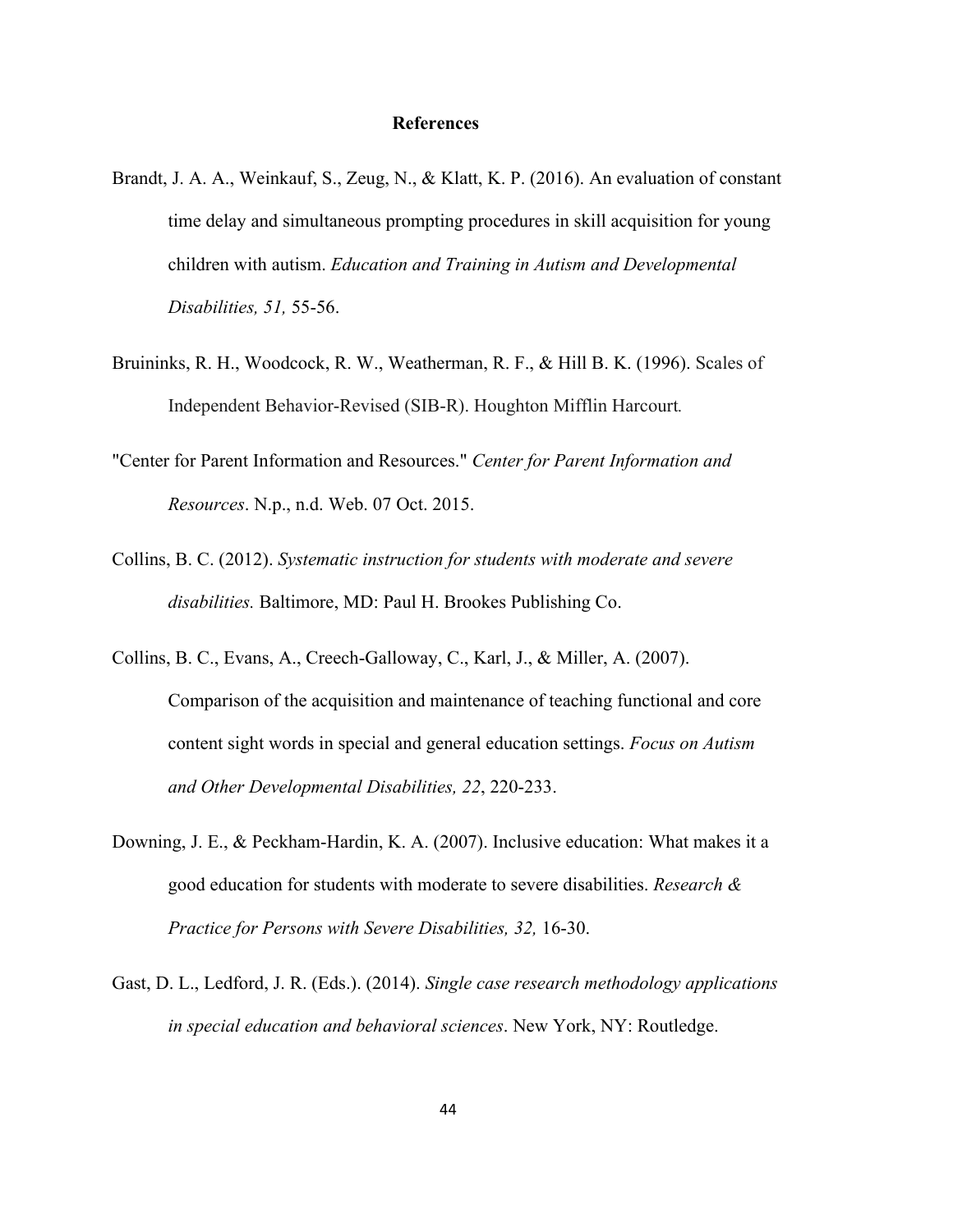- Harrison, P., & Oakland, T. (2003). *Adaptive Behavior Assessment System- Second Edition (ABAS— Second Edition*). Pearson Education Limited*.*
- Head, K. D., Collins, B. C., Schuster, J. W., & Ault, M. J. (2011). A Comparison of simultaneous prompting and constant time delay procedures in teaching state capitols. *Journal of Behavioral Education, 20*, 182-202.
- Jimenez, B. A., Browder, D. M., Spooner, F., & Dibiase, W. (2012). Inclusive inquiry science using peer-mediated embedded instruction for student with moderate intellectual disability. *Exceptional Children, 78*, 301-317.
- Kaufman, A., & Kaufman, N. (2004). Kaufman Assessment Battery for Children: Second Edition (K-ABC-ll). *Pearson Education Limited.*
- Ledford, J.R., & Wolery, M. (2013). Peer modeling of academic and social behaviors during small-group direct instruction. *Council for Exceptional Children, 79*, 439- 458.
- McDonnell, J., Mathot-Buckner, C., Thorson, N., & Fister, S. (2001). Supporting the inclusion of students with moderate and severe disabilities in junior high school general education classes: The effects of classwide peer tutoring, multi-element curriculum, and accommodations. *Education and Treatment of Children, 24*, 141- 160.
- Parrott, K.A., Schuster, J.W., Collins, B.C., & Gassaway, L.J. (2000). Simultaneous prompting and instructive feedback when teaching chained tasks. *Journal of Behavioral Education, 10*, 3-19.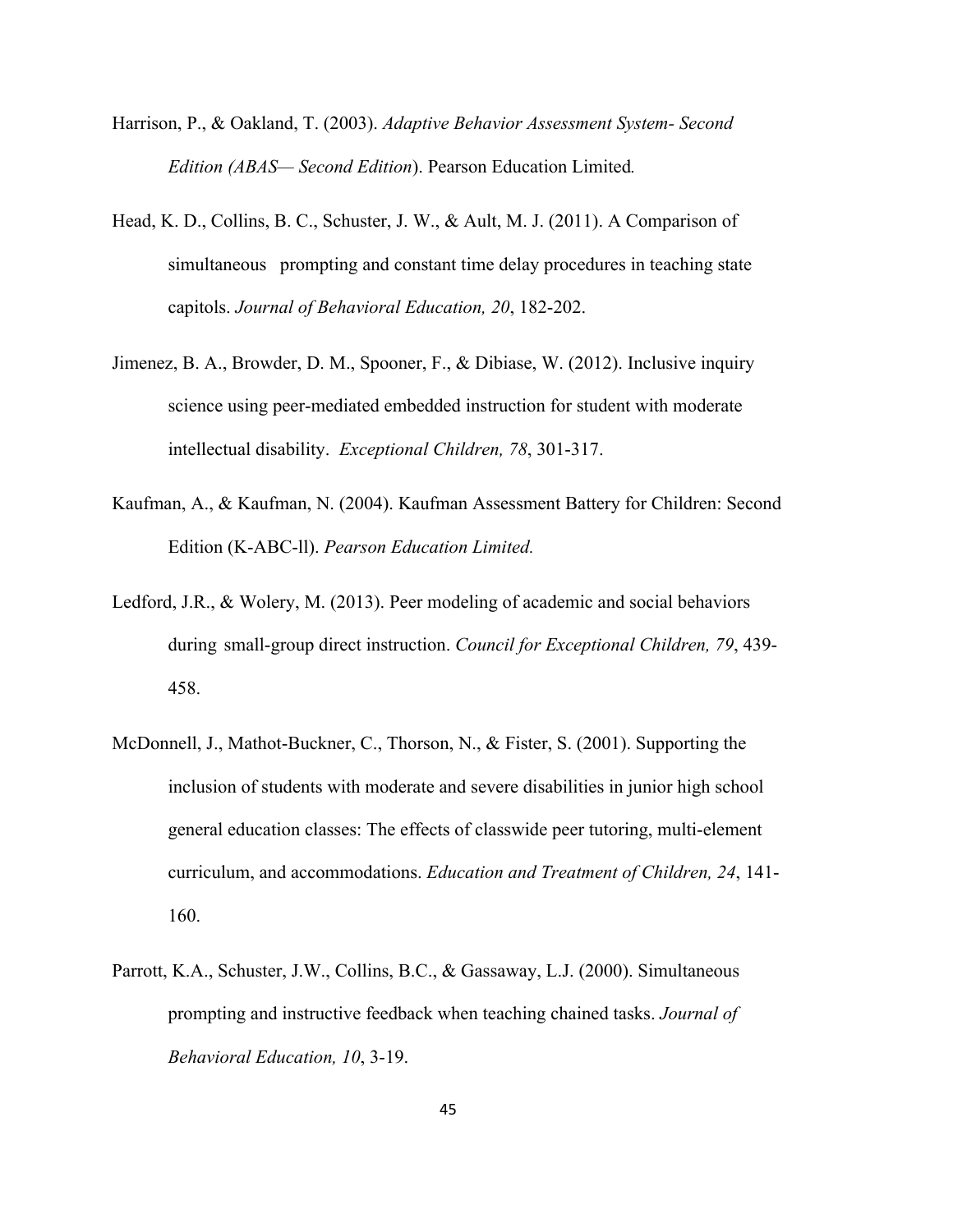- Riesen, T., McDonnell, J., Johnson, J.W., Polychronis, S., & Jameson, M. (2003). A comparison of constant time delay and simultaneous prompting within embedded instruction in general education classes with students with moderate to severe disabilities. *Journal of Behavioral Education, 12*, 241-259.
- Smith, B. R., Schuster, J. W., Collins, B. C., & Kleinert, H. (2011). Using simultaneous prompting to teach restaurant words and classifications as non-targeted information to secondary students with moderate to severe disabilities. *Education and Training in Autism and Developmental Disabilities, 46,* 251-266.
- Sparrow, S., Cicchetti, D., & Balla, D. (2005). Vineland Adaptive Behavior Scales, Second Edition (Vineland-ll). *Pearson Education Limited.*
- Spooner, F., Knight, V., Browder, D., & Smith, B.R. (2012). Evidence-based practice for teaching academics to students with severe developmental disabilities. *Remedial and Special Education, 33,* 374-387.
- Tekin-Iftar, E. (2003). Effectiveness of peer delivered simultaneous prompting on teaching community signs to students with developmental disabilities. *Education and Training in Developmental Disabilities, 38*, 77-94.
- Tekin-Iftar, E., Acar, G., & Kurt, O. (2003). The effects of simultaneous prompting on teaching expressive identification of objects: an instructive feedback study. *International Journal of Disability, Development and Education, 50*, 149-167.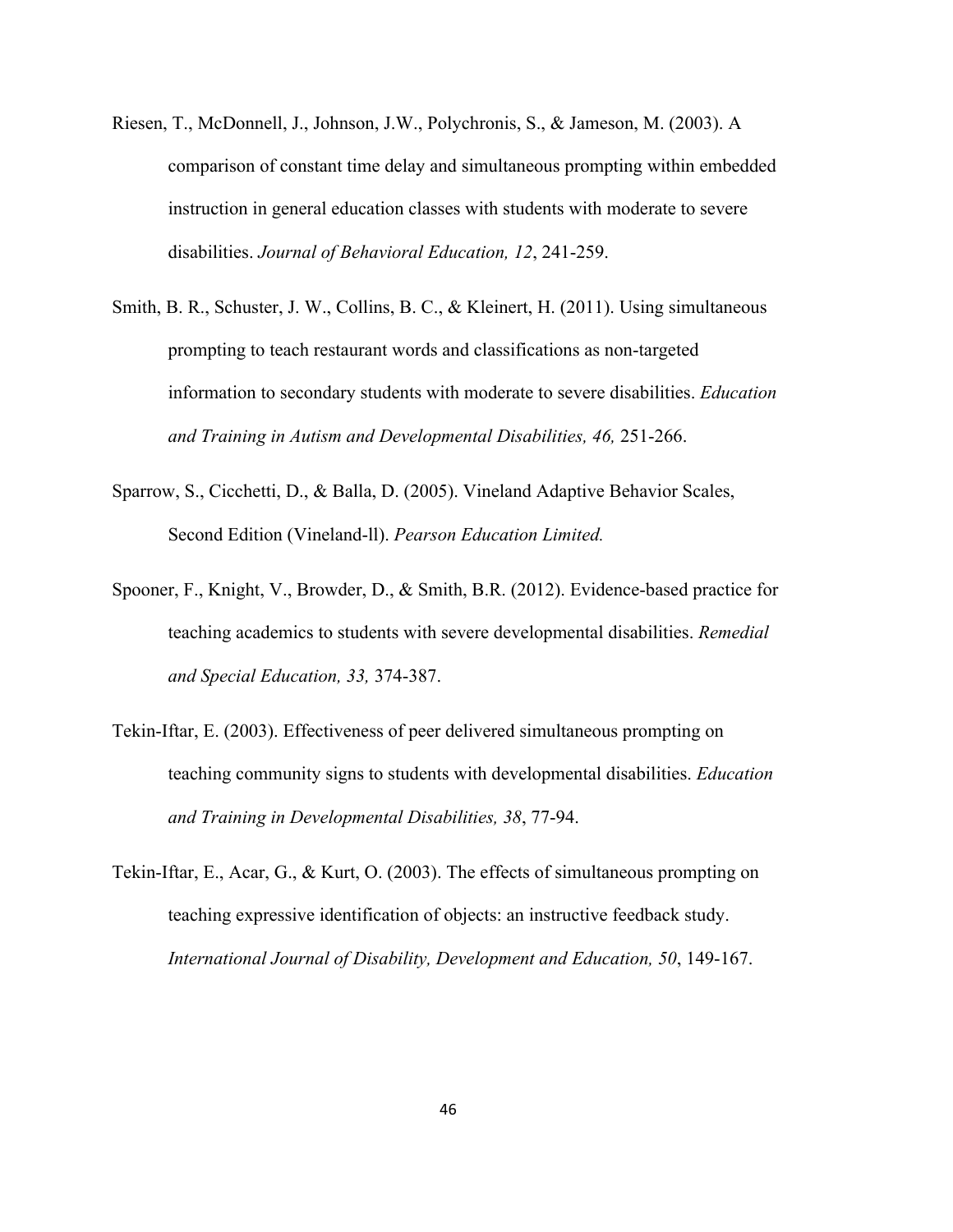- Waugh, R.E., Alberto, P.A., & Fredrick, L.D. (2011). Simultaneous prompting: an instructional strategy for skill acquisition. *Education and Training in Autism and Developmental Disabilities, 46*, 528-543.
- Wechsler, D. & Naglieri, J.A. (2006). *Wechsler Nonverbal Scale of Ability (WNV*). Pearson Education Limited*.*